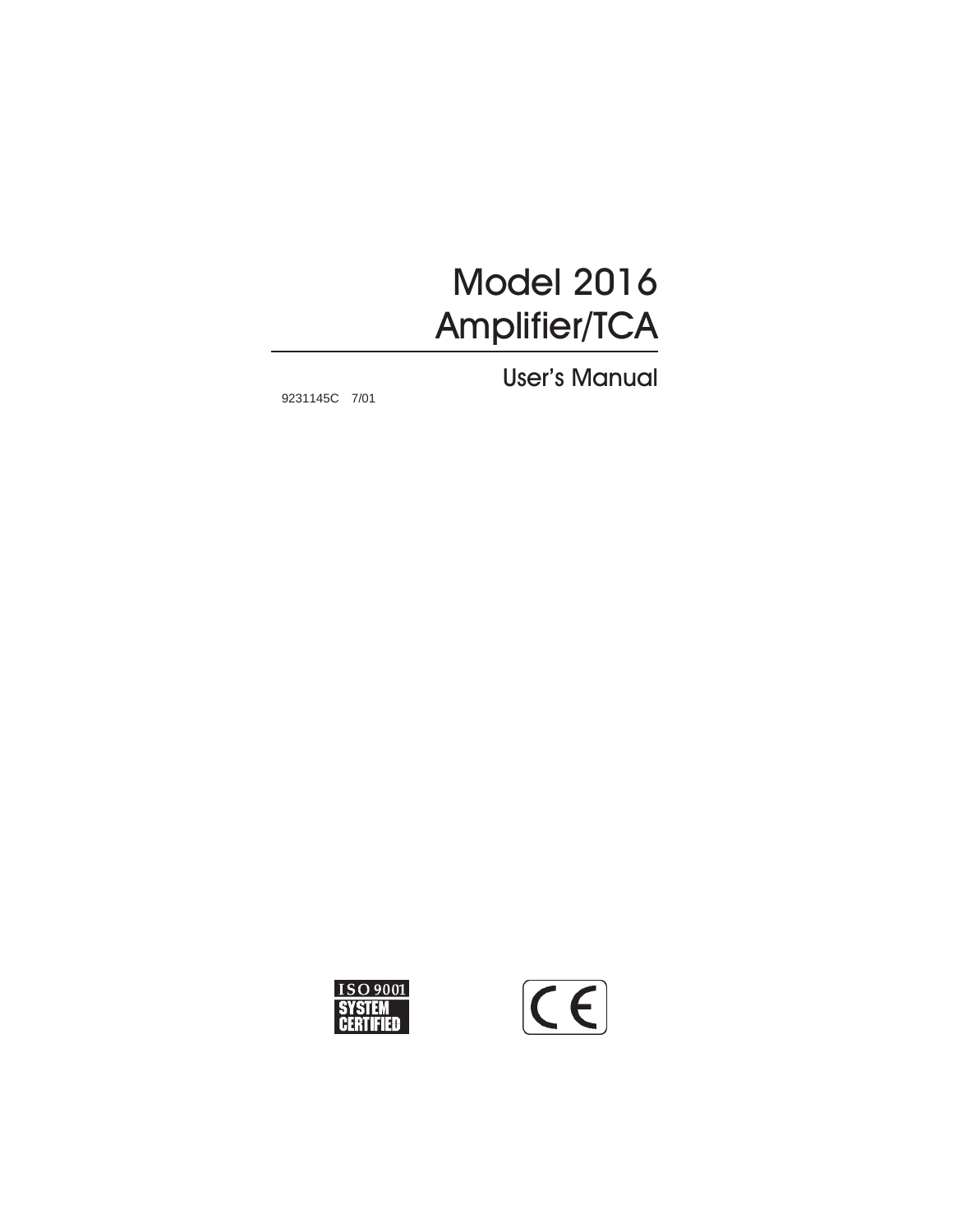Copyright 2001, Canberra Industries, Inc. All rights reserved.

The material in this manual, including all information, pictures, graphics and text, is the property of Canberra Industries, Inc. and is protected by U.S. copyright laws and international copyright conventions. No material in this manual may be reproduced, published, translated, distributed or displayed by any means without written permission from Canberra Industries.

Canberra Industries, 800 Research Parkway, Meriden, CT 06450 Tel: 203-238-2351 FAX: 203-235-1347 <http://www.canberra.com>

The information in this manual describes the product as accurately as possible, but is subject to change without notice.

Printed in the United States of America.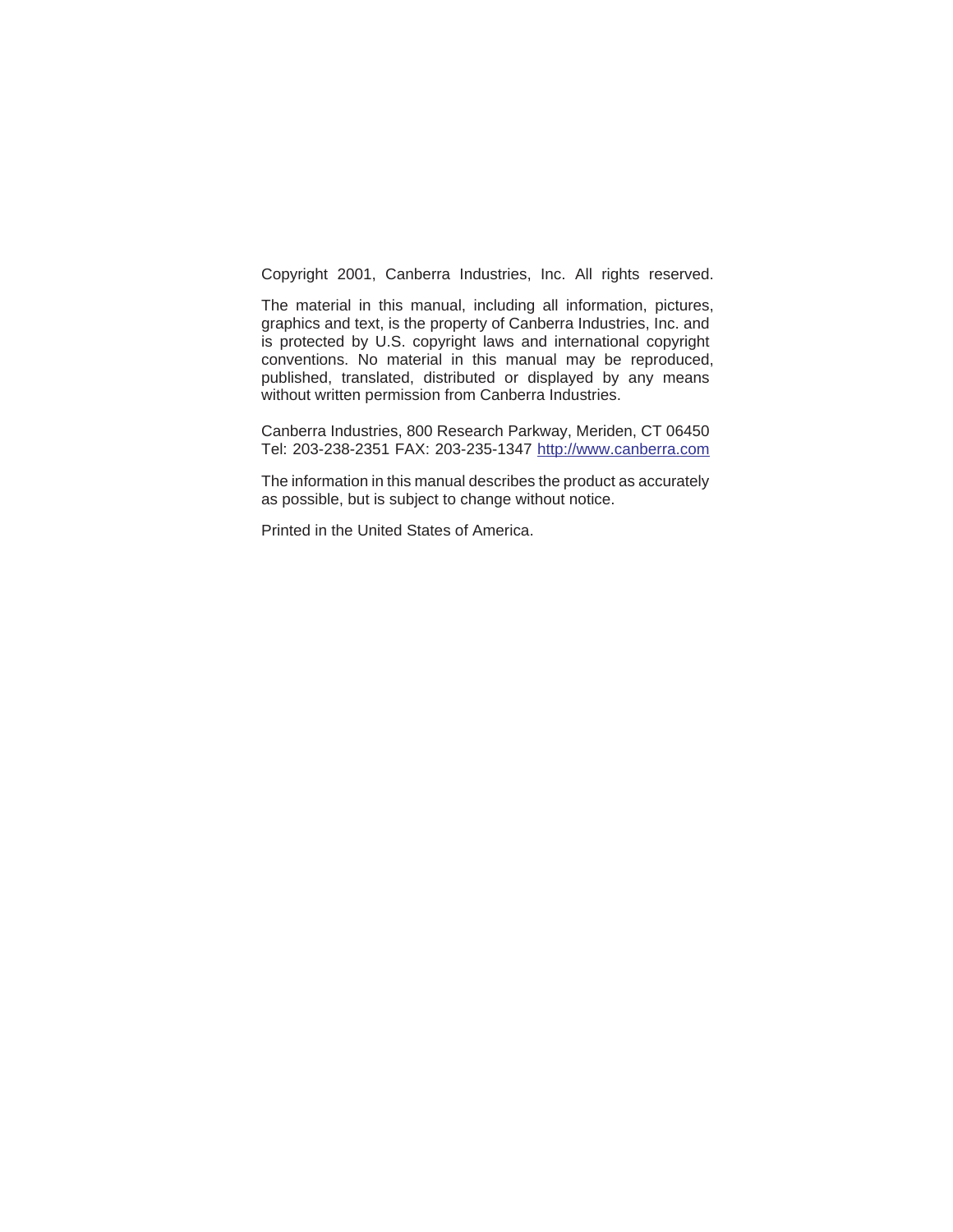# **Table of Contents**

| 5. Using the Genie-VMS Software 12 |
|------------------------------------|
|                                    |
|                                    |
|                                    |
|                                    |
|                                    |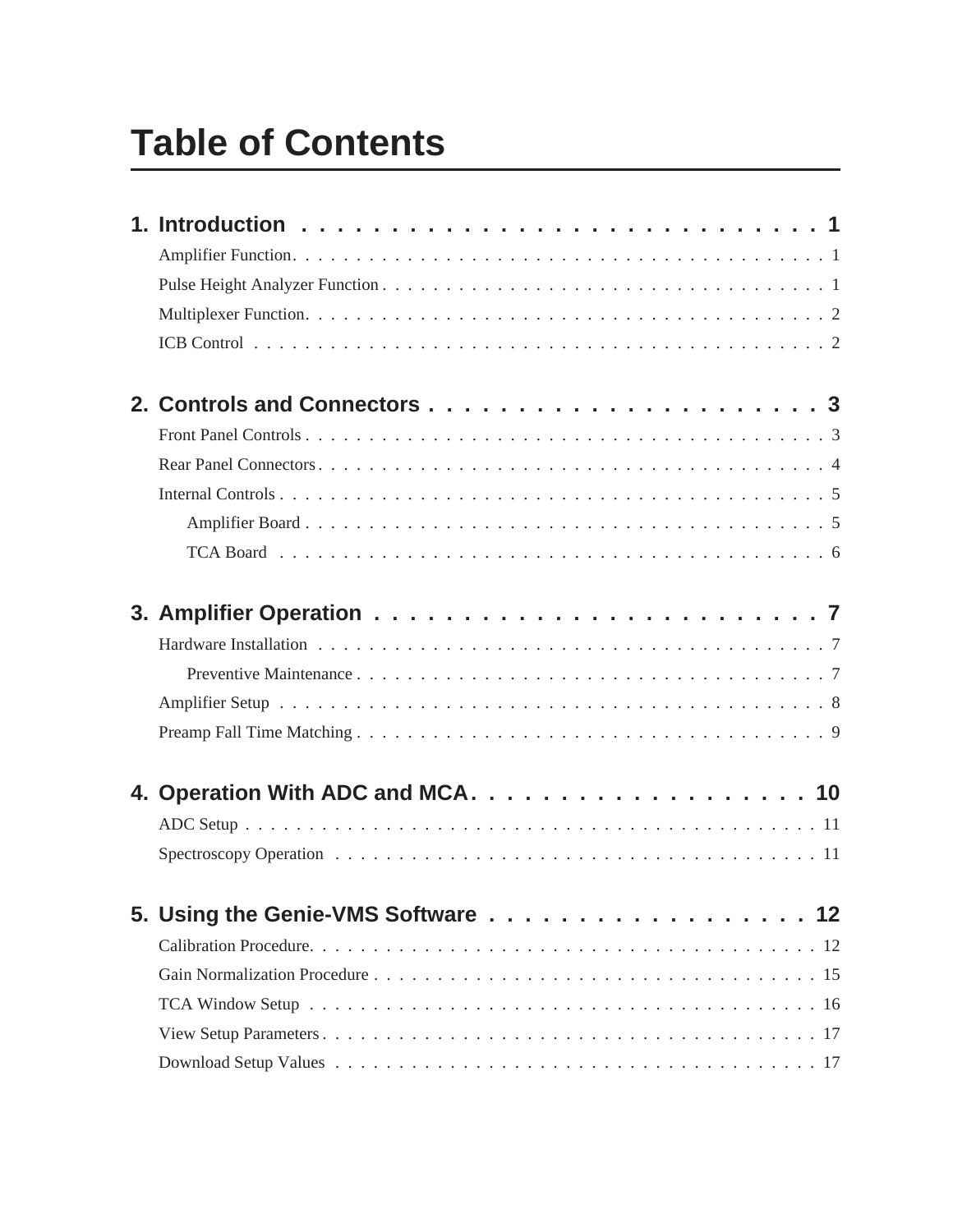| 6. Using the Genie-PC/Genie-2000 Software 18 |    |
|----------------------------------------------|----|
|                                              |    |
|                                              |    |
|                                              |    |
|                                              |    |
|                                              |    |
|                                              |    |
|                                              |    |
|                                              |    |
|                                              |    |
|                                              |    |
|                                              |    |
|                                              |    |
|                                              |    |
|                                              |    |
|                                              |    |
|                                              |    |
|                                              |    |
|                                              |    |
|                                              |    |
|                                              |    |
|                                              |    |
| Pileup Rejector.                             | 30 |
|                                              |    |
|                                              |    |
|                                              |    |
|                                              |    |
|                                              |    |
|                                              |    |
|                                              |    |
|                                              |    |
|                                              |    |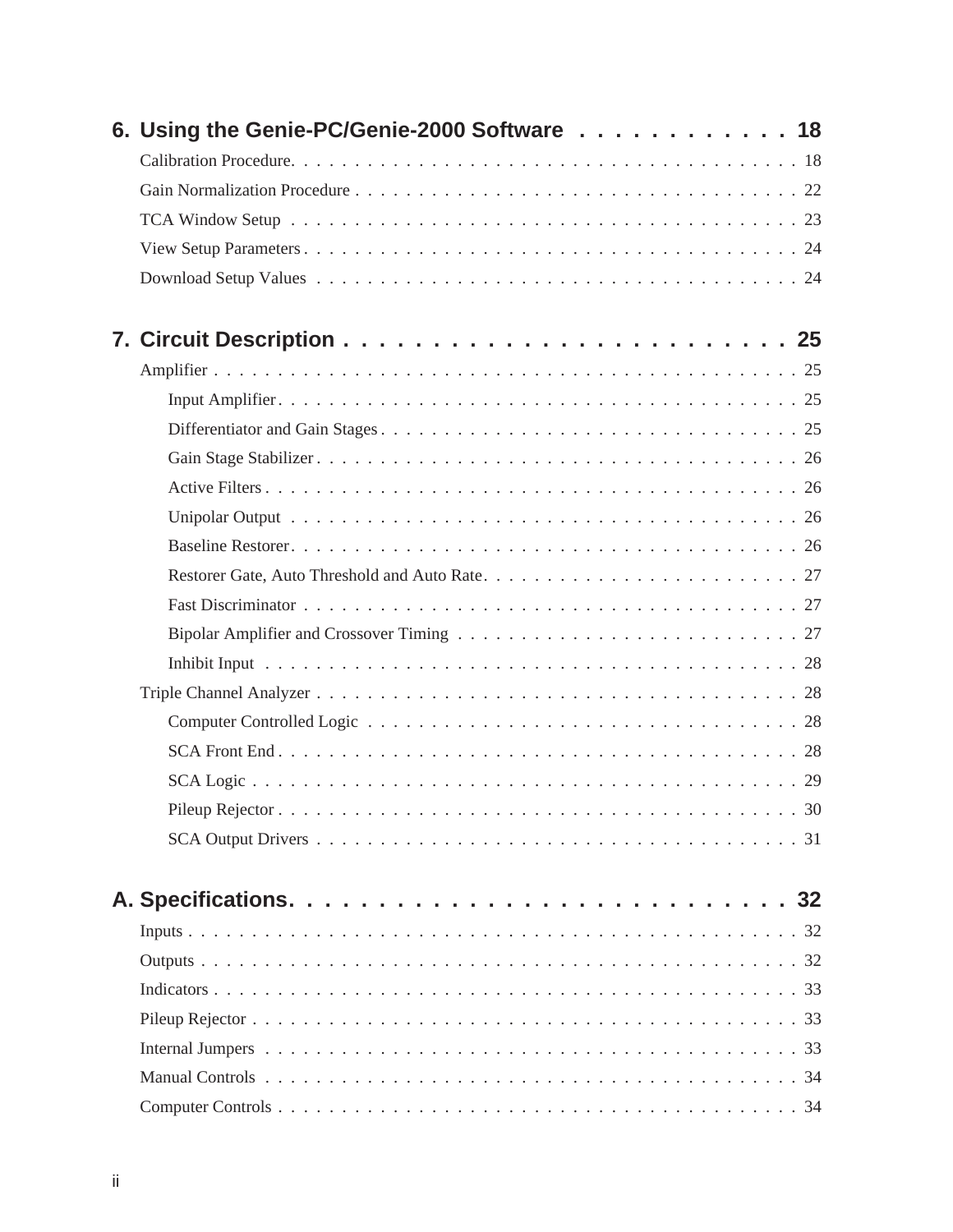| B. Performance Adjustments37 |
|------------------------------|
|                              |
|                              |
|                              |
|                              |
|                              |
|                              |
|                              |
|                              |
|                              |
|                              |
|                              |
|                              |
|                              |
|                              |
|                              |
|                              |
|                              |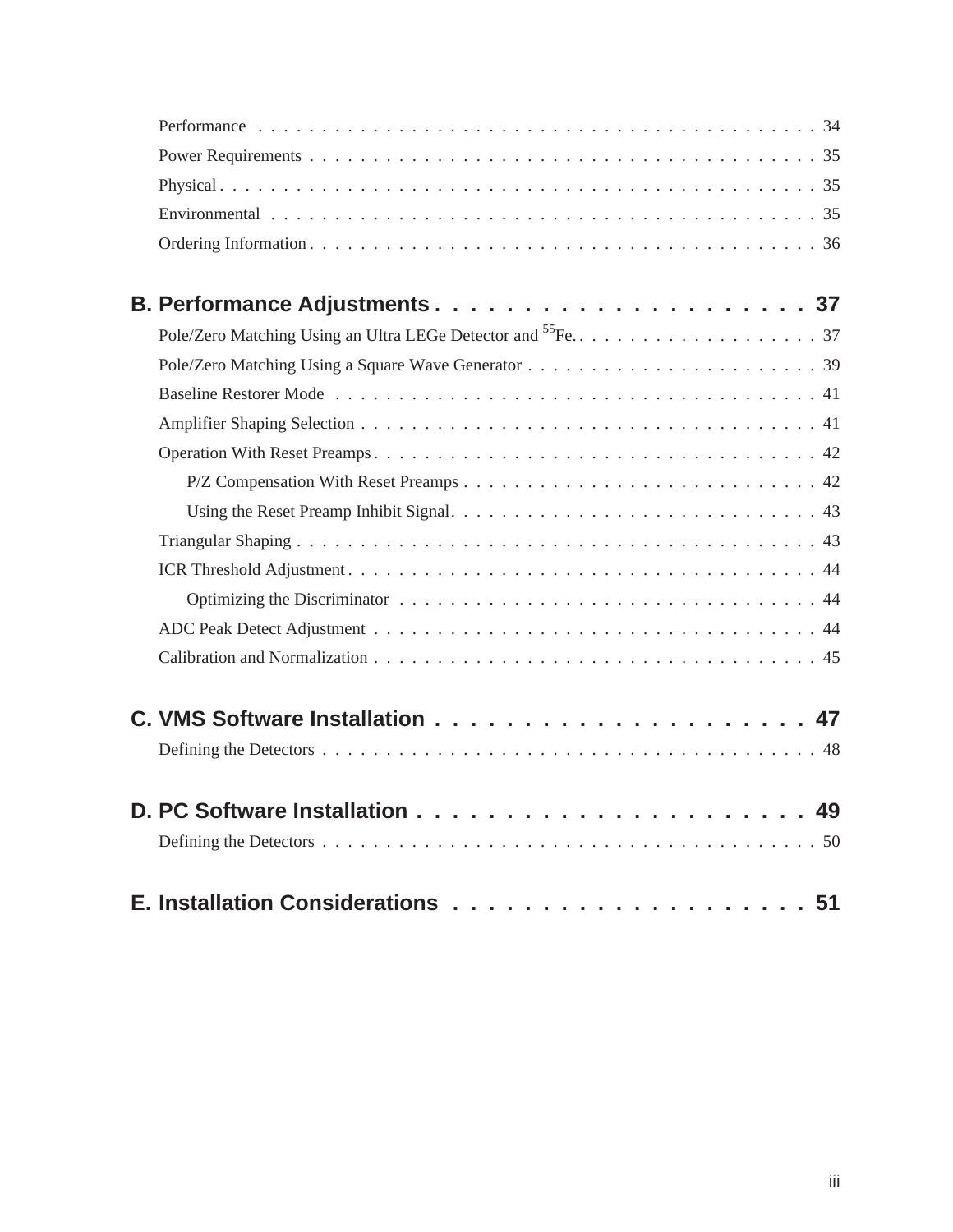# <span id="page-5-0"></span>**1. Introduction**

The 2016 Amplifier-TCA provides the basic signal processing function for x-ray detectors used in high-rate applications such as EXAFS (Extended X-ray Absorption Fine Structure). The Amplifier provides gain, filtering, baseline restoration and ICR pulse discrimination. The TCA provides three computer controlled pulse height (energy) analyzers with selectable pileup rejector and different pulse output options suitable for counting. In addition the 2016 has a built-in multiplexing function which, under computer control, selects the amplifier output and SCA output from each of up to thirty-two 2016's in a system for routing to an MCA (multichannel analyzer) for window set up. All of this capability is in a single-wide NIM allowing large scale systems to be built compactly.

## **Amplifier Function**

The 2016 amplifier is based on the Canberra Model 2025-2026 series of amplifiers which have been used extensively in x-ray and gamma-ray spectroscopy. The shaping time constants have been selected to enhance the throughput rate. The 2016A offers higher throughput rate while the 2016B has longer time constants needed for high resolution at lower rates and for low energy (<1 keV) applications.

| <b>Version</b> | Shaping $(\mu s)$                       |  |  |
|----------------|-----------------------------------------|--|--|
| 2016A          | $1/8$ , $1/4$ , $\frac{1}{2}$ , 1, 2, 3 |  |  |
| 2016B          | $1/4$ , $\frac{1}{2}$ , 1, 2, 4, 6      |  |  |

## **Pulse Height Analyzer Function**

The SCA function comprises three independently computer-controlled, single-channel analyzers each of which provides a logic pulse output for each input pulse falling within its preset energy window. Window settings are set using computer control over an Ethernet link to an Acquisition Interface Module (AIM). The AIM to 2016 module interface is accomplished through Canberra's Instrument Control Bus (ICB) for complete control of SCA settings and multiplexed output as described below. For convenience, the window is set symmetrically around a centroid voltage (energy) level. The module's pileup rejector, when enabled by computer, inhibits SCA outputs resulting from input signals that are distorted due to pile-up.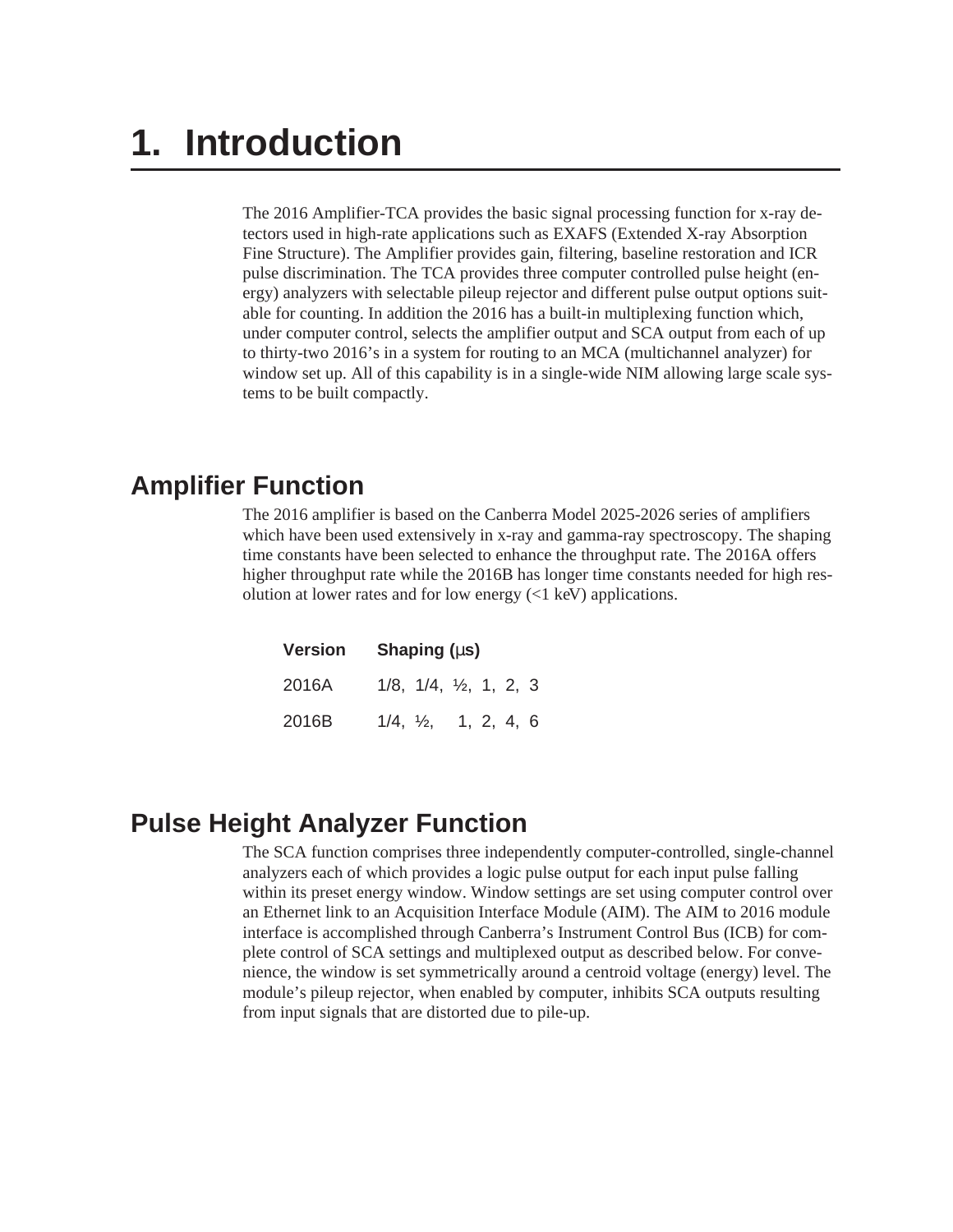#### <span id="page-6-0"></span>**Multiplexer Function**

The AIM also provides the Multichannel Analyzer function for set-up purposes when connected to an Analog to Digital Converter (ADC). The 2016's multiplexer function provides signal routing for set-up of each SCA window and normalization of signal levels (gain) using a multichannel analyzer. Typically the "SELECTED AMP" outputs are daisy chained to an ADC signal input and the "SELECTED SCA" outputs are daisy chained to the ADC GATE input. Then, depending on the gate mode chosen, the MCA will either accumulate or exclude only those events falling within the selected SCA window.

#### **ICB Control**

Control of SCA settings and selection of multiplexed outputs are accomplished via the ICB from an AIM. The ICB can address up to 16 slave devices from a single AIM which acts as a master. Thus, a typical 13-element detector array system will use a single AIM to address the HVPS, ADC and the required thirteen 2016 TCAs. Implementation of larger systems can be accomplished by adding more AIMs (i.e. a 30-element array will require two AIMs, 30 TCAs, one ADC and one HVPS).

Software to control the setup of the 2016 and other ICB NIM modules is available under Canberra's Genie-2000/Genie-PC and Genie-VMS software packages. Software setup is provided to control the SCA's centroid window on all three SCAs, SCA Polarity Invert, automatic or manual ICR Threshold, SCA select and PUR enable for each SCA. Additionally, the software verifies the instrument serial number and model number each time the input is opened for use.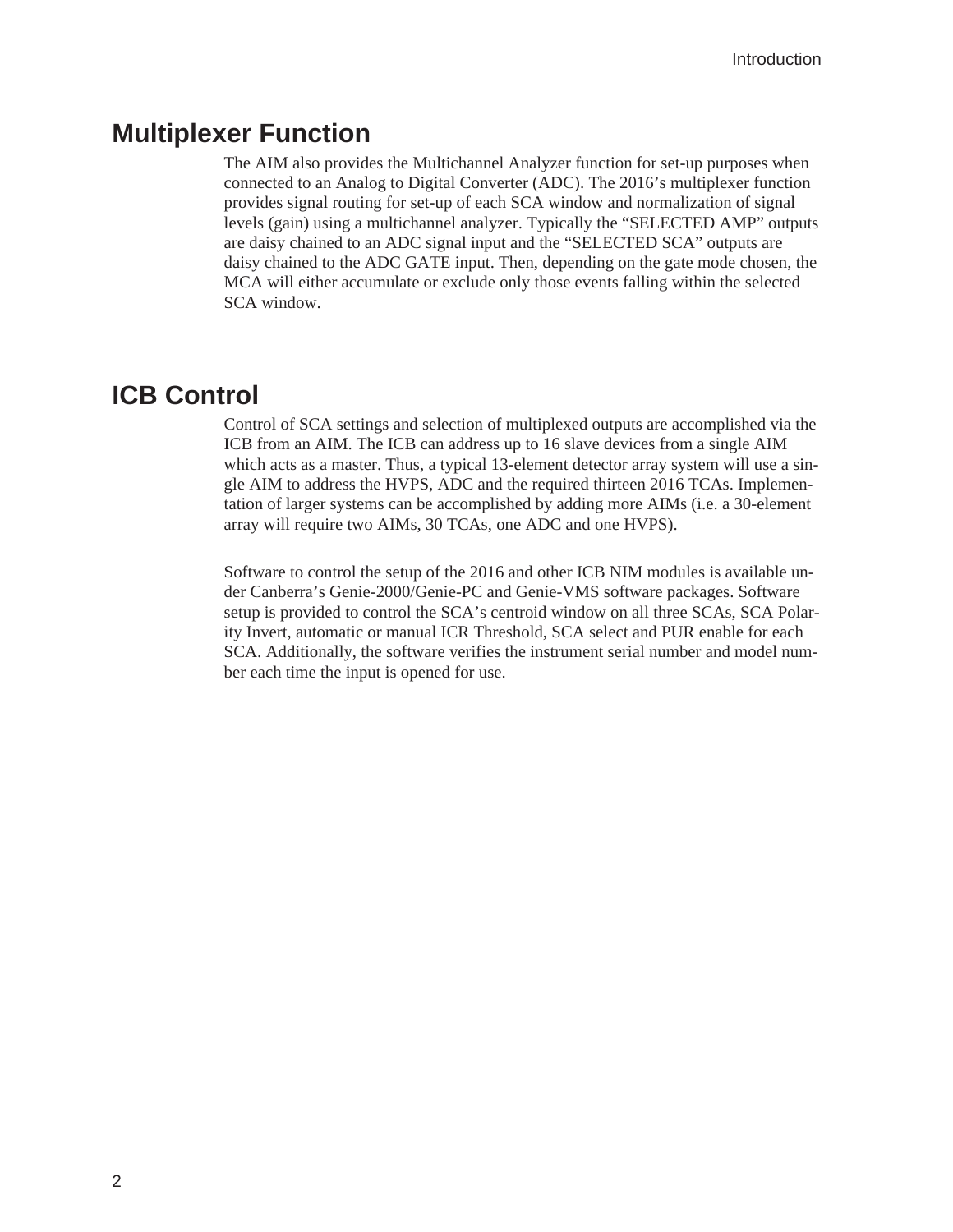# <span id="page-7-0"></span>**2. Controls and Connectors**

# **Front Panel Controls**

This is a brief description of the front panel controls and connectors. For more detailed information, refer to Appendix A, *Specifications.*



Figure 1 Front Panel Controls and Connectors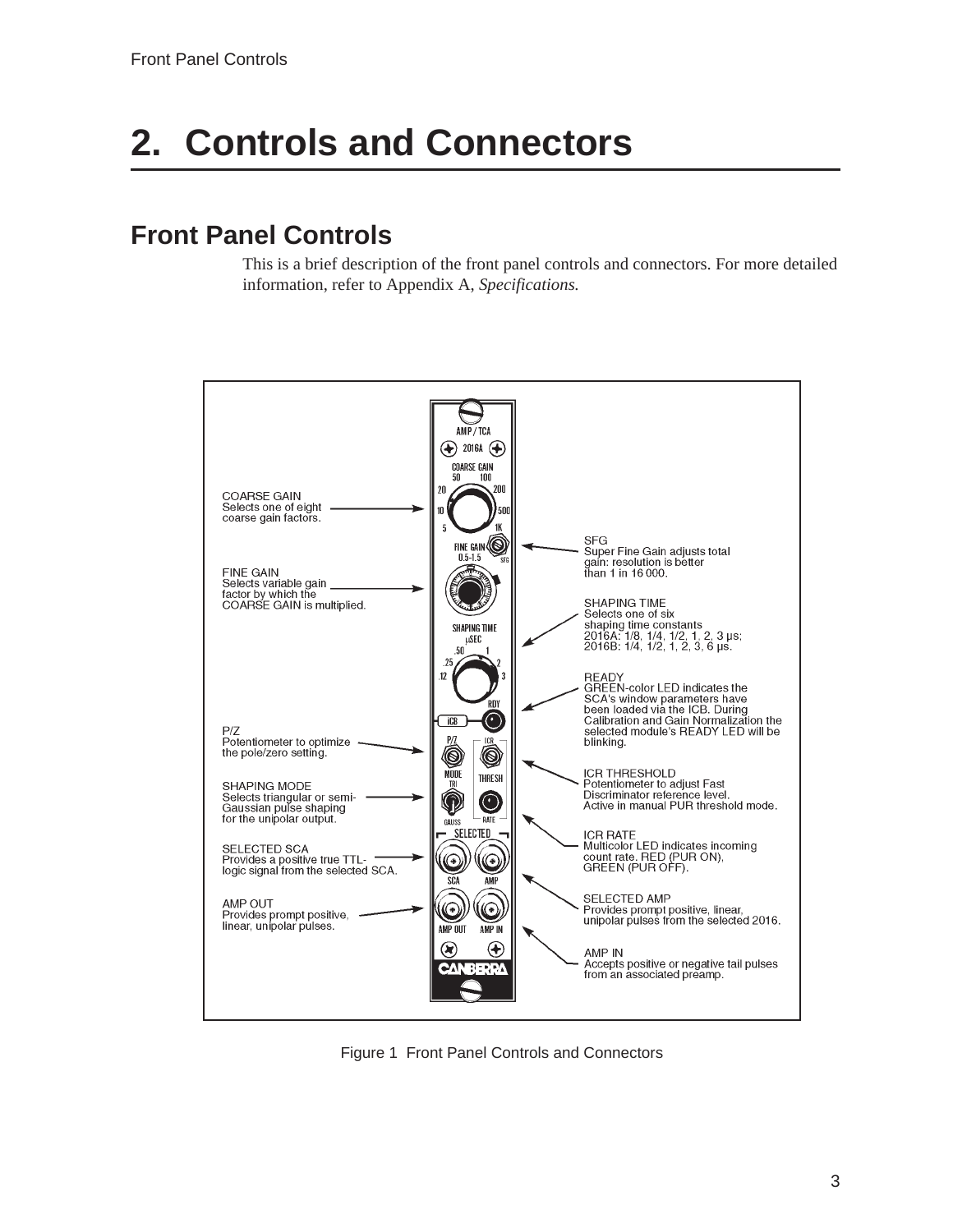## <span id="page-8-0"></span>**Rear Panel Connectors**

This is a brief description of the rear panel connectors. For more detailed information, refer to Appendix A, *Specifications*.



Figure 2 Rear Panel Connectors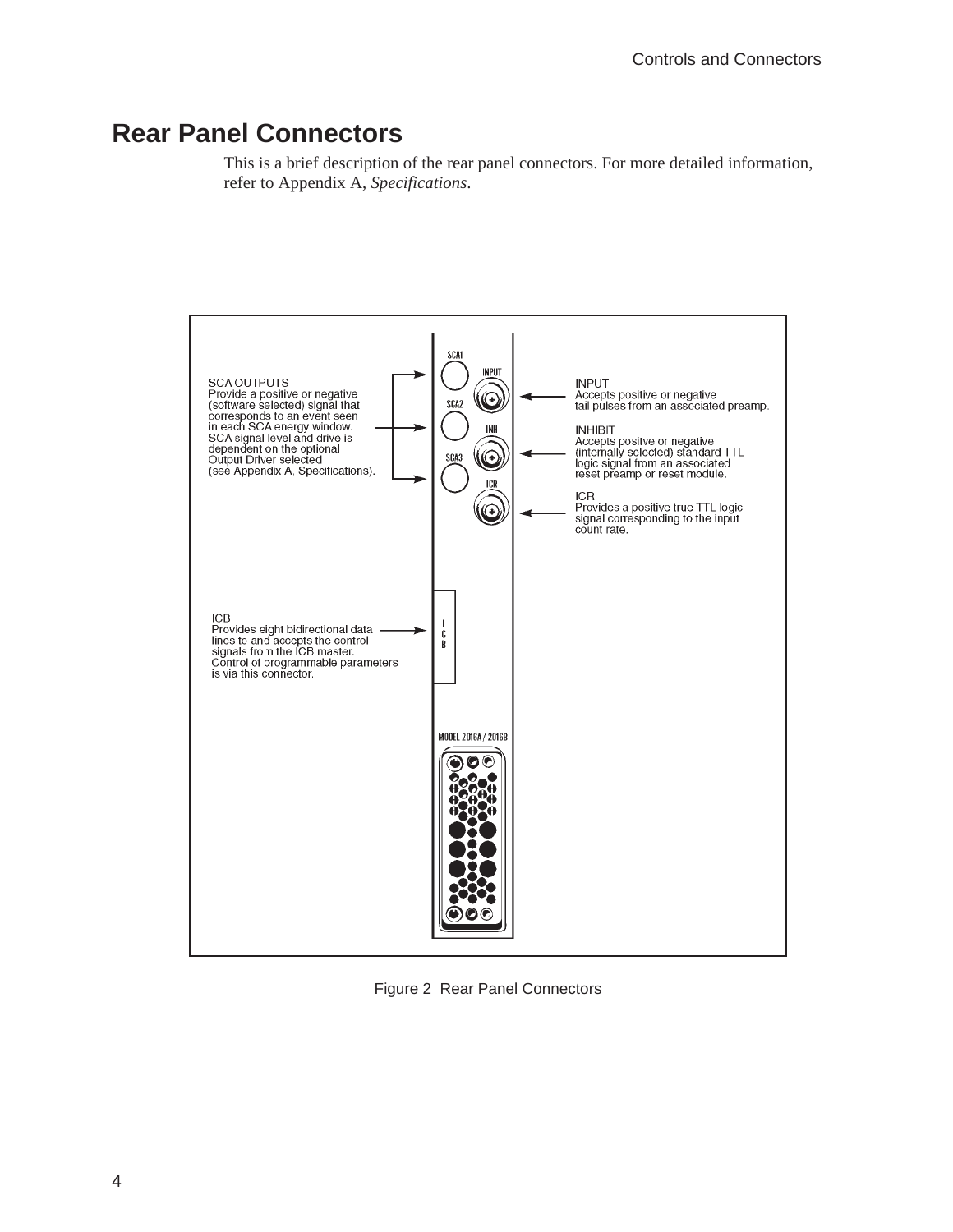# <span id="page-9-0"></span>**Internal Controls**

#### **Amplifier Board**

This is a brief description of the jumper controls on the Amplifier board; the jumpers are shown in their factory default positions. For more detailed information, refer to Appendix A, *Specifications*.



Figure 3 Amplifier Board Jumpers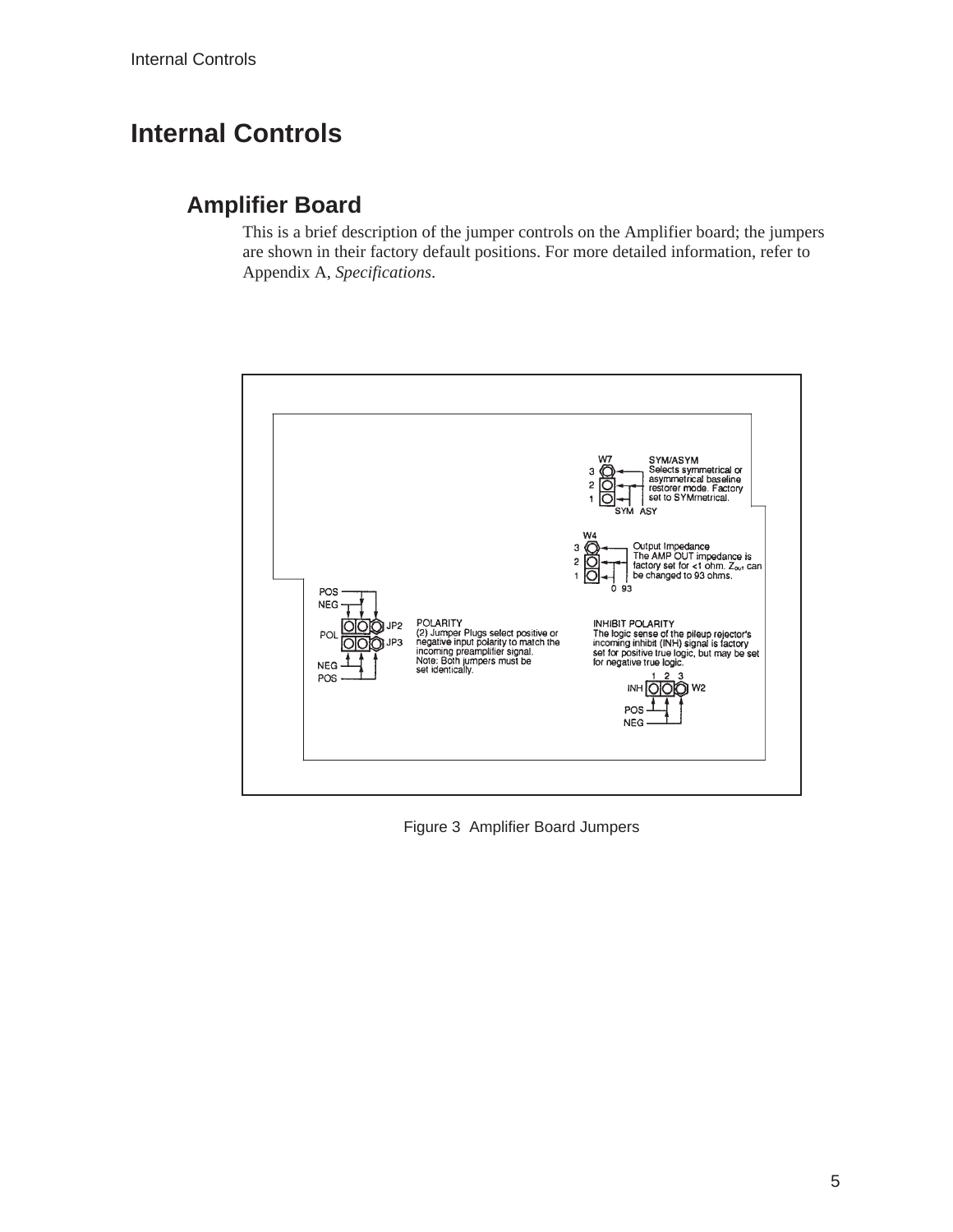### <span id="page-10-0"></span>**TCA Board**

The proper DAC voltage range is set at the factory with a jumper in position JP5 or position JP6. For proper operation of this unit, this voltage range jumper must not be moved.

There should be no jumpers installed in positions JP1, JP2, JP3 and JP4; these positions are for factory testing only.



Figure 4 TCA Board Jumpers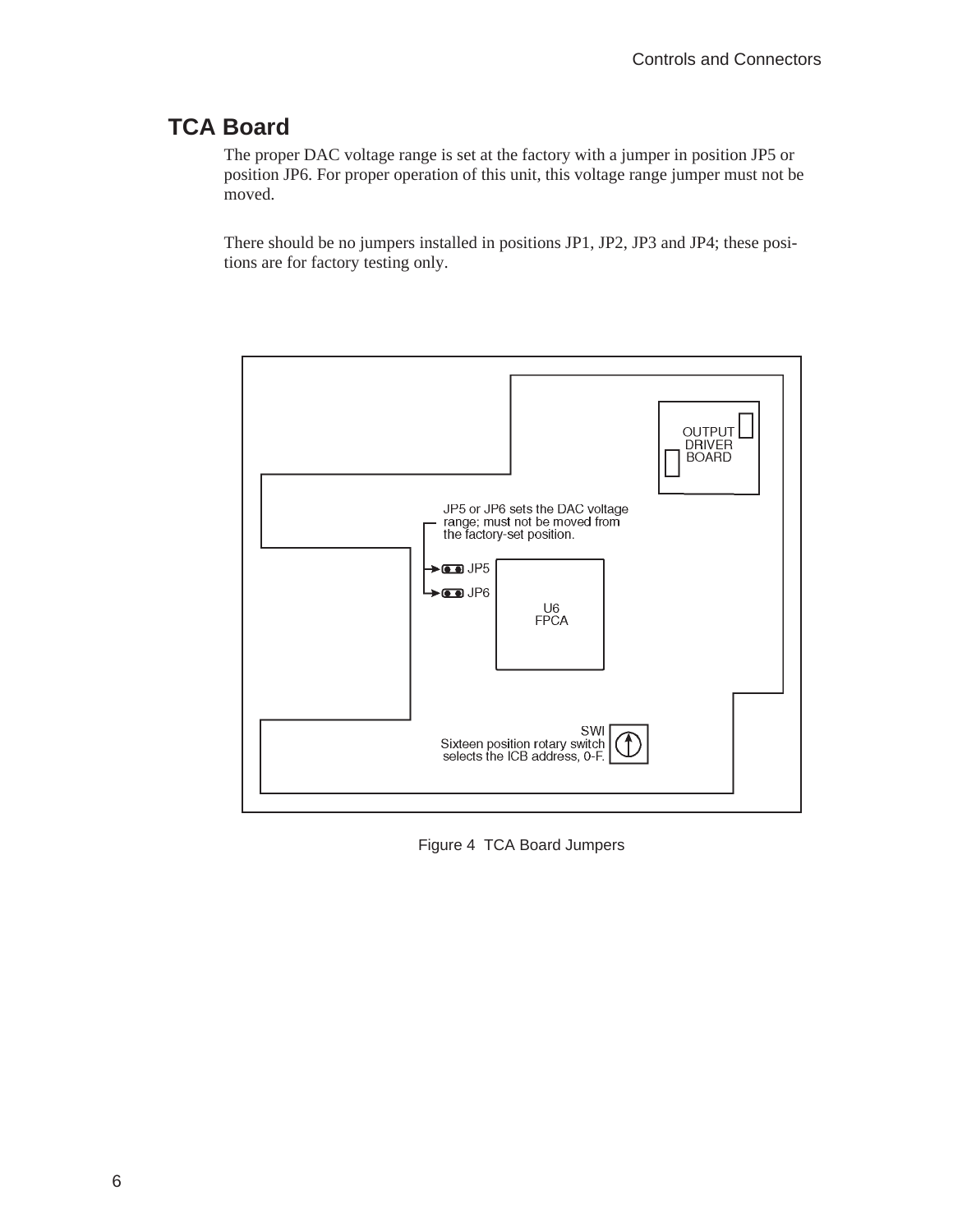# <span id="page-11-0"></span>**3. Amplifier Operation**

This section outlines the operation of the Model 2016 Amplifier-TCA amplifier section. Following these procedures will make you familiar enough with the instrument to be able to use it effectively in any situation.

## **Hardware Installation**

The Canberra Model 2100 Bin and Power Supply, or other bin and power supply systems conforming to the mechanical and electrical standards set by DOE/ER-00457T will accommodate the Model 2016; the module requires  $\pm 24$  V,  $\pm 12$  V and (6 V from the power supply. The right side cover acts as a guide for inserting the instrument. The module is secured in place by turning the two front panel captive screws clockwise until finger tight. It is recommended that the NIM Bin Power switch be OFF whenever the module is installed or removed.

The Model 2016 can be safely operated where the ambient air temperature is between  $0^{\circ}$ C and +50  $^{\circ}$ C (+120  $^{\circ}$ F max). Perforations in the top and bottom sides permit cooling air to circulate through the module. When relay rack mounted along with other heat generating equipment, adequate clearance should be provided to allow for sufficient air flow through both the perforated top and bottom covers of the NIM Bin.

The standard cable sent with the Model 556 AIM for ICB is the C1560, which allows a total of 11 ICB modules to be controlled by the AIM within one NIM Bin. With array systems, it is desirable to control as many of the 2016 TCAs as possible with each AIM.

With a C1562 cable, the AIM can control up to 16 ICB modules, 11 in one Bin and five in a second Bin. This can be a combination of different modules or all 16 can be 2016 TCAs.



**Caution** Only 2016 modules are designed to operate properly in the extended Bin. Any Model 96xx ICB or Model 554 RPI must be installed in the same Bin as the Model 556 AIM (ICB Master).

#### **Preventive Maintenance**

Preventative maintenance is not required for this unit.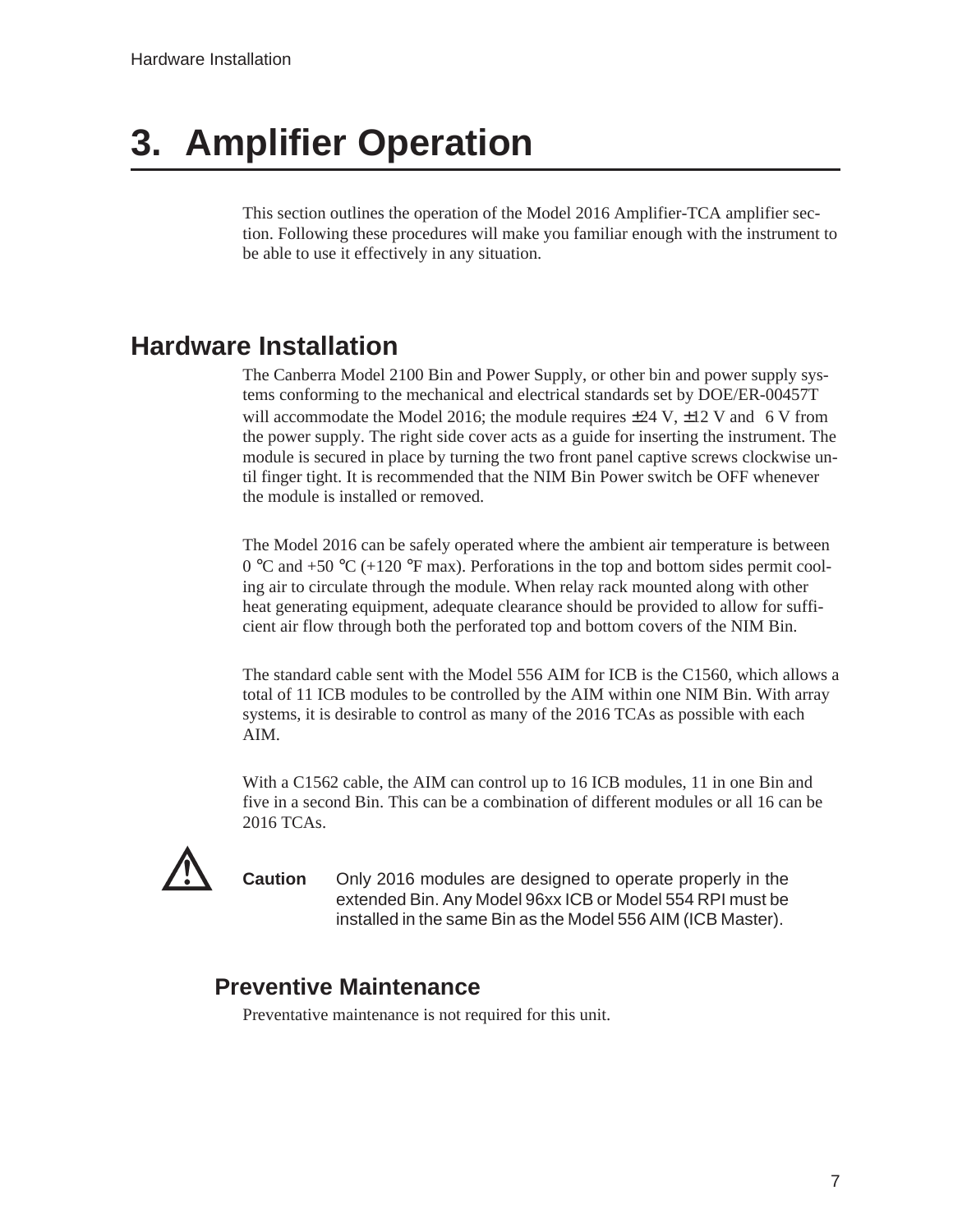<span id="page-12-0"></span>When needed, the front panel of the unit may be cleaned. Remove power from the unit before cleaning. Use only a soft cloth dampened with warm water and make sure the unit is fully dry before restoring power. Because of access holes in the NIM wrap, *do not* use any liquids to clean the wrap, side or rear panels.

#### **Amplifier Setup**

Before installing the 2016 in a NIM Bin, its internal controls should be set to their desired positions. When multiple 2016 TCA modules are being used, each must have a different ICB address. Figure 2.4 shows the location of SW1, which sets the module's ICB address.

For a single AIM system, the module's software address (channel number) and hardware ICB address (determined by SW1) are: single AIM system, the module's<br>ICB address (determined by SW1<br>(channel number)<sub>10</sub> = (ICB)<sub>16</sub> + 1

or single AIM system,<br>ICB address (determ<br>(channel number)<sub>10</sub><br>or<br> $1 \rightarrow 16 \div 0 \rightarrow F + 1$ 

When more than 16 modules are required, two AIMs are needed. The addresses from the first AIM which would also include other non-Amplifier/TCA modules, such as an ADC or HVPS, are still in the range of  $1 \rightarrow 16$ , corresponding to the ICB switch positions of  $0 \rightarrow F$ . Any non-ICB ADC (such as the Model 8715), must also be connected to the first AIM. All Amplifier/TCAs on the second AIM's Control Bus are channel numbered  $17 \rightarrow 32$ , corresponding to ICB switch positions  $0 \rightarrow F$ .

- 1. Insert the Model 2016 into a standard NIM Bin. Allow the total system to warm up and stabilize for approximately 15 minutes.
- 2. Set the Model 2016 controls as follows:

SHAPING TIME  $\cdots$  0.5 µs  $MODE \cdot \cdot \cdot \cdot \cdot \cdot \cdot \cdot \cdot \cdot Gaussian$ COARSE GAIN · · · · 1K FINE GAIN  $\cdots$   $\cdots$  10

3. This will give approximately an 8 volt output when using a preamp with a gain of 100 mV/MeV and a 55Fe radioactive source.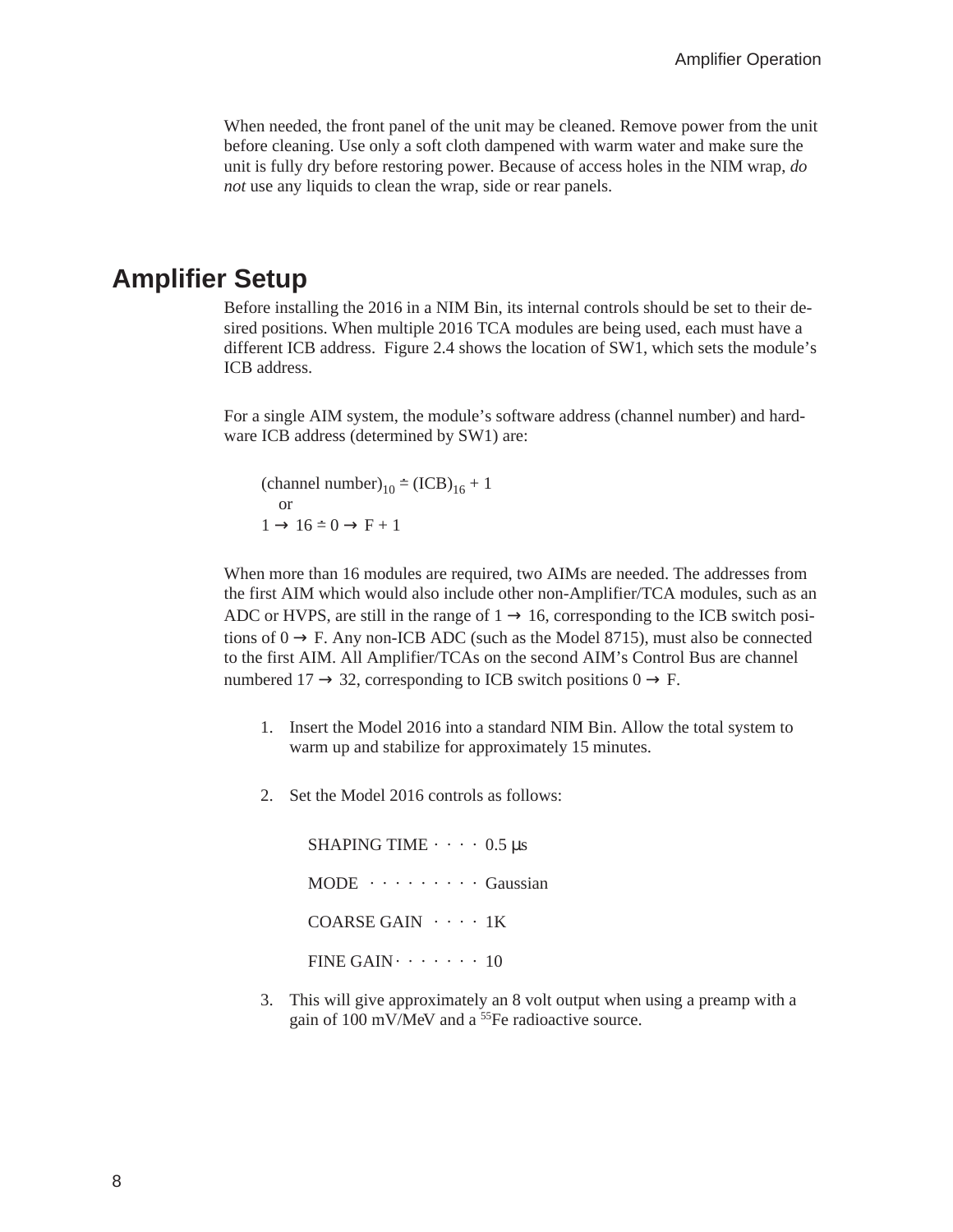# <span id="page-13-0"></span>**Preamp Fall Time Matching**

Pole/zero compensation is critical when using resistive feedback preamplifiers. Pole/zero compensation must be readjusted whenever the shaping time is changed or when the 2016 is connected to a different detector. Refer to "Pole/Zero Matching" on pages [37](#page-41-0) and [39](#page-43-0) for instructions on adjusting the pole/zero compensation.

When a reset type preamp is used, pole/zero compensation is not required and the control must be set fully counterclockwise (infinity).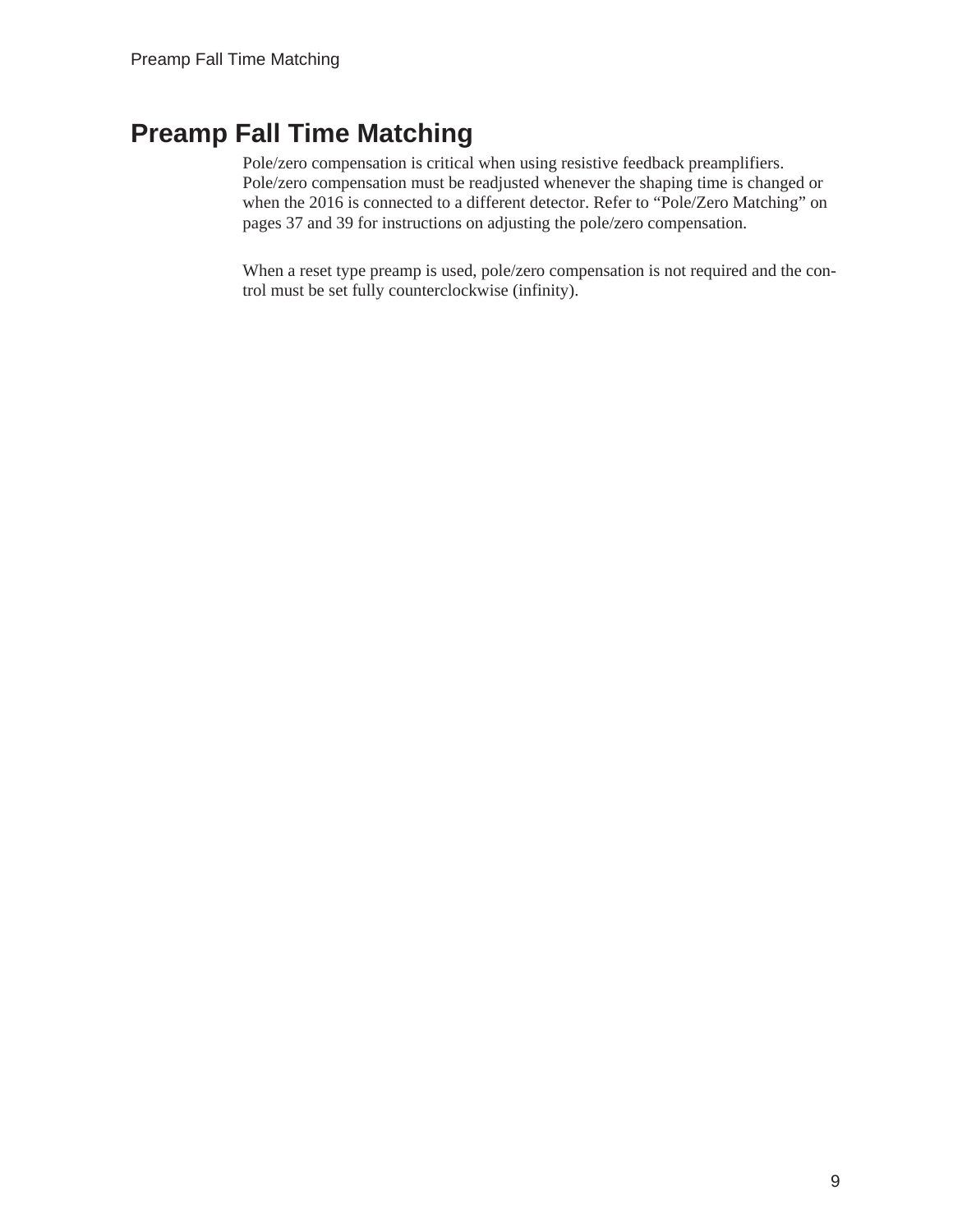# <span id="page-14-0"></span>**4. Operation With ADC and MCA**

Figure [5](#page-14-0) shows a typical array detector system configured for 2016 Amplifier/TCA calibration and operation. Each Preamp output is connected to a 2016 Amp Input. SCA parameters are computer controlled through the Model 556 AIM, utilizing Canberra's Instrument Control Bus (ICB). All 2016 Selected SCA Outputs are connected to an ADC Gate Input. The 2016 Selected Amp Output is connected to an ADC Input. With the ADC configured for Delayed Peak Detect, the 2016 Selected SCA controls ADC conversion, allowing calibration of each 2016 Amplifier/TCA. When calibrating each 2016 Amplifier/TCA module, its SCA energy window is set up and SCA count analysis can begin.



Figure 5 Typical 13-Element Array Detector System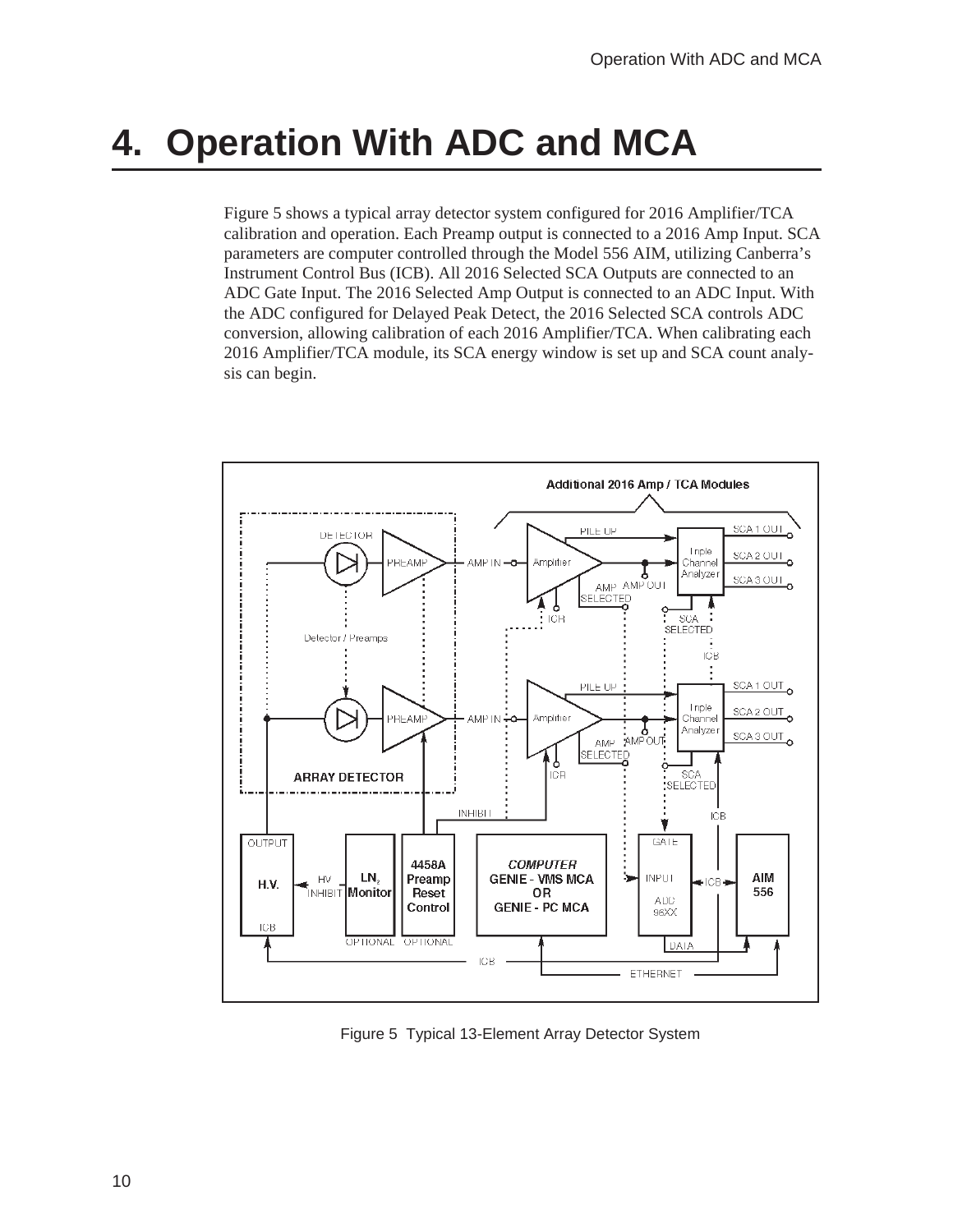### <span id="page-15-0"></span>**ADC Setup**

Please refer to your ADC user's manual for specific ADC operating instructions.

Set the ADC's GAIN and RANGE equal to the MCA memory group size. For instance, set the GAIN and RANGE to 4096 for an MCA with a 4096 channel memory size.

Set the ADC controls to:

 $LLD \cdot \cdot \cdot \cdot \cdot \cdot \cdot \cdot \cdot \cdot 0.02$  V (fully counterclockwise) ULD $\cdot \cdot \cdot \cdot \cdot \cdot \cdot \cdot \cdot \cdot 10.5$  V (fully clockwise) Digital Offset  $\cdots$   $\cdots$  All Off Peak Detect  $\cdots$   $\cdots$  Delayed

With a low count rate, use the ADC's Inspect test point to set the ADC's Peak Detect Delay to be greater than the SCA's Output pulse. Refer to "ADC Peak Detect Adjustment" on page [44](#page-48-0) for the procedure to be followed.

### **Spectroscopy Operation**

Please refer to your MCA user's manual for specific MCA operating instructions.

Start acquiring data in the MCA using the 55Fe radioactive source previously placed near the detector. A spectrum should begin to appear on the MCA's display.

Adjust the Amplifier's GAIN so that spectrum is positioned conveniently on the display.

Use the Amplifier's Super Fine Gain (SFG) when matching gains of other detectors, or when establishing a specific gain (energy per channel). This control provides 100 times more resolution than the Fine Gain Control.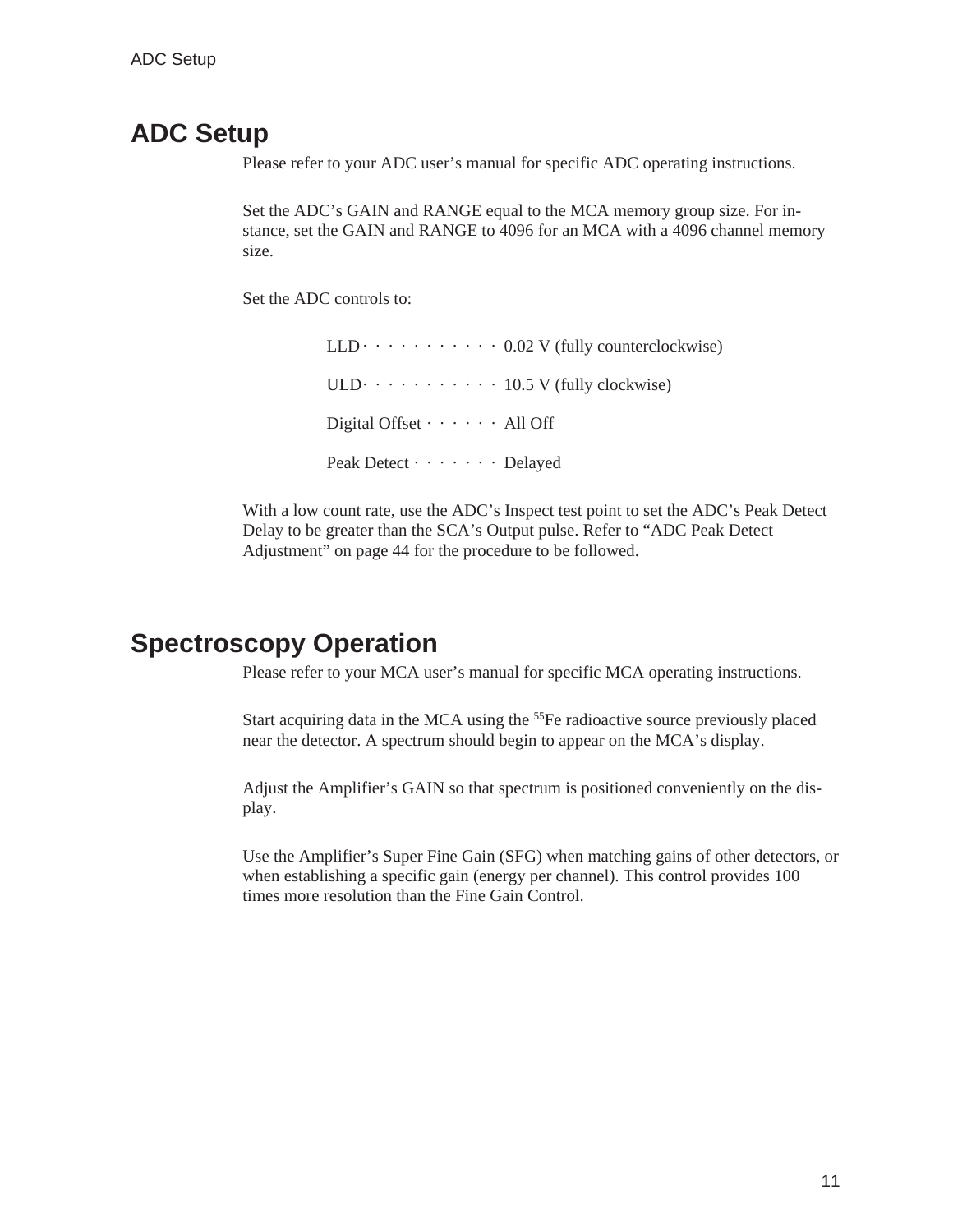# <span id="page-16-0"></span>**5. Using the Genie-VMS Software**

This chapter describes 2016 Amp/TCA calibration, normalization and setup using the Genie-VMS software. VMS software installation and setup is covered in "VMS Software Installation" on page [47.](#page-51-0)

#### **Conventions**

- 1. Each 2016 defined in the system is assigned a number, from 1 to n (this number is referred to as a channel).
- 2. Up to sixteen 2016 modules may be connected to each AIM.
- 3. 2016 numbers 1 through 16 are connected to the first AIM, 17-32 to the second AIM.
- 4. The ICB address of a 2016 is the 2016 number minus 1 (for example, 2016 number 1 is at ICB address 0).
- 5. The software is designed to accommodate a maximum of thirty-two 2016 modules per system configuration.

#### **Starting the Genie-VMS Software**

The 2016's software is started from the Spectroscopy Assistant's pulldown menu.

## **Calibration Procedure**

The calibration procedure ensures that the amplifier gain and SCA windows are set so the SCA settings read directly in energy (keV). For example, the 5.9 keV x-ray peak from 55Fe will be located at the centroid of an SCA window set to 5.9 keV.

It also ensures that the MCA energy calibration corresponds to the SCA. For example, MCA cursor located at 5.9 keV will be centered on an SCA window with that setting.

#### **Performing the Calibration**

- 1. When the detector datasources have been defined (page [48](#page-52-0)), select 2016 Amp/TCA Software from the Spectroscopy Assistant's Applications menu.
- 2. Select Calibration from the next menu, as shown in Figure [6.](#page-17-0)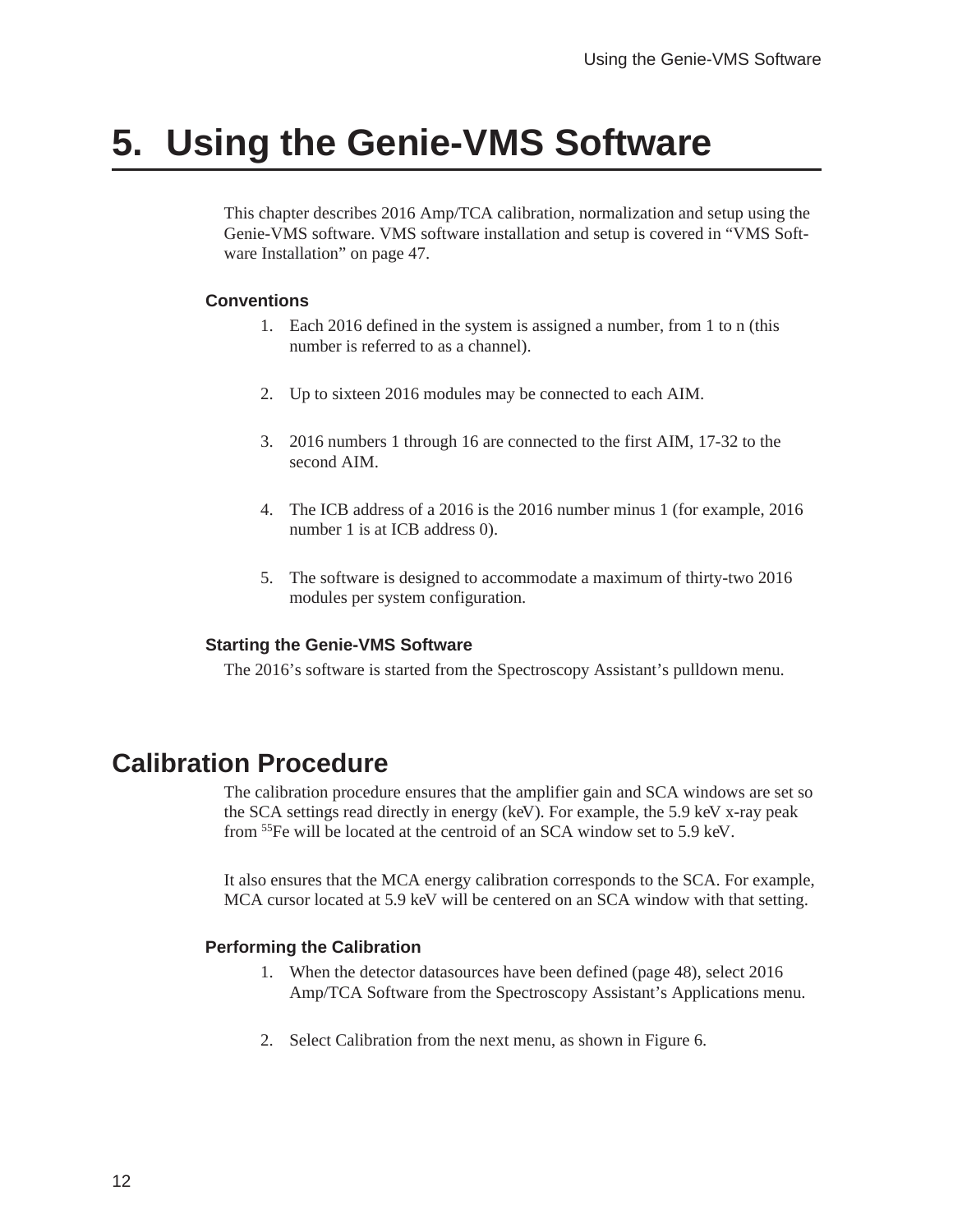<span id="page-17-0"></span>

| Main Menu Options                                                                                                     |
|-----------------------------------------------------------------------------------------------------------------------|
| Calibration<br>Gain Normalization<br><b>TCA Window Setup</b><br>View Setup Parameters<br><b>Download Setup Values</b> |
| mmmmm<br>Exit<br>Οk<br>Help                                                                                           |

Figure 6 Starting the Calibration Procedure

3. Now you'll see the screen shown in Figure [7,](#page-17-0) which allows you to select the channel (that is, the specific 2016) that is to be calibrated.

|  | Select channel number:               | ີ   14 ື⊐                             |
|--|--------------------------------------|---------------------------------------|
|  | ,,,,,,,,,,,,,,,,,,,,,,,,,,,,,,<br>oк | ,,,,,,,,,,,,,,,,,,,,,,,,,,,<br>Cancel |

Figure 7 Selecting the 2016 to Calibrate

4. Press OK to enable the selected channel, default enable the first SCA on the selected channel, display the correct detector datasource in an MCA View Control window, reset the calibration information for the detector input, clear it and start acquisition. Now the screen shown in Figure [8](#page-18-0) will be displayed. Adjust the selected 2016's gain until the energies of interest are displayed in the selected SCA windows (Figure [8\)](#page-18-0). The RDY LED on the selected module will start blinking.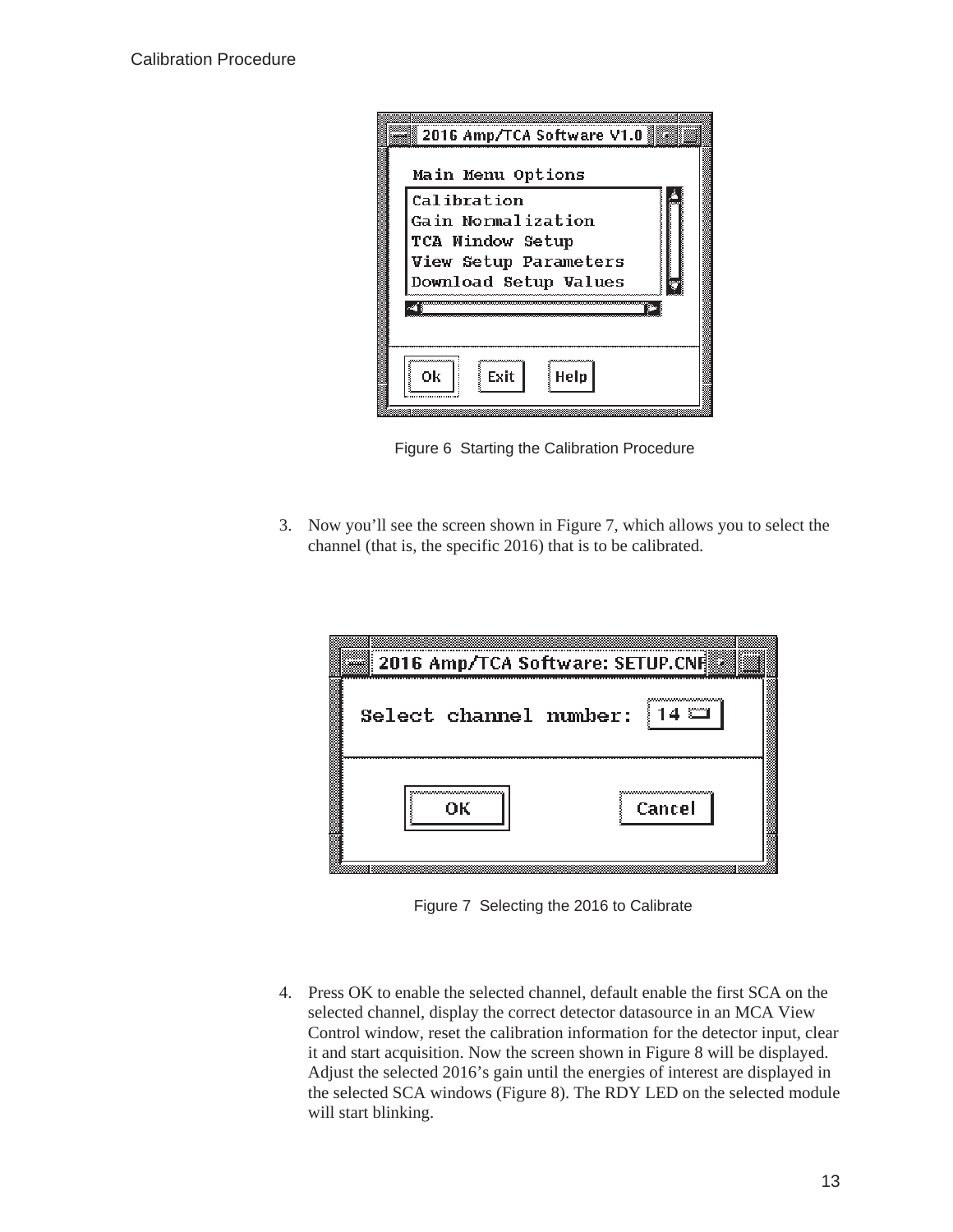<span id="page-18-0"></span>

|                                                                     | 2016 Amp/TCA Software               |                     |                 |                           |
|---------------------------------------------------------------------|-------------------------------------|---------------------|-----------------|---------------------------|
| Amp/TCA Parameter Setup-<br>Energy Range $(key)$ :<br>TCA Polarity: | $10 =$<br>Normal<br><b>Electron</b> | PUR Auto Threshold: | $P$ UR:         | Disabled<br>Enabled<br>ਲ਼ |
| SCA Parameter Setup                                                 |                                     |                     |                 |                           |
|                                                                     | $SCA + 1$                           | $SCA$ $\neq$ 2      | $SCA$ $\pm 3$   |                           |
| Centroid:                                                           | 5.9000                              | 5.0000              | 7.5000          | keV                       |
| Width:                                                              | 0.1000                              | 1.0000              | 1.0000          | keV                       |
| Output Enable:                                                      | н                                   | εт                  | ξT              |                           |
| Module Information <sup>-</sup><br>□ Apply to all AMP/TCAs          |                                     |                     | Current module: | 4                         |
| 0k                                                                  |                                     |                     | Help            |                           |



5. Enter values (4 significant digit value between 0 and selected energy range for centroid, energy value for width) in the edit fields, then press Ok. Normally only the "primary SCA" (SCA number 1) needs to be used during Amplifier/TCA calibration. The dialog will disappear; the value(s) will be written to the selected 2016 and MCA memory cleared. If the Apply to all Amp/TCAs check box was selected, the Amp/TCA and SCA parameter adjustments will be applied to all channels (2016's).

#### **Adjust or Calibrate**

When you press Ok, you'll see a screen asking if you need to make more adjustments or if you'd rather begin the calibration process.

If ADJUST is pressed, you'll be returned to the screen shown in Figure [8](#page-18-0) to enter more adjustments.

If CALIBRATE is pressed, the values will be permanently stored in a setup file. You'll now be presented with the screen in Figure [9](#page-19-0), allowing you to choose the SCA to be used for calibration.

At this time, the software will calculate the energy calibration equation, store it into the corresponding detector input, and ask you to verify the gain normalization by looking at the MCA View Control window. Pressing OK will bring you back to the amplifier selection dialog shown in Figure [7](#page-17-0), allowing you to select another channel (2016).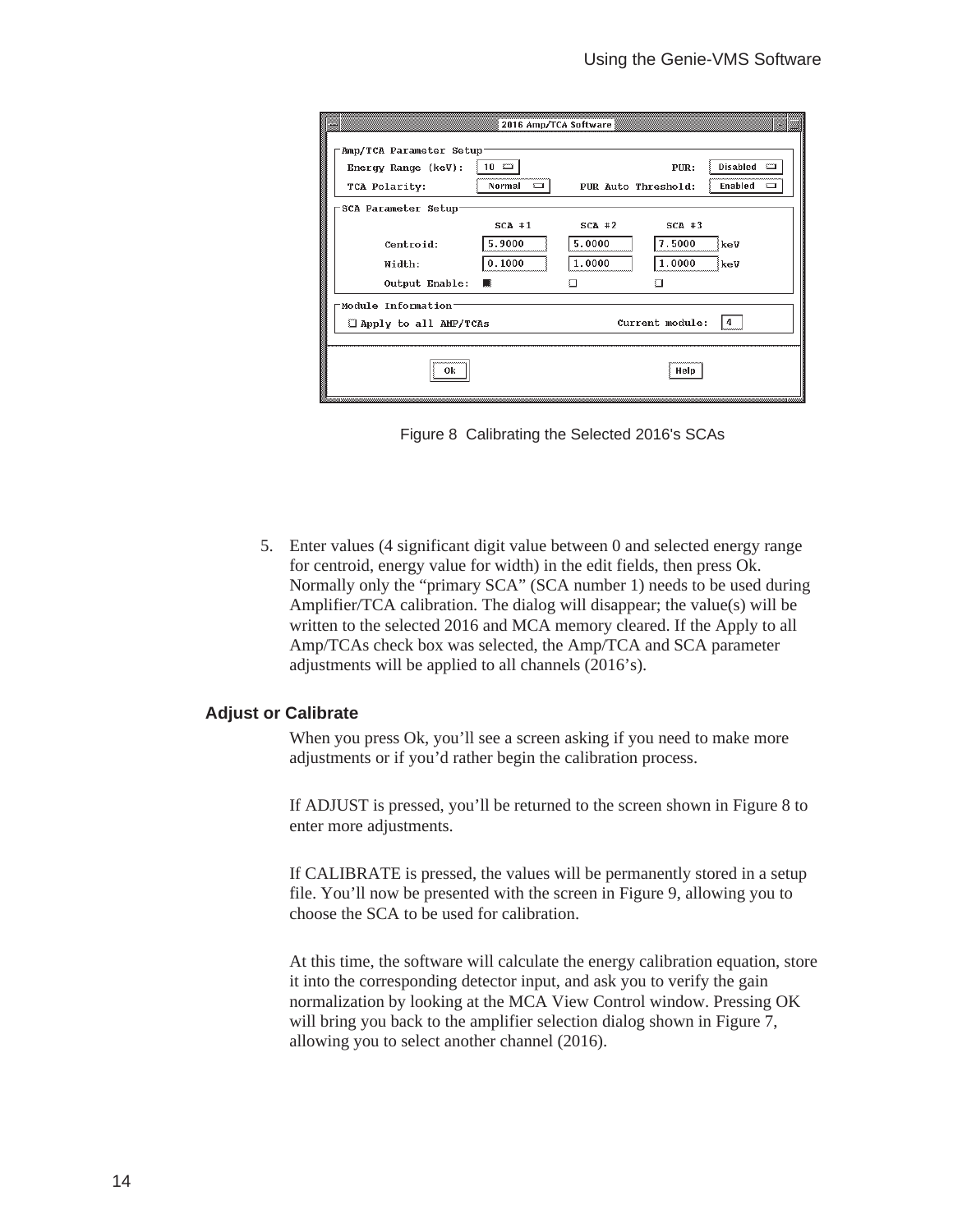<span id="page-19-0"></span>

| 2016 Amp/TCA Software: SETUP.CNF;2                                                                                                                                                                                         |  |
|----------------------------------------------------------------------------------------------------------------------------------------------------------------------------------------------------------------------------|--|
| SCA for Calibration <sup>.</sup><br>Use cursor in MVC window 1 to mark the centroid<br>location of peak associated with selected SCA, then<br>press OK to complete the calibration process.<br>Select SCA for Calibration: |  |
| ,,,,,,,,,,,,,,,,,,,,,,,,,,,,,,,<br>ок<br>Cancel                                                                                                                                                                            |  |

Figure 9 Choosing the SCA to Calibrate

6. The TCA window(s) are set for the peak energy of the calibration source (or x-ray lines). You'll manually adjust the amplifier gain until the peak of interest is in the window. Once an initial channel is calibrated, subsequent channels can simply be gain normalized (unless amplifier settings such as shaping time or energy range are different).

# **Gain Normalization Procedure**

The gain normalization procedure provides for gain adjustments to ensure that the amplifier outputs from all channels are matched. Once this is done, SCA window settings can be changed by entering new values and using the "apply to all" check box to select different energies.

#### **Performing the Gain Normalization**

- 1. When at least one channel has been calibrated, you'll need to select the Gain Normalization procedure from the 2016 Amp/TCA Software main menu.
- 2. The procedure starts with the screen in Figure [7](#page-17-0), which lets you select a channel to be gain normalized. Pressing Ok brings up the screen in Figure [10](#page-20-0), which asks you to select a previously calibrated channel to use as the reference.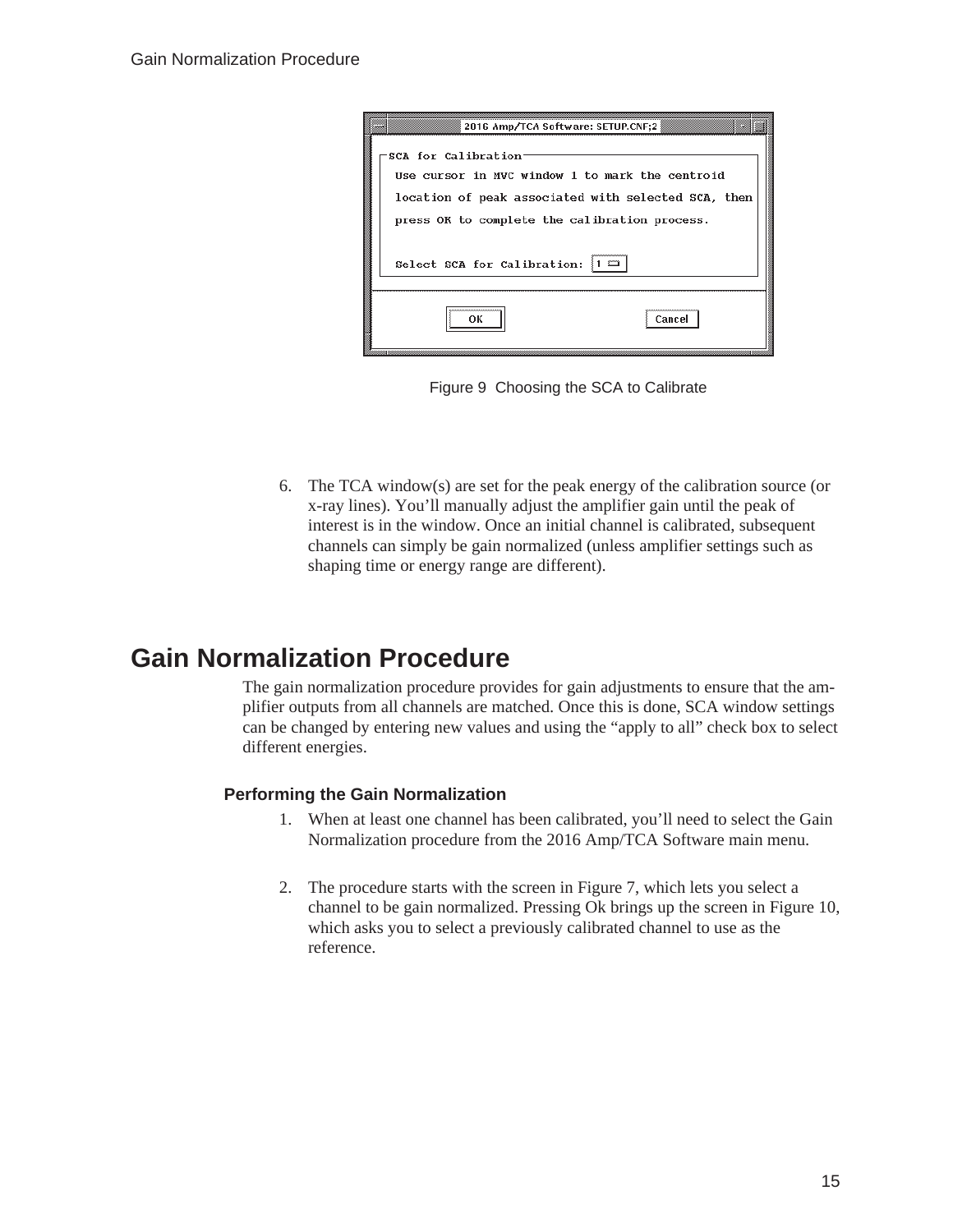<span id="page-20-0"></span>

| 2016 Amp/TCA Software: SETUP.CNF;2▓ |                                     |
|-------------------------------------|-------------------------------------|
| Select reference channel:           |                                     |
| ,,,,,,,,,,,,,,,,,,,,,,,,,,,,,<br>nκ | ,,,,,,,,,,,,,,,,,,,,,,,,,<br>Cancel |

Figure 10 Selecting the Reference Channel

- 3. When the reference channel has been established, you'll be asked to position the peak of interest in the MCA View Control window. Move the MVC window's cursor to an energy of interest, then adjust the selected amplifier's gain until the peak centroid is at the cursor. Note that the software simplifies this by automatically selecting/enabling the first SCA of the selected channel, making the SCA window wide open, and causing the RDY LED on the selected module to start blinking.
- 4. When the normalization is complete, press Ok to return to the screen in Figure [7](#page-17-0) and select another channel to normalize.

## **TCA Window Setup**

When the gain normalization is complete, you can run the TCA Window Setup procedure

- 1. Select TCA Window Setup from the 2016 Amp/TCA Software main menu.
- 2. The TCA setup proceeds as before. When the screen in Figure [11](#page-21-0) appears, the SCA window values can be entered for the energy regions of interest on a channel by channel (or Apply to All) basis.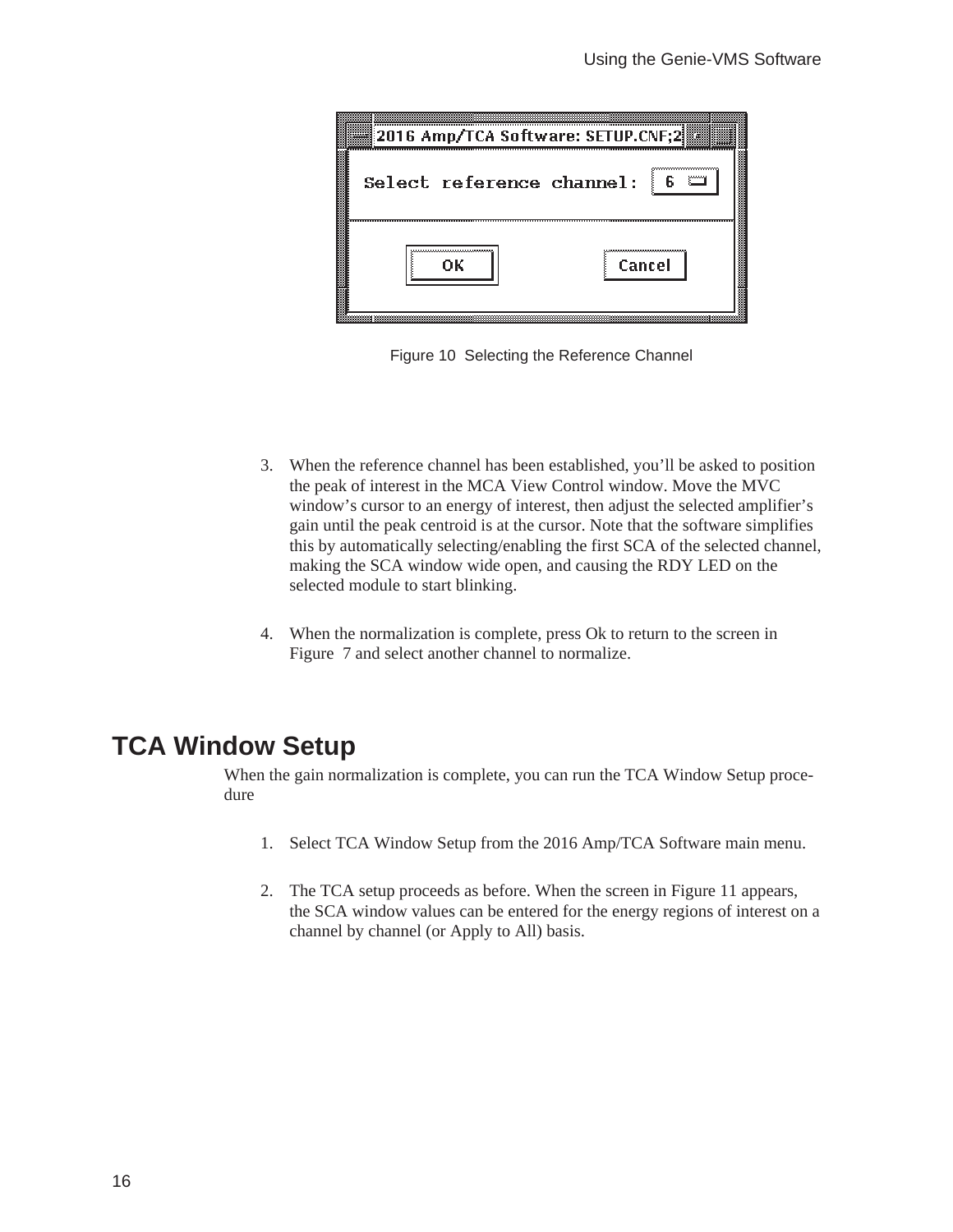<span id="page-21-0"></span>

|           | 2016 Amp/TCA Software        |            | 82                            |
|-----------|------------------------------|------------|-------------------------------|
|           |                              |            |                               |
| $SCA + 1$ | $SCA$ $#2$                   | $SCA$ $#3$ |                               |
| 5.9000    | 5.0000                       | 7.5000     |                               |
| 0.1000    | 1.0000                       | 1.0000     |                               |
|           |                              |            |                               |
|           |                              |            |                               |
|           |                              |            |                               |
|           |                              | Help       |                               |
|           | $\Box$ Apply to all AMP/TCAs | Cancel     | keV<br>keV<br>Current module: |

Figure 11 Setting the SCA Parameters

## **View Setup Parameters**

This menu item lets you look at the SCA setup parameters for any 2016.

- 1. Select View Setup Parameters from the 2016 Amp/TCA Software main menu.
- 2. The procedure starts with Figure [7](#page-17-0) and proceeds to the screen shown in Figure [12](#page-21-0), which displays the parameters for the selected 2016's three SCAs.

| <u> Andrew Maria and Andrew Maria and Andrew Maria and Andrew Maria and Andrew Maria and Andrew Maria and Andrew Ma</u> |           |            | 2016 Amp/TCA Softw <u>are and the community of the community of the community of the community of the community of the community of the community of the community of the community of the community of the community of the comm</u> |  |
|-------------------------------------------------------------------------------------------------------------------------|-----------|------------|---------------------------------------------------------------------------------------------------------------------------------------------------------------------------------------------------------------------------------------|--|
| SCA Parameter Setup                                                                                                     |           |            |                                                                                                                                                                                                                                       |  |
|                                                                                                                         | $SCA + 1$ | $SCA$ $+2$ | $SCA$ $#3$                                                                                                                                                                                                                            |  |
| Centroid:                                                                                                               | 5.9000    | 5.0000     | 7.5000<br>keV                                                                                                                                                                                                                         |  |
| Width:                                                                                                                  | 0.1000    | 1.0000     | 1.0000<br>keV                                                                                                                                                                                                                         |  |
| Module Information <sup>.</sup>                                                                                         |           |            |                                                                                                                                                                                                                                       |  |
| □ Apply to all AMP/TCAs                                                                                                 |           |            | Current module:                                                                                                                                                                                                                       |  |
|                                                                                                                         |           |            |                                                                                                                                                                                                                                       |  |
| 0k                                                                                                                      |           | Cancel     | Help                                                                                                                                                                                                                                  |  |
|                                                                                                                         |           |            |                                                                                                                                                                                                                                       |  |
|                                                                                                                         |           |            |                                                                                                                                                                                                                                       |  |

Figure 12 Viewing the Setup Parameters

# **Download Setup Values**

This menu item lets you download setup values (as entered in the TCA Window Setup procedure, described above) to all modules. This would be used to restore settings if power was lost to any of the modules or to perform a complete system renitialization.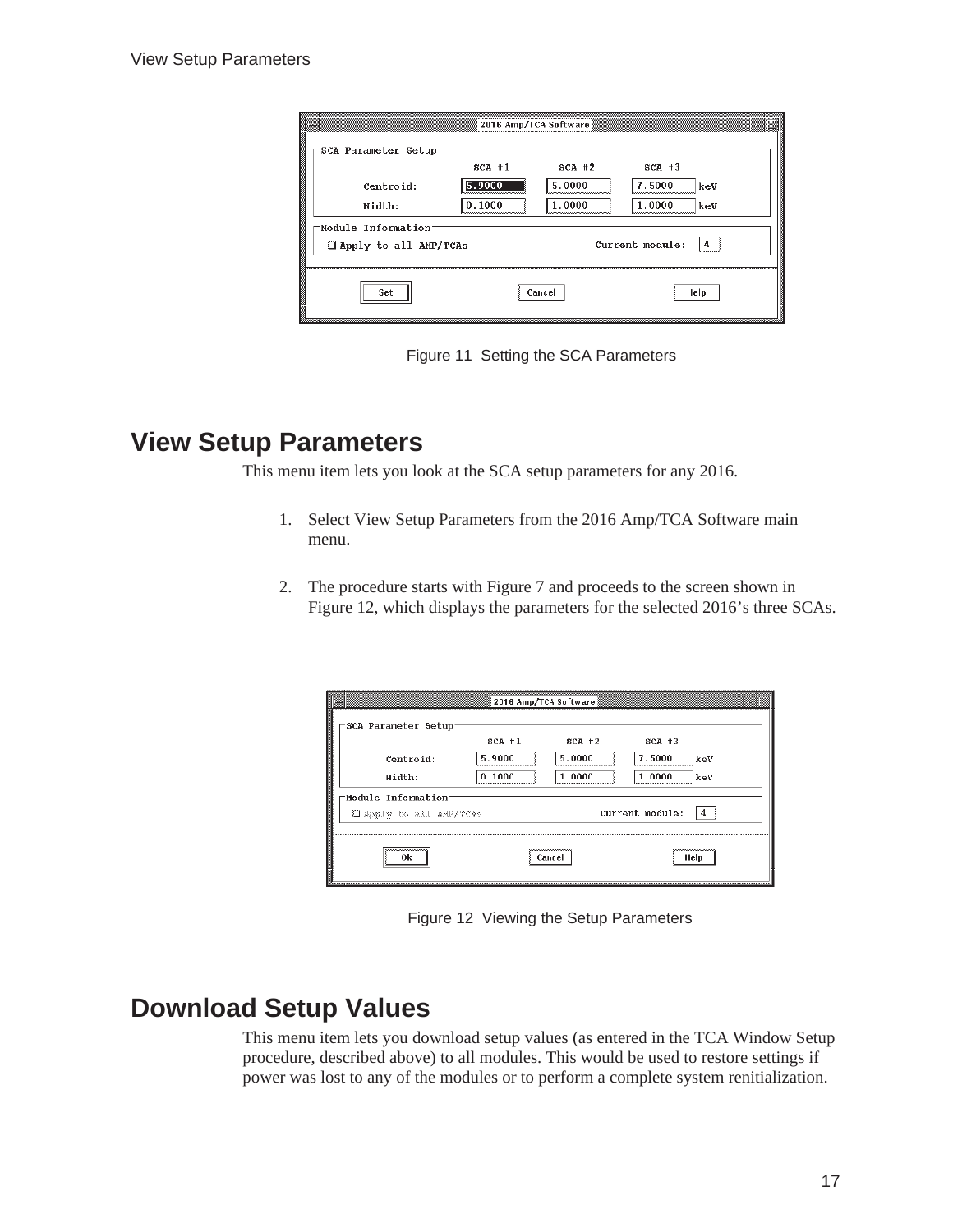# <span id="page-22-0"></span>**6. Using the Genie-PC/Genie-2000 Software**

This chapter describes 2016 Amp/TCA calibration, normalization and setup using the Genie-2000/Genie-PC software. PC software installation and setup is covered in "PC Software Installation" on page [49.](#page-53-0)

#### **Conventions**

- 1. Each 2016 defined in the system is assigned a number, from 1 to n (this number is referred to as a channel).
- 2. Up to sixteen 2016 modules may be connected to each AIM.
- 3. 2016 numbers 1 through 16 are connected to the first AIM, 17-32 to the second AIM.
- 4. The ICB address of a 2016 is the 2016 number minus 1 (for instance, 2016 number 1 is at ICB address 0).
- 5. The software is designed to accommodate a maximum of thirty-two 2016 modules per system configuration.

#### **Starting the Software**

To run the 2016 Setup software:

**Genie-2000**: Click on the program item under Start | Programs | Genie-2000.

**Genie-PC**: Click on the program icon located in the Genie-PC folder on the desktop.

Refer to page [50](#page-54-0) for details on defining the detector datasources; these definition must be created prior to starting the software.

## **Calibration Procedure**

The calibration procedure ensures that the amplifier gain and SCA windows are set so the SCA settings read directly in energy (keV). For example, the 5.9 keV x-ray peak from 55Fe will be located at the centroid of an SCA window set to 5.9 keV.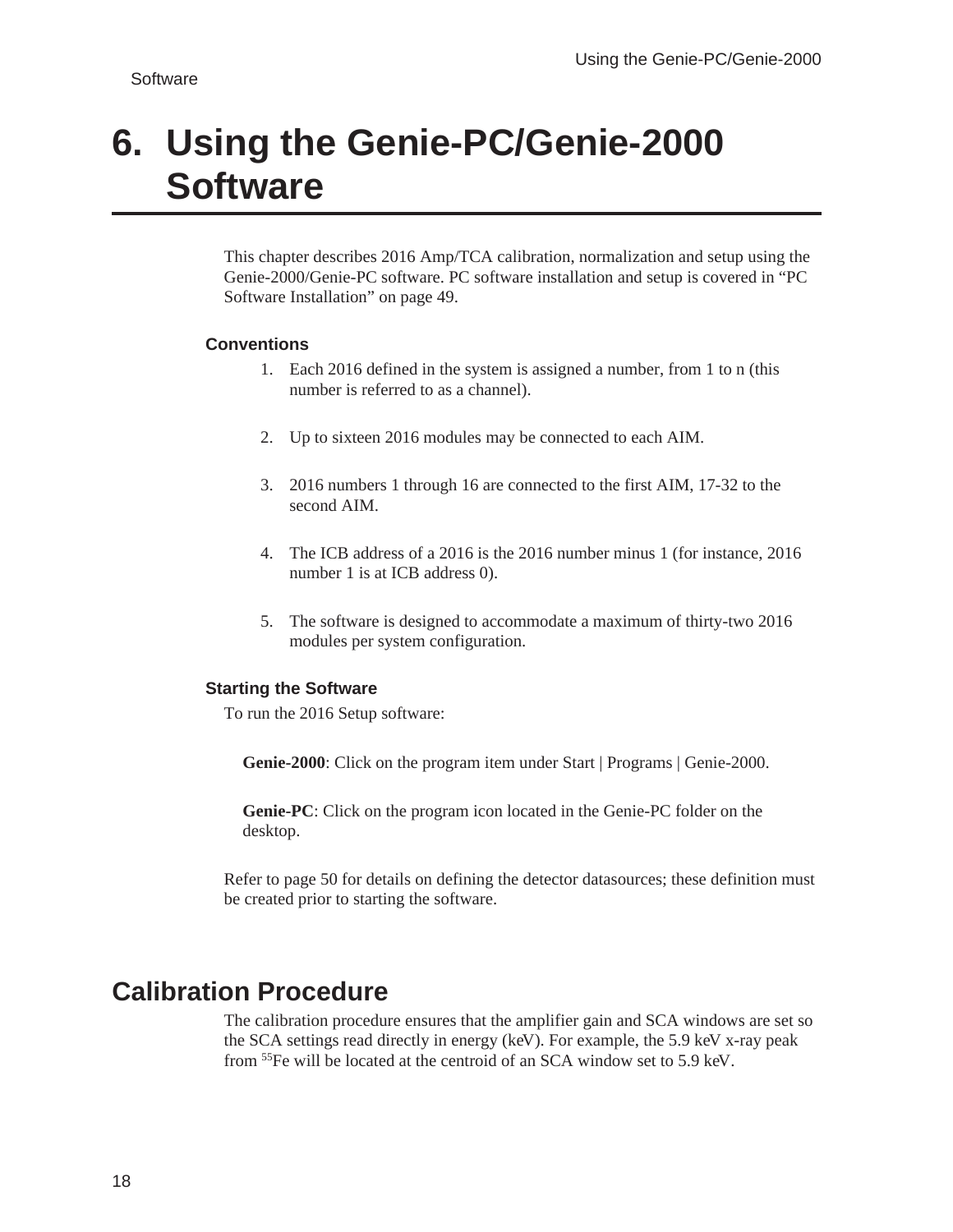<span id="page-23-0"></span>It also ensures that the MCA energy calibration corresponds to the SCA. For example, MCA cursor located at 5.9 keV will be centered on an SCA window with that setting.

#### **Pre-Calibration Setup**

Use an oscilloscope to view the amplifier output of each 2016 module; adjust the gain to give a pulse height that is approximately equal to the source energy divided by the energy range times 10 volts. For example using the 5.9 keV x-ray peak from <sup>55</sup>Fe and assuming an energy range of 10 keV, one would adjust each amplifier to (5.9 keV / 10 keV \* 10 volts) which equates to about 6 volts.

#### **Performing the Calibration**

1. Select Calibration from the 2016 setup software's Main Selection Screen, as shown in Figure [13](#page-23-0).

| <b>Main Selection Screen</b>                                                                                                  |
|-------------------------------------------------------------------------------------------------------------------------------|
| A. Calibration<br><b>B.</b> Gain Normalization<br>C. TCA Window Setup<br>D. View Setup Parameters<br>E. Download Setup Values |
| Perform calibration                                                                                                           |
| Exit<br>Οk                                                                                                                    |

Figure 13 Starting the Calibration Procedure

2. Now you'll see the screen shown in Figure [14](#page-24-0), which allows you to select the channel (that is, the specific 2016) that is to be calibrated.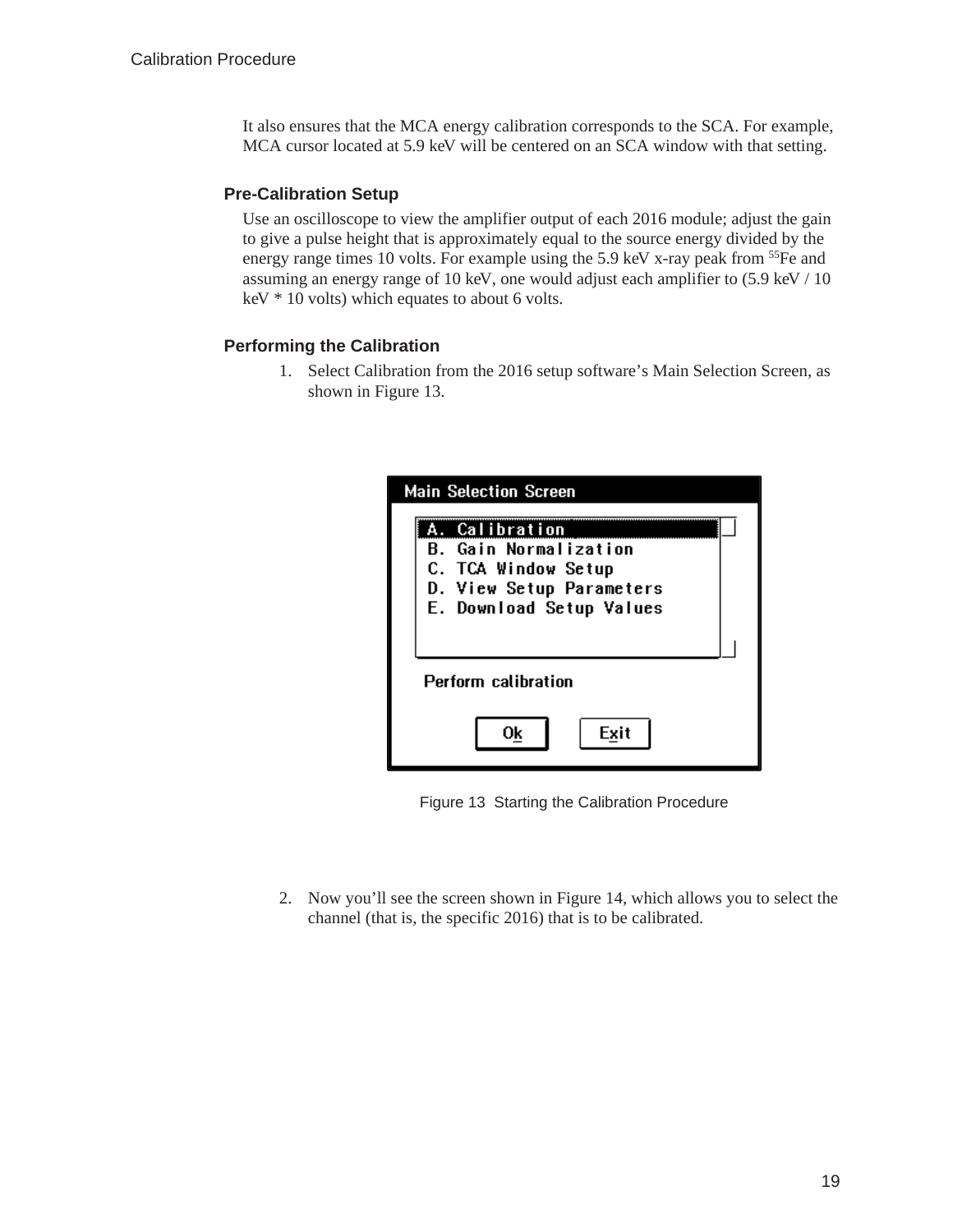<span id="page-24-0"></span>

| <b>Calibration</b>     |          |
|------------------------|----------|
| Select channel number: |          |
| Ok                     | Previous |

Figure 14 Selecting the 2016 to Calibrate

3. Press Ok to enable the selected channel (note that the RDY light will be blinking on the 2016 module selected). The Calibration screen will be displayed along with the MCA View and Control (MVC) window as shown in Figure [15.](#page-24-0)

|                                                                                    | Calibration - Amp/TCA Channel No. 2                                                                              |
|------------------------------------------------------------------------------------|------------------------------------------------------------------------------------------------------------------|
|                                                                                    | -Amp Parameter Setup-<br><b>O</b> Enabled<br>Energy Range: 10<br>l٤<br>keV<br>PUR:<br>ODisabled                  |
|                                                                                    | <b>TCA Polarity:</b><br>@ Normal<br><b>PUR Auto</b><br><b>O</b> Enabled<br>O Inverted<br>ODisabled<br>Threshold: |
|                                                                                    | -SCA Parameter Setup-<br><b>SCA #1</b><br><b>SCA #2</b><br><b>SCA #3</b><br>0<br>keV<br>Centroid:<br>۱o<br>0     |
|                                                                                    | n<br>n<br>⋒<br>Width:<br>keV<br>Output Enable:<br>⊠<br>□<br>□                                                    |
|                                                                                    | Apply to all Amp/TCAs                                                                                            |
|                                                                                    | Set<br>0 <sub>k</sub><br>Help                                                                                    |
| <b>Gamma Acquisition &amp; Analysis</b><br>File MCA Calibrate Display Analyze Edit | $\Box$ D $\times$<br>Options Help                                                                                |
| NTERIUM (<br>n I o I                                                               | [비밀어리쉬 - 미디티커플 리 페<br>-91                                                                                        |
| Channel:                                                                           | Preset:<br>Counts:                                                                                               |
| Acquire<br><b>Stop</b><br>Start<br><b>Expand On</b><br>Clear                       | $VFS=16$                                                                                                         |
| ROI Index:<br>Ŧ.<br><b>Datasource</b>                                              |                                                                                                                  |
| Prev   Next                                                                        | Τ                                                                                                                |
| For Help, press F1                                                                 | Execution Status: n/a<br>h,                                                                                      |
|                                                                                    |                                                                                                                  |

Figure 15 Calibrating the Selected's SCAs

Only one SCA is needed to properly calibrate a given 2016 module; centroid/width values for all three SCA's can be defined/adjusted later using the TCA Window Setup main menu option. Use the calibration screen as follows: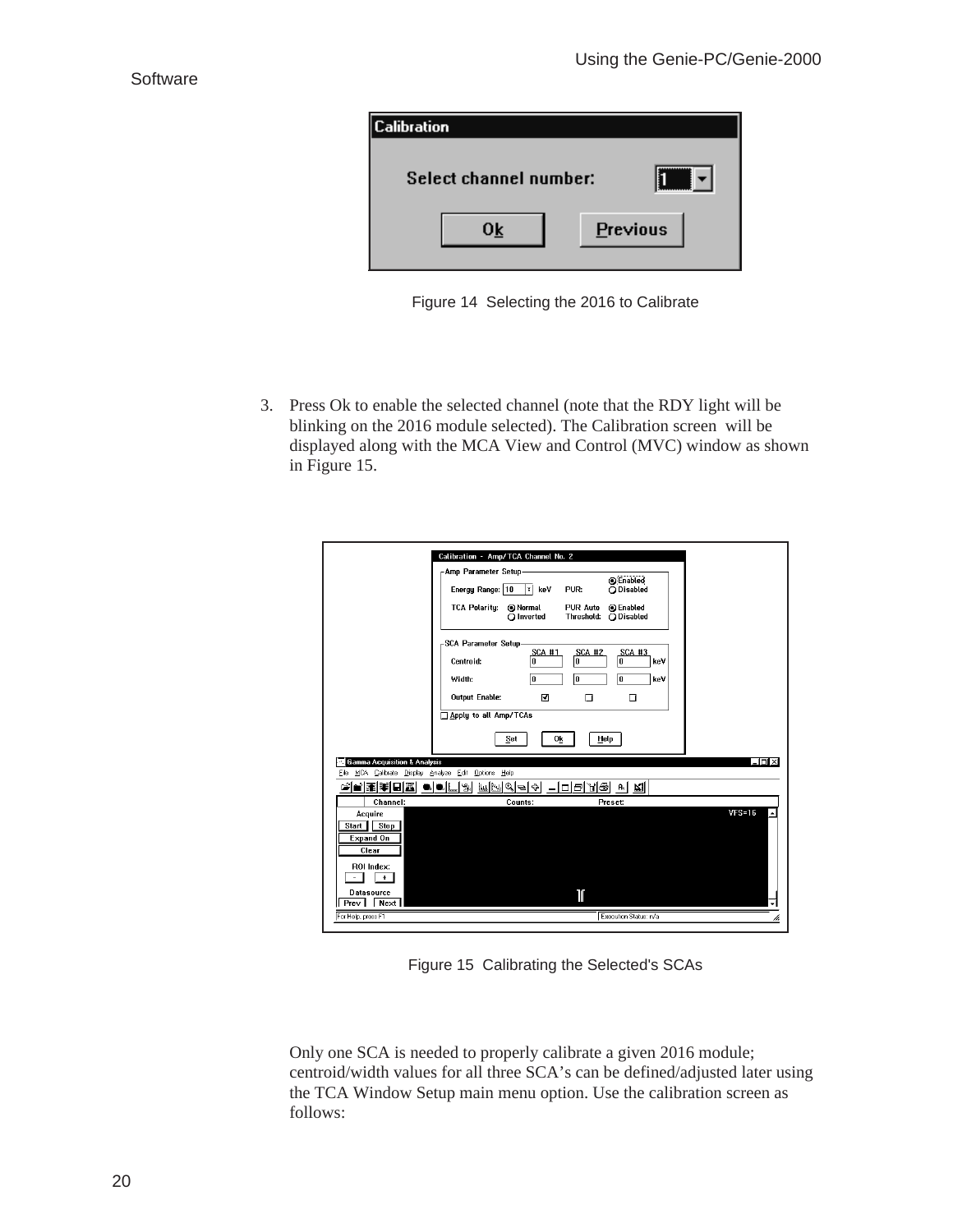- <span id="page-25-0"></span>a. Set the energy range within the Amp Parameter Setup section. For example, 10keV for a range of 0 - 10keV; 20keV for a range of 0 - 20keV, etc. Choose the lowest range that covers your application's energy range of interest.
- b. Within the SCA Parameter Setup section, enter the energy of the test calibration source in the centroid entry field for SCA #1 (for example, 5.894keV for <sup>55</sup>Fe).
- c. Next enter the desired SCA window width for SCA #1 in the width entry field. Set the window width to 2-3 times the expected FWHM detector resolution (for example, if under general operating conditions, the expected FWHM is 150eV, set the width to 0.300keV.
- d. Enable the output for SCA #1 by checking the check box (this is selected by default when this screen is presented). Note also that the Apply to all Amp/TCAs check box at the bottom of the screen should not be selected at this time.
- e. Press the SET button.
- f. Adjust the fine gain on the selected 2016 module to center the calibration peak within the SCA window as viewed on the MVC window.
- g. Once the peak has been properly centered, press the Ok button. You will now be presented with the screen shown in Figure [16](#page-25-0). As noted on this screen, use the cursor in the MVC window to mark the peak location (centroid). When done, press Ok (make sure you have selected SCA #1).



Figure 16 Choosing the SCA to Calibrate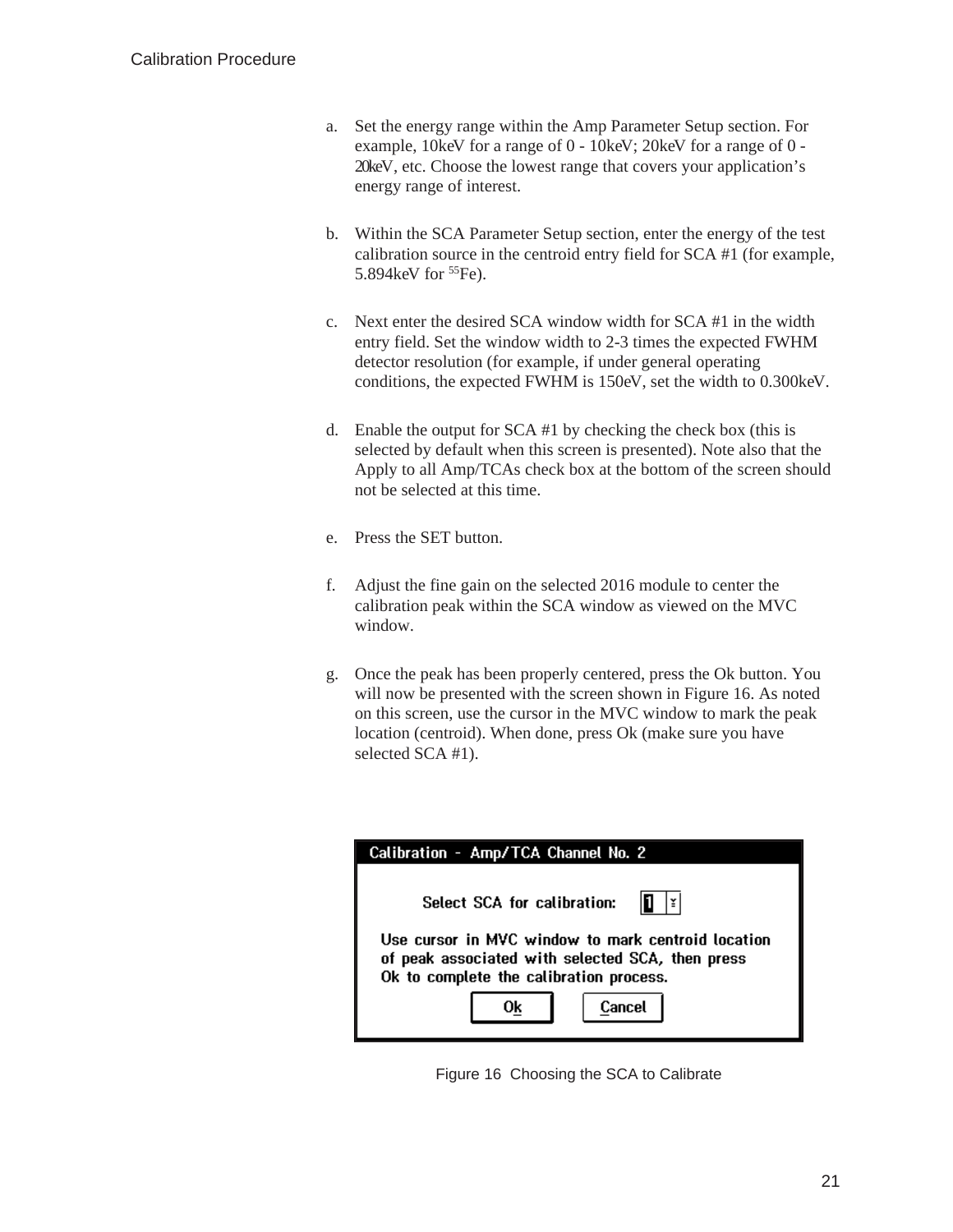- <span id="page-26-0"></span>h. Next the software will calculate the energy calibration equation and update the MVC window with this information. You will be asked to verify this calibration via a dialog, press Ok to complete the calibration process.
- i. At this time, you will be returned to Figure [14.](#page-24-0) Select Previous to return back to the main menu; select Ok to calibration another 2016 channel. For most conditions, only one 2016 channel needs to be calibrated, the remaining channels can be setup via the Gain Normalization process (refer to next section for more details). Under certain operating conditions (primarily very short shaping times), it may be necessary to individually calibrate each channel to accommodate small differences in ADC / SCA peak detect timing.

## **Gain Normalization Procedure**

The gain normalization procedure provides for gain adjustments to ensure that the amplifier outputs from all channels are matched. Once this is done, SCA window settings can be changed by entering new values and using the "apply to all" check box to select different energies.

#### **Performing the Gain Normalization**

- 1. When at least one channel has been calibrated, you'll need to select the Gain Normalization procedure from the 2016 Amp/TCA Software main menu.
- 2. The procedure starts with the screen in Figure [14,](#page-24-0) which lets you select a channel to be gain normalized. Pressing Ok brings up the screen in Figure [17](#page-26-0), which asks you to select a previously calibrated channel to use as the reference.

| Gain Normalization              |          |  |
|---------------------------------|----------|--|
| 12<br>Select reference channel: |          |  |
|                                 | Previous |  |

Figure 17 Selecting the Reference Chanel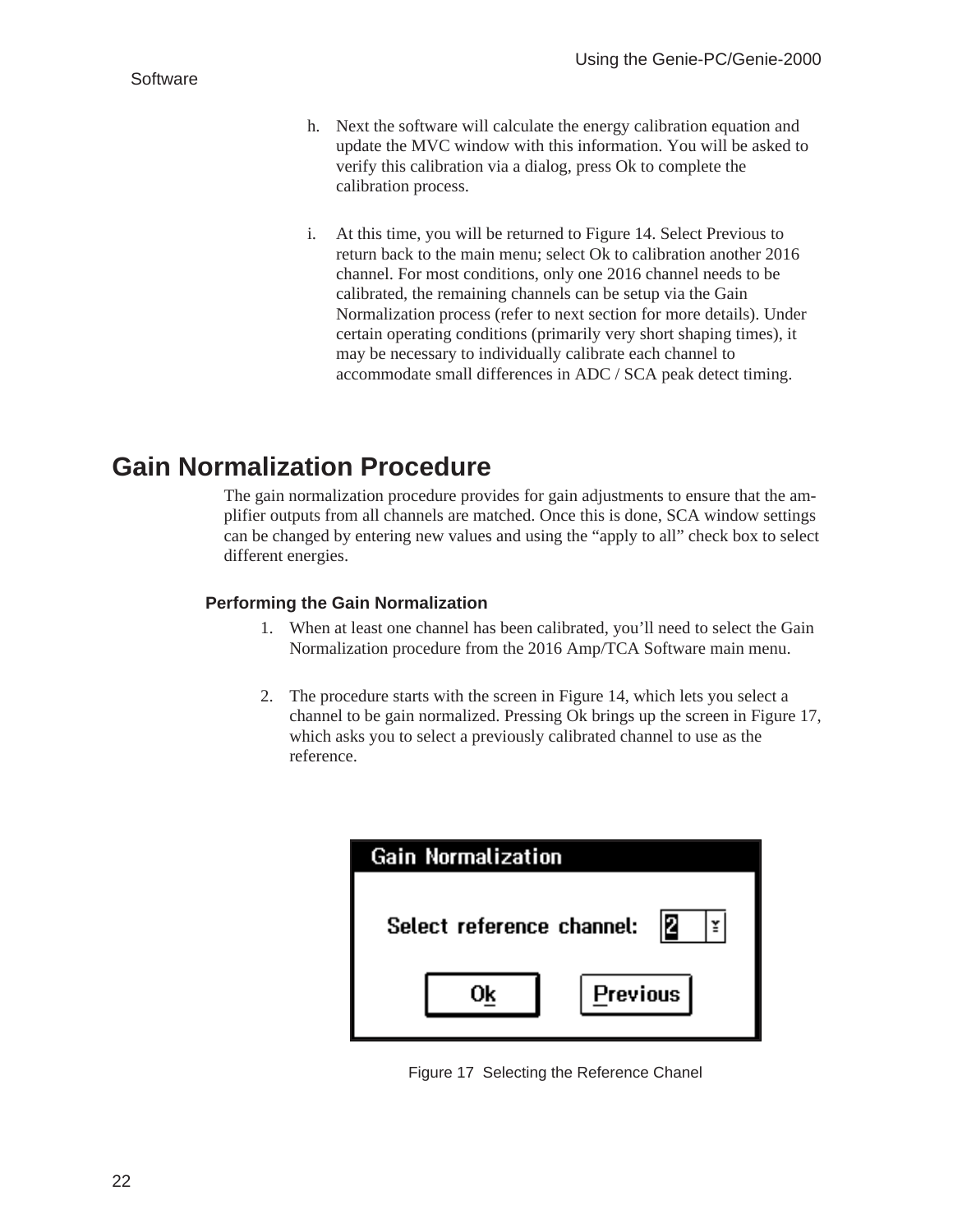- <span id="page-27-0"></span>3. When the reference channel has been established, you'll be asked to position the peak of interest in the MCA View Control window. Put the cursor at the calibration peak energy value. (For example 5.894 keV for  ${}^{55}Fe$ ). Then adjust the amplifier gain until the peak centroid is at the cursor. Note that the software simplifies this by automatically selecting/enabling the first SCA of the selected channel, making the SCA window wide open, and causing the RDY LED on the selected module to start blinking.
- 4. When the normalization is complete, press Ok to return to the screen in Figure and select another channel to normalize.

## **TCA Window Setup**

When the gain normalization is complete, you can run the TCA Window Setup procedure:

- 1. Select TCA Window Setup form the 2016 Amp/TCA software main menu.
- 2. The TCA setup proceeds as before. When the screen in Figure [18](#page-27-0) appears, the window values can be entered for the energy regions of interest on a channel by channel (or Apply to All) basis. Upon pressing the **Set** pushbutton, the dialog will disappear and the value(s) will be written down to the selected 2016 and MCA memory is cleared. If the *Apply to All Amp TCA's* check box was selected, the SCA parameter adjustments will be applied to all channels (2016s).

Note that you can now review your selected settings and adjust them (both centroid and width) until you are satisfied that the desired data is being displayed. Continue to press the Set button while adjusting these values.

| TCA Windows Setup - Amp/TCA Channel No. 3 |                       |                      |                       |                     |     |
|-------------------------------------------|-----------------------|----------------------|-----------------------|---------------------|-----|
| <b>SCA Parameter Setup</b>                |                       |                      |                       |                     |     |
|                                           | Centroid:             | <b>SCA #1</b><br>6.4 | <b>SCA #2</b><br>14.4 | <b>SCA #3</b><br>10 | keV |
|                                           | Width:                | l2                   | l2                    | 10                  | keV |
|                                           | <b>Output Enable:</b> | ⊽                    | ⊽                     |                     |     |
| □ Apply to all Amp/TCAs                   |                       |                      |                       |                     |     |
| 0 <sub>k</sub><br>$He$ lp<br>Set          |                       |                      |                       |                     |     |

Figure 18 Setting the SCA Parameters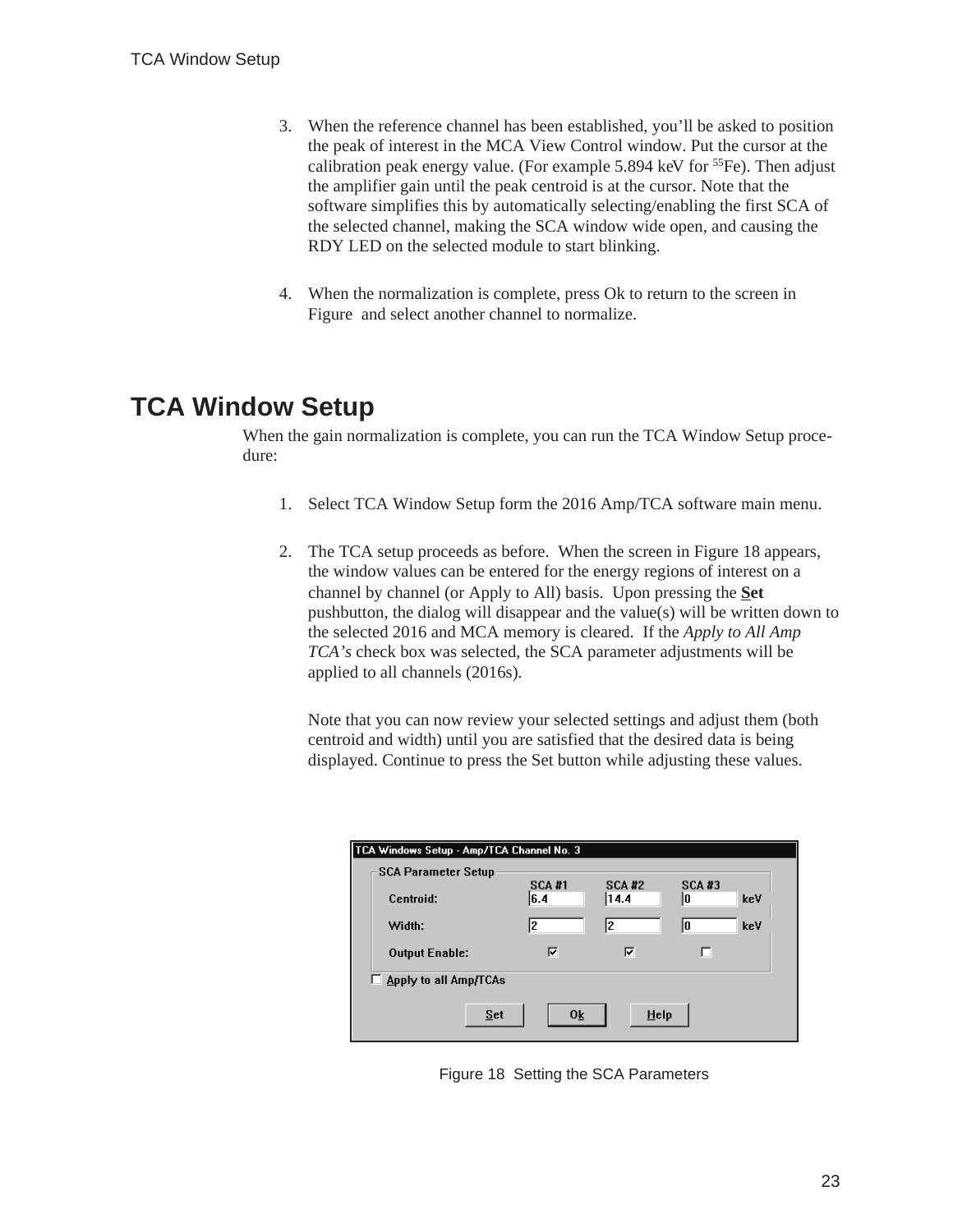<span id="page-28-0"></span>3. When the desired SCA settings are in place, press the OK button. The values will now be permanently stored in a setup file (which can be used at a later time to program the 2016 modules via the Download Setup Values main menu selection).

# **View Setup Parameters**

This menu item lets you look at the SCA setup parameters for any 2016.

- 1. Select View Setup Parameters from the 2016 Amp/TCA Software main menu.
- 2. The procedure starts with Figure [14](#page-24-0) and proceeds to the screen shown in Figure [19](#page-28-0), which displays the parameters for the selected 2016's three SCAs.

| View Window Setup - Amp/TCA Channel No. 2<br>-SCA Parameter Setup |               |               |               |     |
|-------------------------------------------------------------------|---------------|---------------|---------------|-----|
|                                                                   | <b>SCA #1</b> | <b>SCA #2</b> | <b>SCA #3</b> |     |
| Centroid:                                                         | П             | n             | п             | keV |
| Width:                                                            | N             | n             | N             | keV |
|                                                                   |               |               |               |     |
|                                                                   | 0k            | <b>Help</b>   |               |     |

Figure 19 Viewing the Setup Parameters

## **Download Setup Values**

This menu item lets you download setup values (as entered in the TCA Window Setup procedure, described above) to all modules. This would be used to restore settings if power was lost to any of the modules or to perform a complete system renitialization.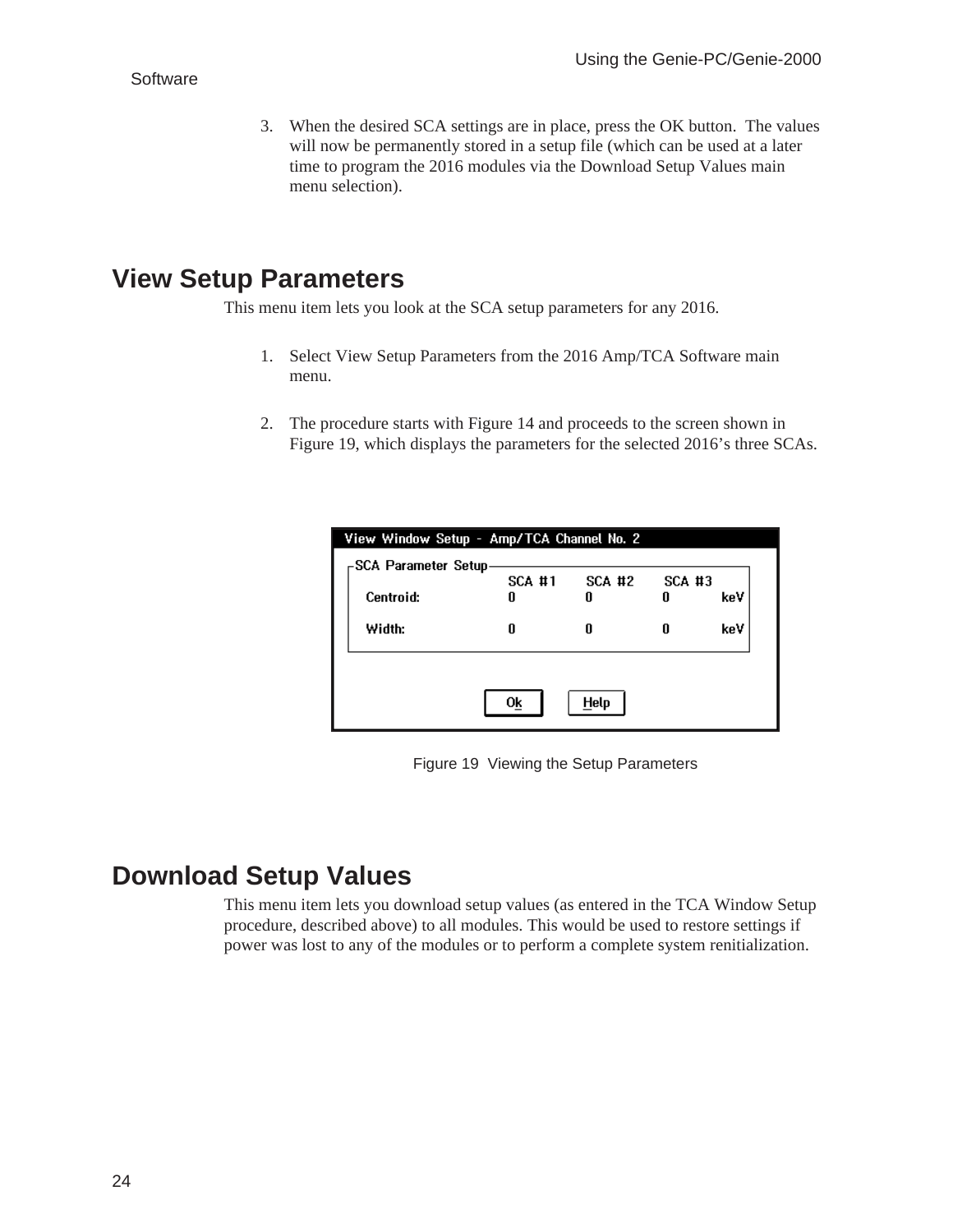# <span id="page-29-0"></span>**7. Circuit Description**

## **Amplifier**

The 2016 amplifier includes a differential input stage for polarity selection, followed by a differentiator, three low noise gain amplifier stages, three complex-pole active-filter stages (optimized for improved pulse symmetry), a gated active baseline restorer and a unipolar output amplifier providing semi-Gaussian or semi-triangular output pulse shaping. A bipolar stage is provided for SCA timing.

#### **Input Amplifier**

Gain amplifier 1 (schematic sheet 1) is a discrete low noise differential amplifier comprised of transistors Q1 through Q5, Q7, Q28 and Q29. This amplifier's gain is selected by the coarse gain switch and relay K1 and is X1 for a coarse gain of 5 and X2 for coarse gains of 10 and higher. Polarity is selected by having the input signal drive  $Q29(+)$  or  $Q28(-)$ . The negative-going output signal provided by this stage drives the pole/zero circuit and the first differentiator.

#### **Differentiator and Gain Stages**

The input amplifier's output signal is differentiated by C13 through C18A and resistor R25 (schematic sheet 2). The pole/zero compensation is performed by potentiometer RV3 and resistors R45 through R49 and R26. The time constants are selected by sections of the shaping switch.

The differentiated and pole/zero compensated signal is amplified by gain AMPs 2 (A1), 3 (A2) and 4 (A3) or gain AMPs 2 and 4, depending on the COARSE GAIN switch selection (schematic sheets 1 and 3). FINE GAIN and SFG (Super Fine Gain) are performed in concert with gain AMP 2 and potentiometers RV8 and RV1 respectively. The gain adjustment range of gain AMPs 2 through 4 are continuously adjustable from X2.5 to X750. Limiters in the feedback path of each amplifier eliminate op-amp saturation maintaining good overload recovery. The output signal of gain AMP 4 is normally negative and drives the FAST DISCriminator circuits and active integrators A4, A5 and A6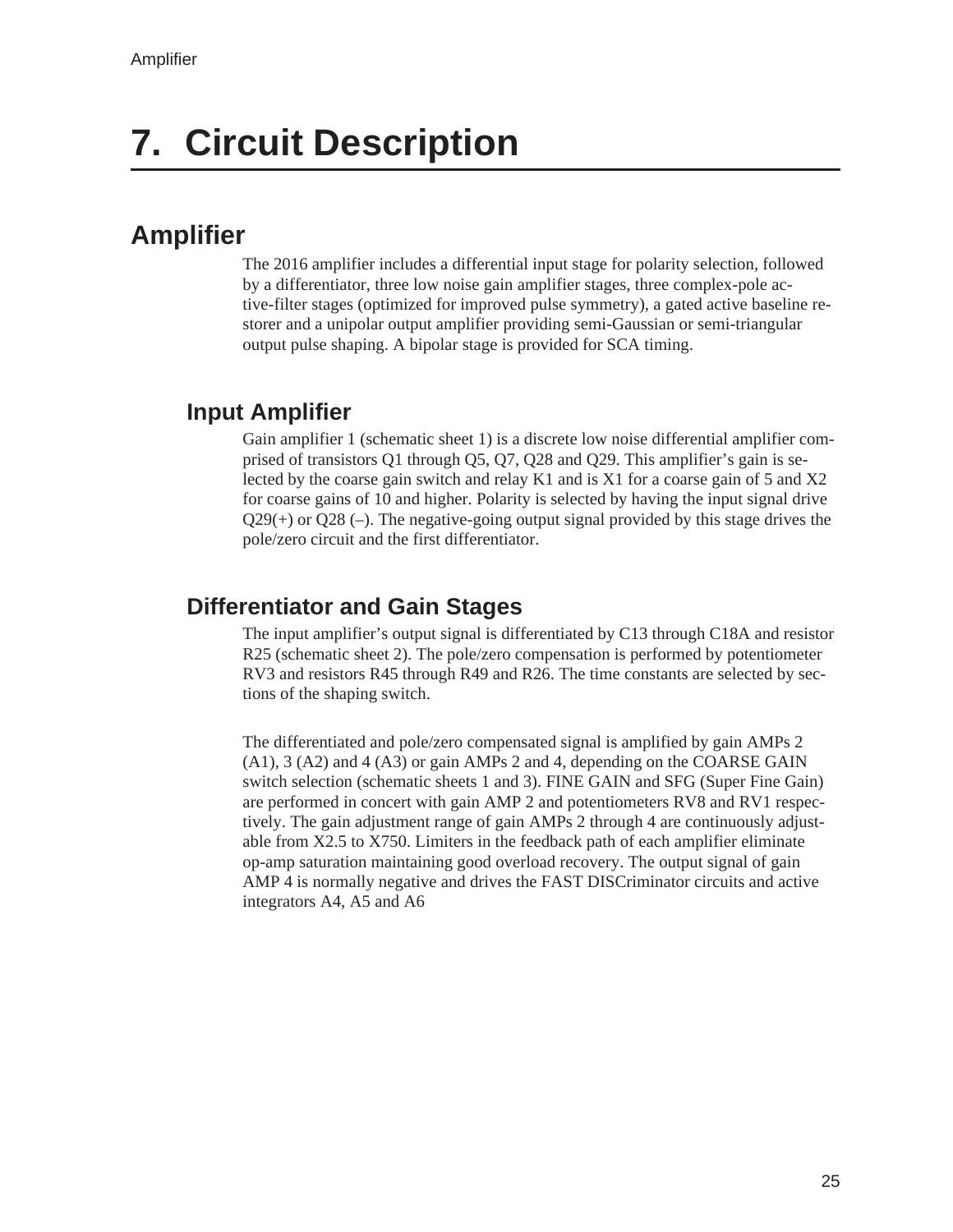#### <span id="page-30-0"></span>**Gain Stage Stabilizer**

A dc stabilizer (schematic sheet 2) is provided around the gain stage amplifiers to maintain the dc output at gain AMP 4 near zero volts over a wide range of temperatures and count rates. Transconductance amplifier A23 monitors the output of gain AMP 4 with respect to zero volts and generates a correction voltage that is summed in at the input of gain AMP 2. The stabilization loop time constant is determined by the transconductance current programming resistors R14 and R276 and capacitors C2 and C26 resulting in a time constant sufficiently long so as not to have an effect on the overall amplifier shaping transfer function.

#### **Active Filters**

Three active filter stages, A4, A5 and A6 (schematic sheet 4), produce complex pole pairs providing a near Gaussian pulse shape and a sharp cutoff frequency characteristic for optimal signal to noise ratio. The filter time constant is selected by the shaping switch and associated resistors and capacitors. The output signal from the third integrator is normally negative and drives the unipolar output amplifier.

#### **Unipolar Output**

The signal provided by the third complex pole integrator drives the unipolar output amplifier (schematic sheet 5) and associated driver, A8 and transistors Q21, Q22 and Q31. The unipolar output amplifier includes a single pole filter provided by feedback resistor R163 and capacitors C81 through C86; the time constant is selected by the shaping switch. For Gaussian shaping the unipolar output provides a semi-Gaussian pulse shape. However, if the triangular shaping is selected, relays K2 and K3 are activated which allow the signals from complex pole integrators A4, A5, and A6 to be summed at the input of the unipolar output amplifier, in the correct proportion, producing a semi-triangular output signal.

#### **Baseline Restorer**

The baseline restorer (schematic sheet 5) maintains the unipolar output signal baseline at ground reference, with precision, over a wide range of count rates.

Transconductance amplifier A10 monitors the unipolar output signal and develops a correction voltage, having the correct amplitude and polarity, which is summed at the input of the unipolar output amplifier to reference the unipolar output signal baseline at zero volts. The baseline restorer is gated and operates only in the absence of or in between output pulses providing superior baseline control over a very wide range of count rates.

Restorer symmetry is selectable is selectable by ASYM/STM jumper plug W7. For the symmetrical restorer mode, positive and negative restoration slew rates are equal. When the asymmetrical is selected, the negative restorer slew rate is reduced substantially providing a softer restorer response for positive output signals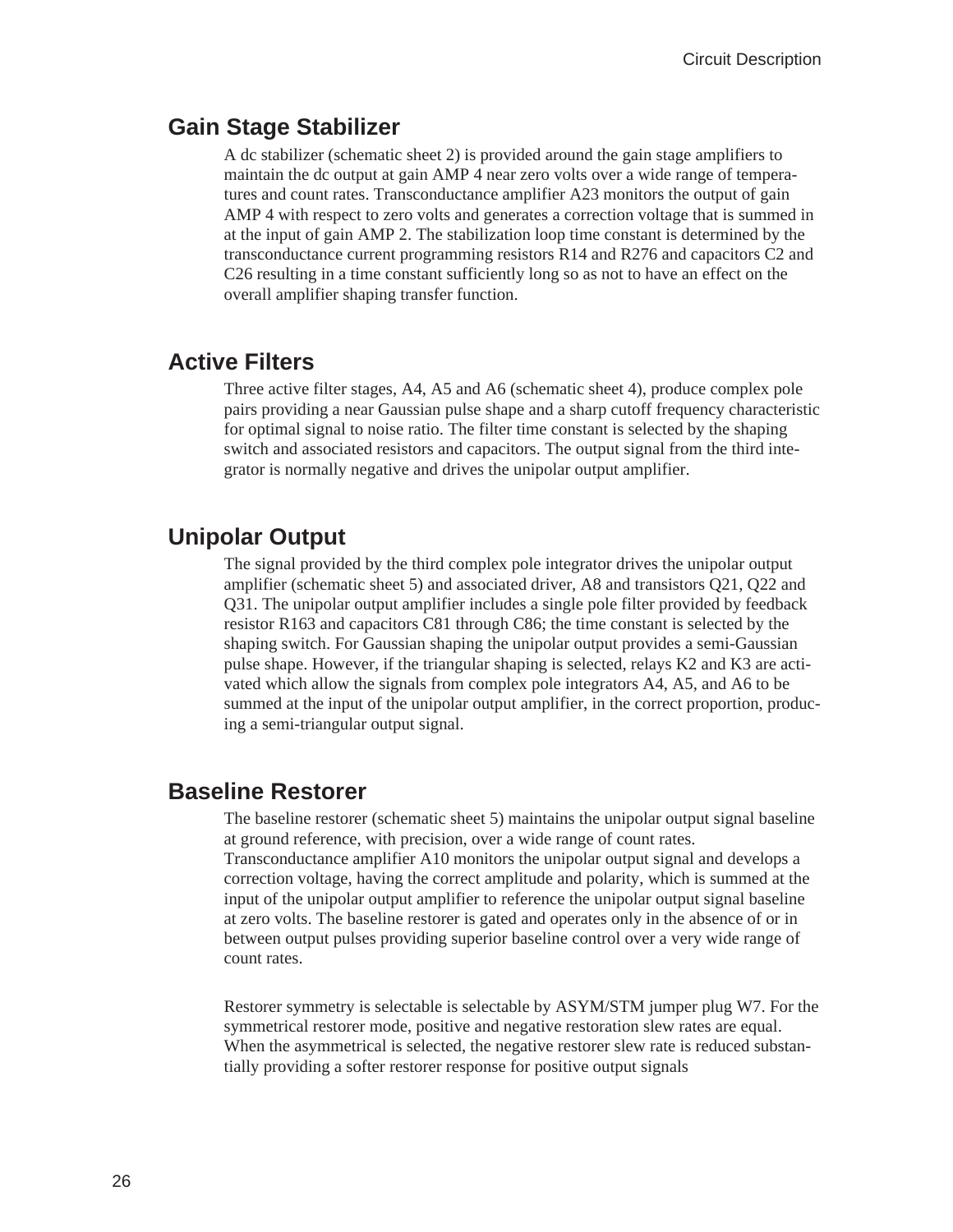#### <span id="page-31-0"></span>**Restorer Gate, Auto Threshold and Auto Rate**

Baseline correction (schematic sheet 6) is prevented during unipolar output signal intervals that exceed the baseline restorer threshold. Comparators A11A and A11B monitor the unipolar output signal and disable or gate off the baseline restorer for signals that exceed the automatic positive or negative threshold.

The auto baseline restorer threshold circuit, comprised of A9 and A24, peak detects the negative noise excursions of the unipolar output signal and generates a positive dc reference voltage equal to the average value of the unipolar output noise level. This voltage serves as the baseline restorer gating reference that maintains precision for a wide range of amplifier conditions and applications.

Transistors Q14, Q16, capacitor C92 and the baseline restorer gate signal (PBLR) produce a voltage reflecting the count rate (schematic sheet 5). This voltage in turn determines the correction rate of the baseline restorer.

#### **Fast Discriminator**

A Fast Discriminator circuit (sheet 6) is included to monitor the input events. This provides an output (ICR) to ratemeters as well as a visual indication of count rate given by a front panel LED. The SCA uses the output from the Fast Discriminator (FDO) to determine if multiple inputs are received during a pulse processing sequence. If pileup reject (PUR) is enabled, the SCA outputs are inhibited when pileup occurs.

The signal from AMP 4 is differentiated and pole/zero compensated before being amplified by A34. Amplifier/limiter A34 is baseline restored by transconductance amplifier and gating transistors Q36/Q37. The discriminator A21 generates a short timing pulse whenever the fast signal from A34 exceeds the threshold level.

This threshold level can be set automatically or manually by using a front panel adjustment. The AUTO threshold circuit (A20 and A22) peak detects the negative-going noise level and uses this absolute value for the threshold. Its operation is similar to the BLR threshold circuit described in "Restorer Gate, Auto Threshold and Auto Rate" on page [27.](#page-31-0)

#### **Bipolar Amplifier and Crossover Timing**

The signal from integrator stage 3 is differentiated, producing a bipolar signal at A7 (sheet 8). The shaping time constant is selected by a section of the shaping switch.

The crossover time when this bipolar signal goes negative provides a consistent reference point after the peak of the unipolar output. Comparator A37 turns this into a negative-going logic pulse for the SCA logic.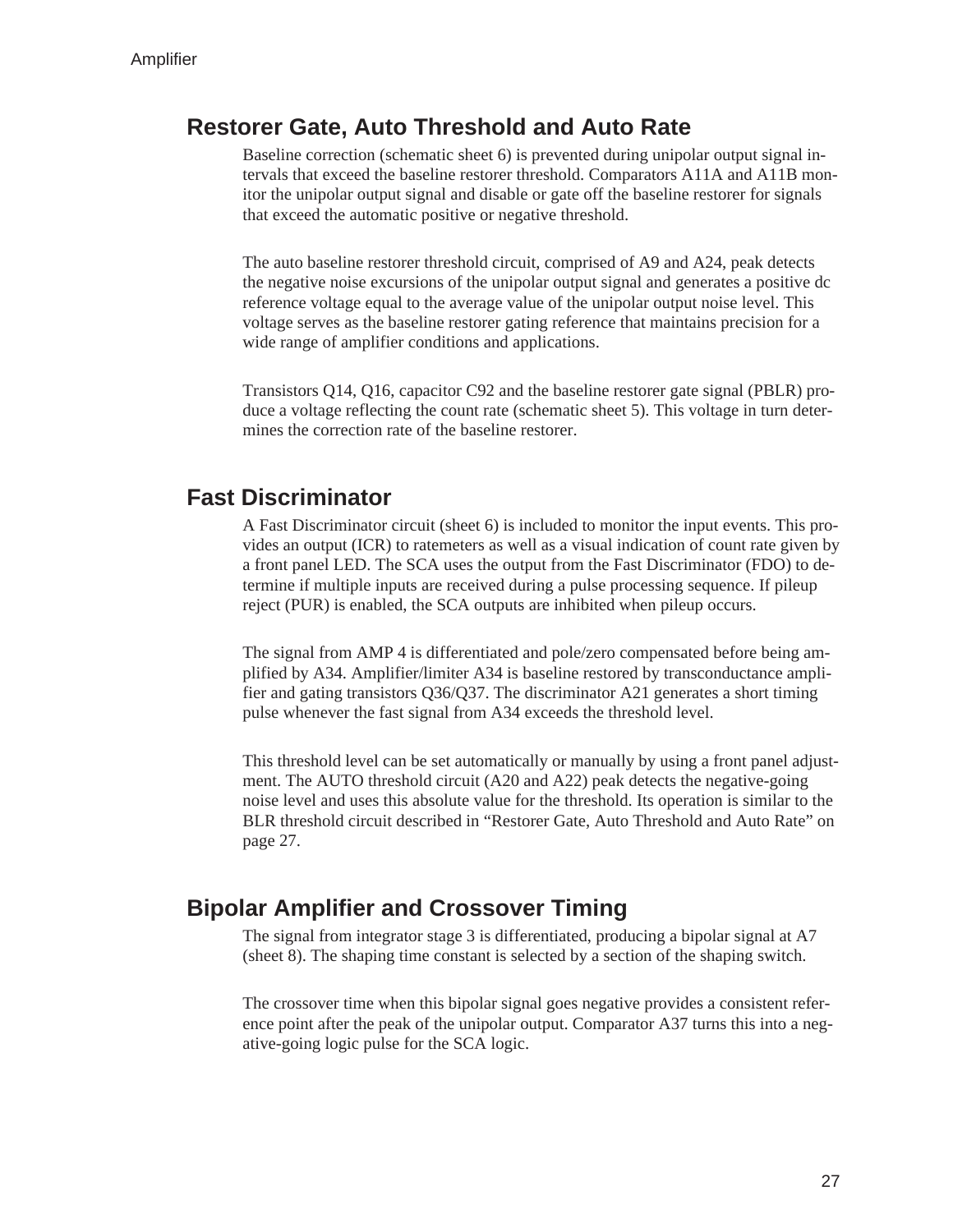#### <span id="page-32-0"></span>**Inhibit Input**

This input is usually generated during the recovery time associated with TRP or optical reset preamplifiers. During its active pulse width, the automatic threshold determining circuits, the baseline restorer and all SCAs are gated off.

### **Triple Channel Analyzer**

#### **Computer Controlled Logic**

Computer control of the Triple Channel Analyzer (TCA) is provided by the Field Programmable Gate Array (FPGA) U6 and three dual DACs U7, U8 and U9. U6 provides the interface to the ICB and contains the registers required to hold the configuration of the SCA.

U3 is a nonvolatile RAM which contains the module Type ID and module serial number.

SW1 is a 16-position binary-encoded rotary switch which sets the module's ICB address.

U7 through U9 are dual 12-bit serial DACs whose output are the LLD and ULD levels that determine each SCA energy window. These DACs are loaded by the FPGA with values it receives from the ICB. Each dual-DAC is loaded by sending it 24 clock pulses (SCLK) that shift in a data code on DIN; the accompanying chip select  $(CSn^*)$ determines which of the three dual-DACs is loaded.

The DAC reference voltage  $(-3.5 \text{ volts})$  is obtained using a precision reference in a Zener diode configuration. Jumpers JP5, JP6 and RV1 select and adjust the DAC reference voltage.

#### **SCA Front End**

Input pulse discrimination is accomplished using six high speed comparators U10 through U15. Three precision voltage dividers in parallel split and scale the unipolar input pulse to be compatible with the DAC reference level. Comparators U10, U12, and U14 (schematic sheet 2) discriminate between the scaled unipolar signal and upper reference level (ULD) producing a TTL positive logic level when the unipolar signal is above the ULD level. U11, U13 and U15 (schematic sheet 2) discriminate between the scaled unipolar signal and lower reference level (LLD) producing a TTL positive logic level when the unipolar signal is above the LLD level.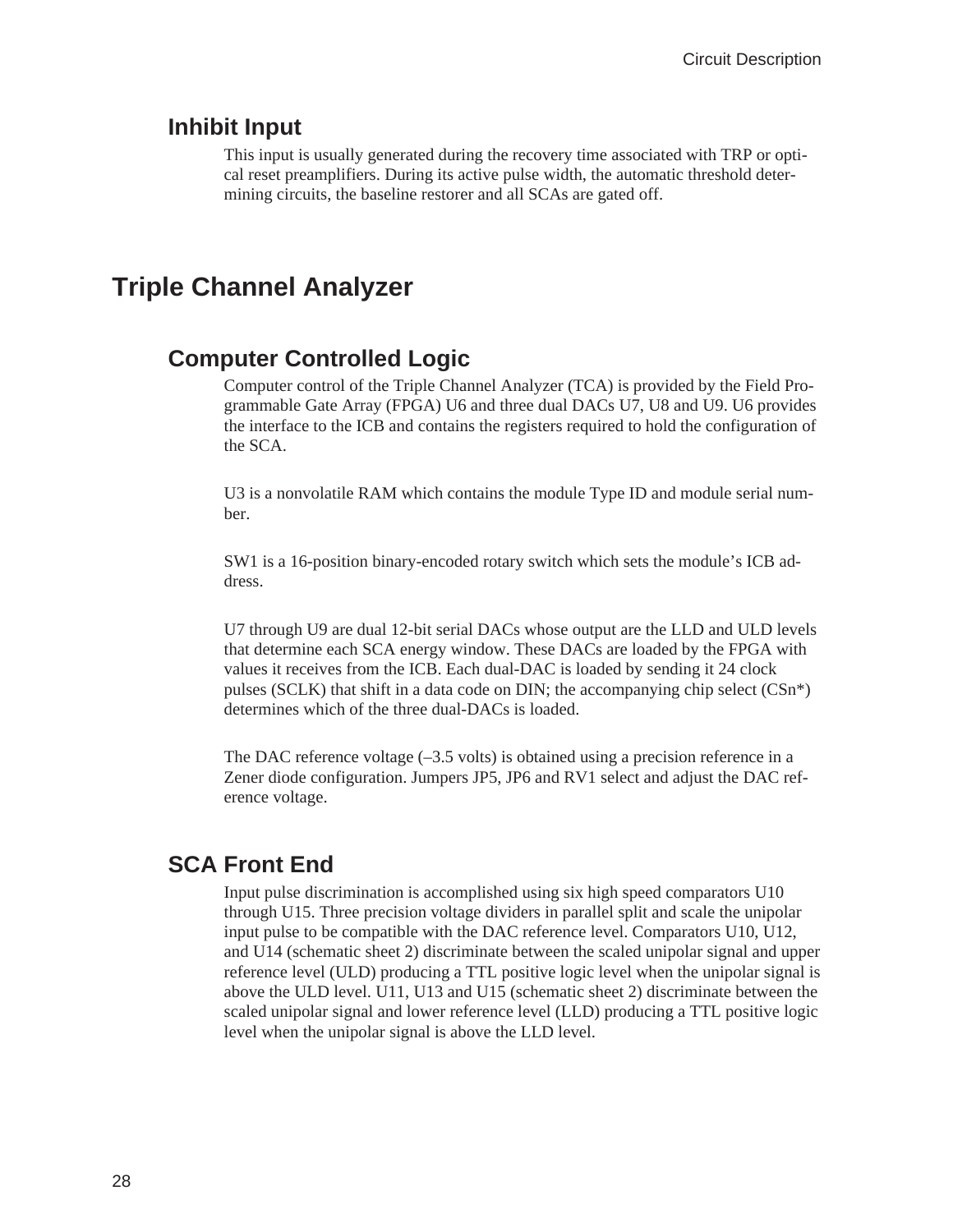### <span id="page-33-0"></span>**SCA Logic**

The FPGA uses the signals from the LLD and ULD comparators to determine if an input pulse satisfies any of the windows set for the three SCAs. The logic can most easily be described by the timing diagram in Figure [20](#page-33-0). If an input causes an LLD crossing without a subsequent ULD detection before the peak is signaled, an SCA pulse can be generated.



Figure 20 SCA Timing Diagram

An important point to note is that as count rates increase, it is likely that some pulses may not cause an LLD crossing because the previous pulse has not fallen below the LLD threshold; for this reason, the pulse shaping must be set consistent with the input count rate. As noted earlier, the peak signal is derived from the bipolar shaping amplifier and give a timing reference after the peak of the unipolar signal.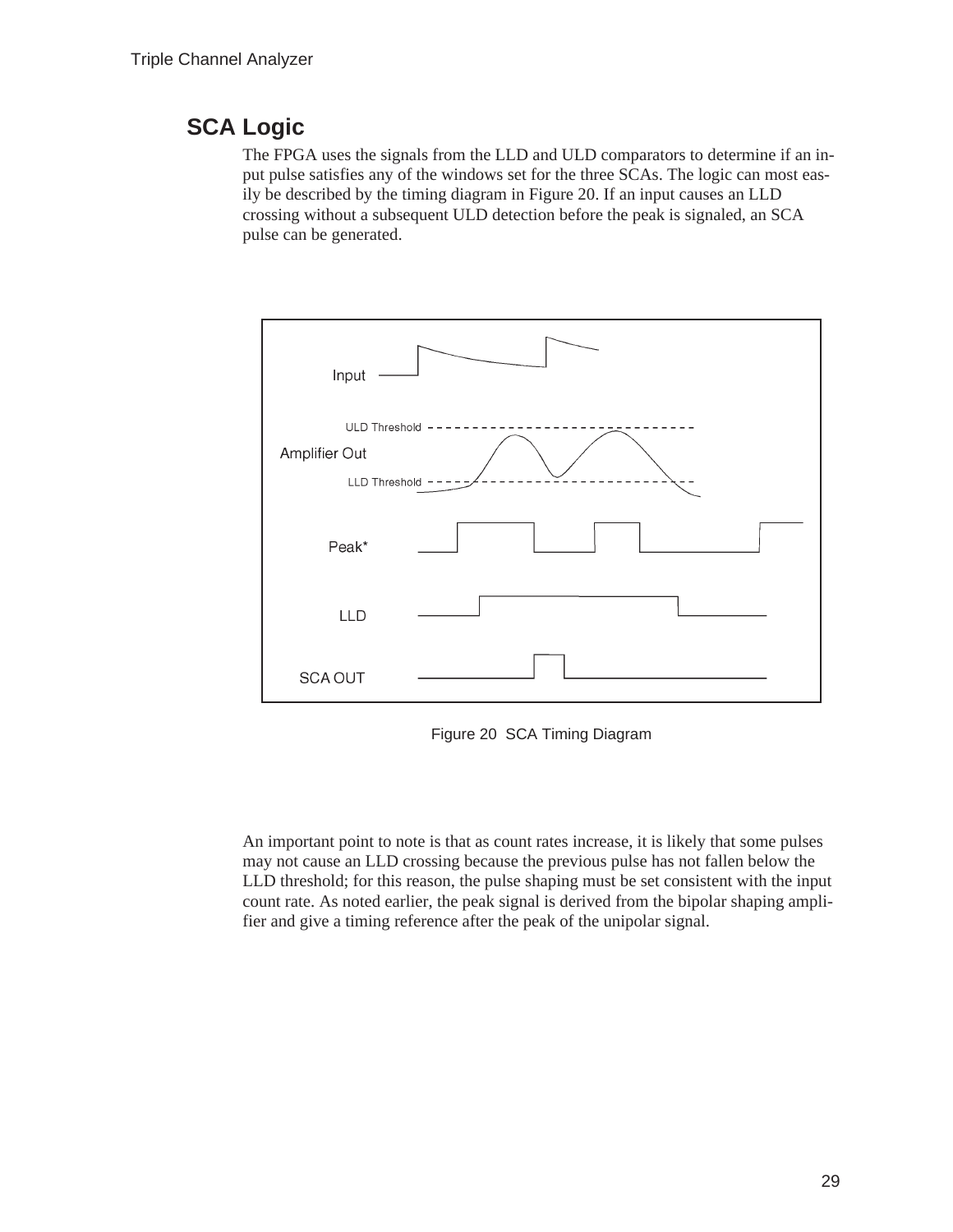#### <span id="page-34-0"></span>**Pileup Rejector**

As count rates increase, the possibility of peak pileup, a peak's amplitude being distorted by a succeeding pulse, increases. PUR logic, which can be enabled through the computer interface, will prevent SCA outputs if there is peak pileup. With this logic enabled, the outputs of the Fast Discriminator, and the LLD, ULD and Peak signals are used. Figure illustrates the various possibilities. As explained in the previous section, for an SCA signal to be generated, there must be an LLD crossing, then a Peak detection without a ULD. Assuming that all of the inputs meet these prior conditions:

- 1. Peak signals 1 and 2 will cause an SCA pulse because there was only a single Fast Discriminator pulse between them.
- 2. Peak Signal 3 will *not* generate an SCA pulse because more than one FDO was recorded between peaks 2 and 3.
- 3. Peak 4 shows the condition when multiple inputs are received but cannot be resolved by the Fast Discriminator circuits. This results in a single FDO and an SCA.

Implicit to this discussion is that the Reject logic is initialized (cleared) shortly after the PEAK\* edge, as shown in the timing diagram in Figure [21](#page-34-0).



Figure 21 PUR Timing Diagram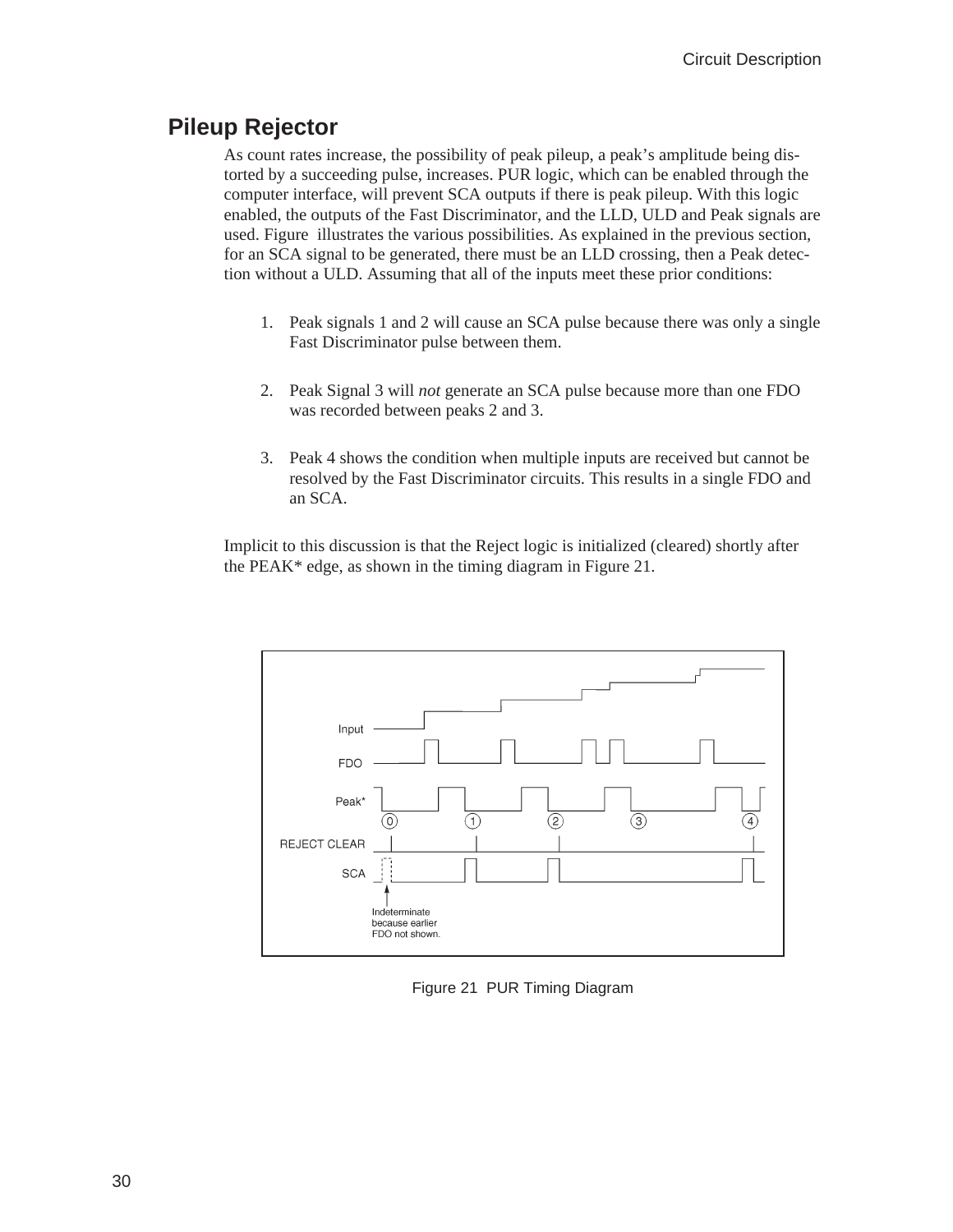## <span id="page-35-0"></span>**SCA Output Drivers**

The logic pulses developed in the FPGA are brought through a plug-in buffer board. Three types of boards can be inserted in the 2016:

- Fast NIM (negative pulse).
- TTL.
- TTL with 50  $\Omega$  drive.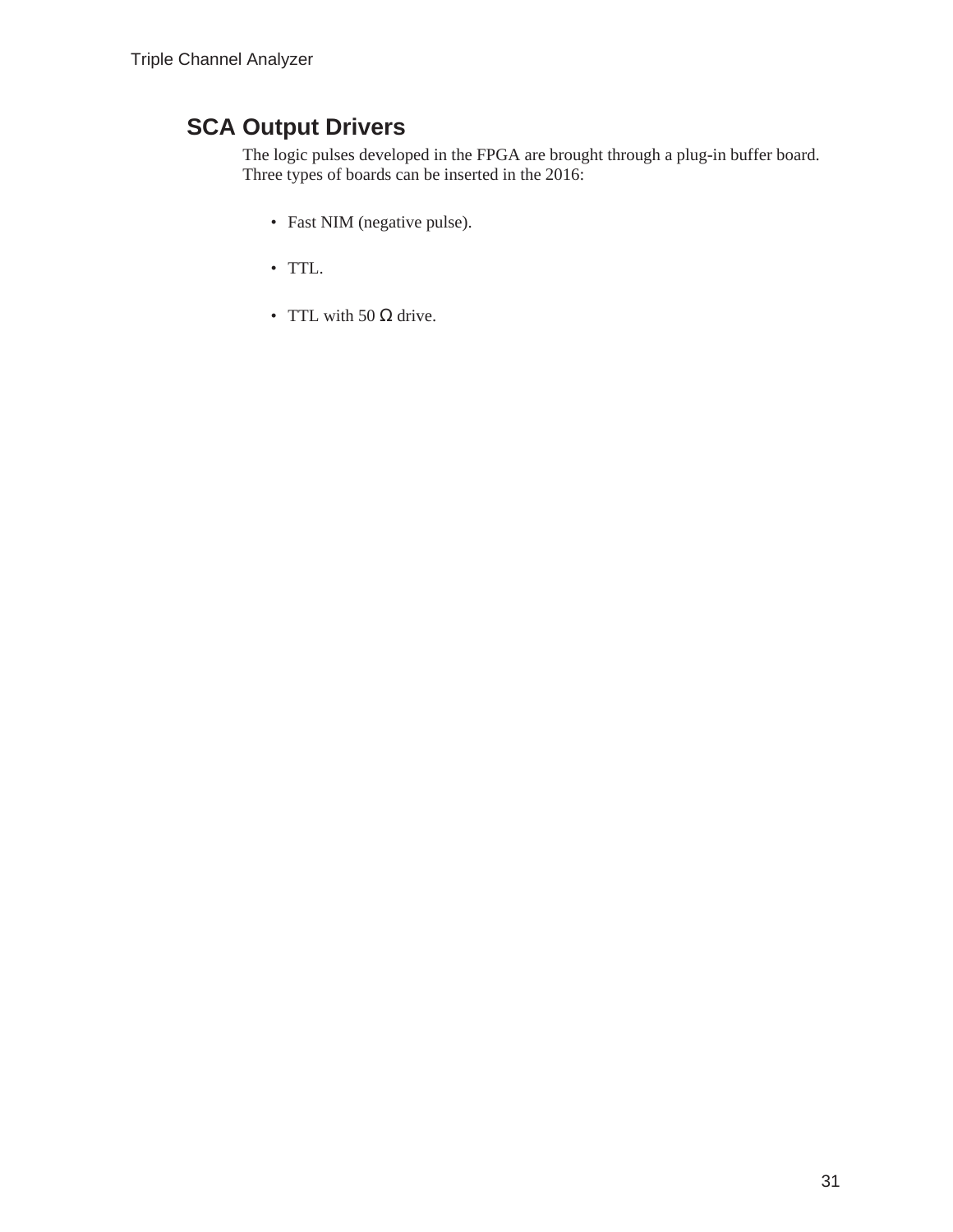# <span id="page-36-0"></span>**A. Specifications**

#### **Inputs**

INPUT - Accepts positive or negative tail pulses from an associated preamplifier; amplitude 10 V divided by the selected gain, 25 V maximum; rise time: less than shaping time constant; decay time constant: 40  $\mu$ s to  $\infty$ ; polarity set with internal jumpers; Z<sub>in</sub> 2  $k\Omega > Z_{in} > 0.5 k\Omega$ , depending on input POLARITY and COARSE GAIN; front and rear panel BNC connectors.

INHIBIT - Accepts a standard TTL logic signal from associated reset preamplifier; used to inhibit the SCAs and reset the pileup rejector during the preamplifiers reset cycle; positive true or negative true signal polarities, internal jumper plug selectable; loading:  $4 \mathrm{k}\Omega$  resistor connected to +5 V for positive true or ground for negative true; rear panel BNC.

### **Outputs**

AMP OUT - Provides positive, linear, actively filtered shaped pulses; amplitude linear to +10 V, 12 V max.; dc restored; dc level factory calibrated to 0.5 mV;  $Z_{\text{out}} = < 1 \Omega$  or 93  $Ω$ , internally selectable; short circuit protected; front panel BNC.

SELECTED AMP - Provides positive computer selected, linear, actively filtered shaped pulses; amplitude linear to  $+10 \text{ V}$ , 12 V max.; dc restored; output dc level factory calibrated to 0.5 mV;  $Z_{out}$  = 93 Ω; short circuit protected; front panel BNC. Computer determines if SELECTED AMP OUTPUT is active.

SELECTED SCA - Provides a standard positive TTL logic output signal coincident with computer's selection of SCA one, two, or three; pulse width 0.1  $\mu$ s, nominal; rise time and fall time <25 ns;  $Z_{out}$  = 51 Ω; 6mA drive capability for TTL high or low level; front panel BNC.

ICR - provides a standard positive TTL logic signal corresponding to input count rate; disabled by INHIBIT; positive true; width nominally 150 ns, TTL with 1 k $\Omega$  pull up resistor through 47  $\Omega$  output resistor; rear panel BNC.

SCA 1, 2, or 3

Fast NIM Option - Provides negative current output -16 mA into 50  $\Omega$ ; rise time  $<$  5 ns; pulse width  $<$  0.1 s; rear panel EPL00-250NTN LEMO connector.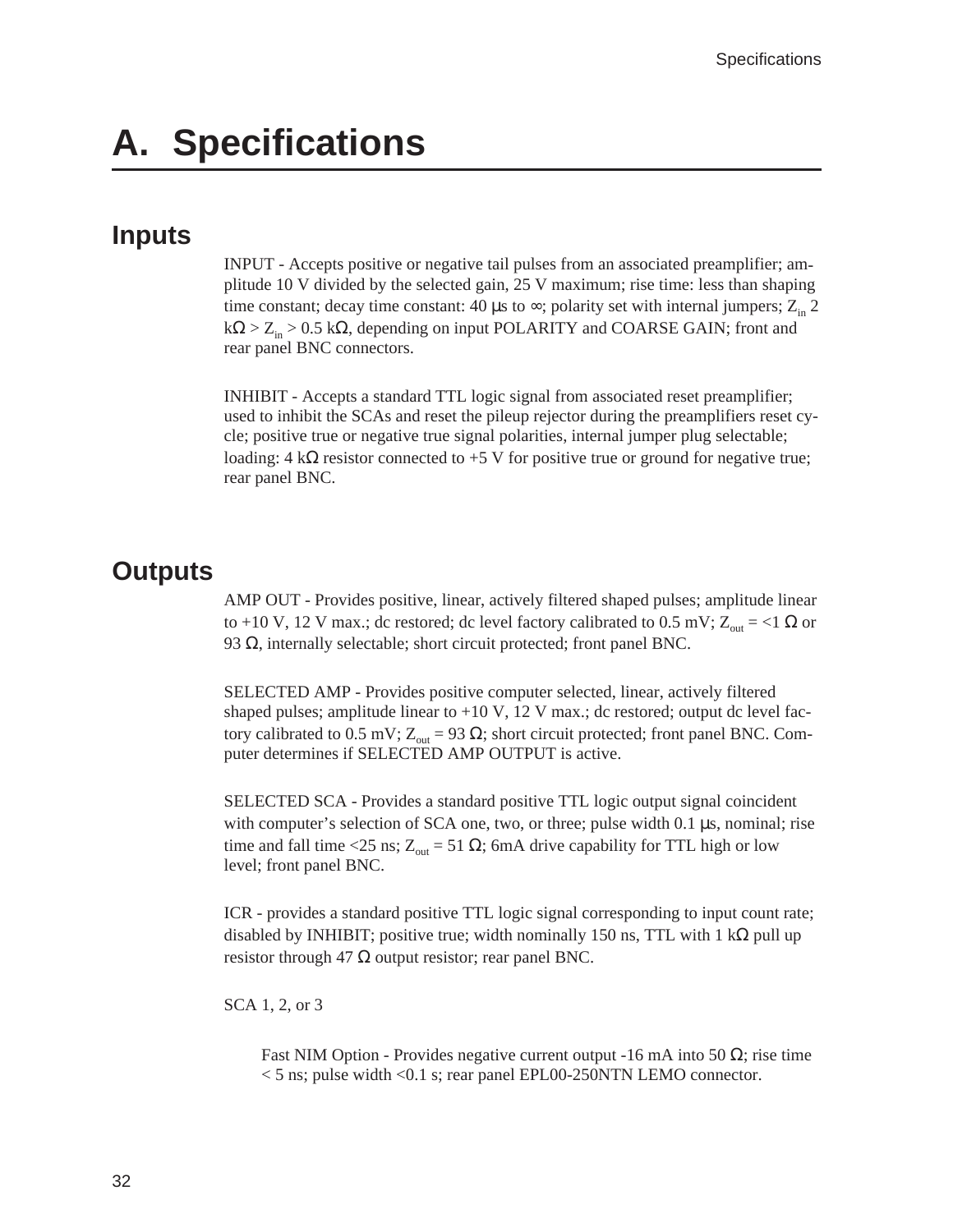<span id="page-37-0"></span>TTL Option - Provides positive logic +5 V nominal pulse level; pulse width <0.1 µs; rise and fall times <25 ns; rear panel EPL00-250NTN LEMO connector.

50 Ω TTL Option - Provides positive logic +5 V nominal pulse amplitude;  $Z_{out}$  = 50  $\Omega$ ; pulse width <0.1 µs; rise and fall times <25 ns; rear panel EPL00-250NTN LEMO connector.

#### **Indicators**

ICB READY - Green LED; on steadily indicates that the TCA parameters are loaded and active; blinking indicates that the selected SCA is active.

ICR RATE - Multi-colored LED; Red indicates that PUR is on; Green indicates that the PUR is off; the LED's intensity is count rate dependent.

### **Pileup Rejector**

PULSE PAIR RESOLUTION - 250 ns.

MINIMUM DETECTABLE SIGNAL - Limited by detector/preamp noise characteristics.

PUR Threshold - Auto or Manual Adjust mode; computer selectable.

PUR Enable - On or Off; computer selectable.

### **Internal Jumpers**

RESTORER MODE - Two-position internal jumper selects SYMmetrical or ASYMmetrical baseline restorer modes; factory set to SYMmetrical.

POLARITY - Two 2-position internal jumpers must be set identically to select INPUT polarity; factory set to negative.

INHIBIT POLARITY - Two-position internal jumper selects INHIBIT input polarity, positive or negative true; factory set to positive.

AMP OUT IMPEDANCE - Two-position internal jumper selects  $Z_{\text{out}} < 1 \Omega$  or 93  $\Omega$ ; factory set to <1  $\Omega$ .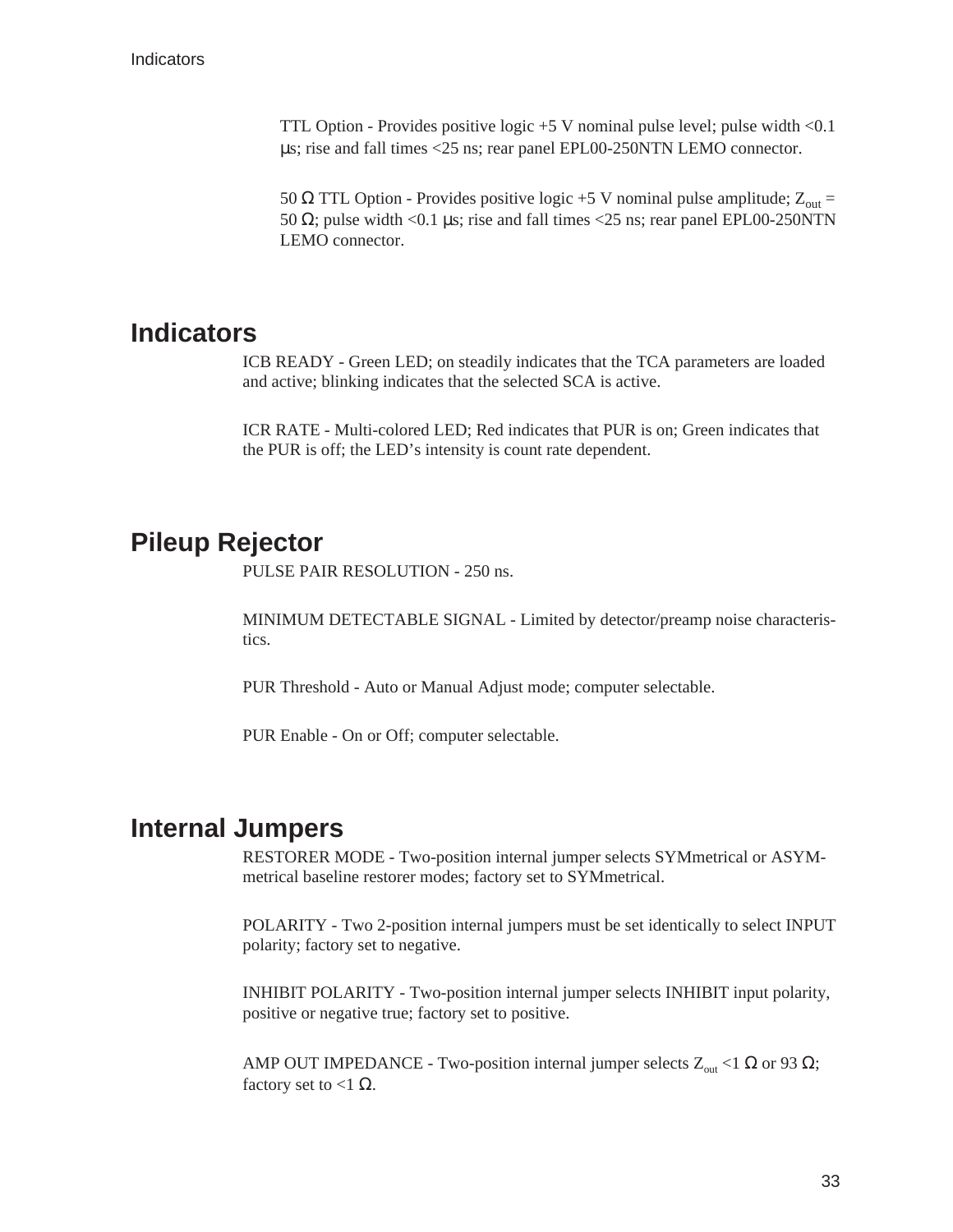### <span id="page-38-0"></span>**Manual Controls**

COARSE GAIN - Eight-position rotary switch selects gain factors of x5, x10, x20, x50, x100, x200, x500, x1000.

FINE GAIN - Ten-turn locking dial precision potentiometer selects variable gain factor of x0.5 to x1.5; resettability =  $0.03\%$ .

SFG (Super Fine Gain) - Multi-turn screwdriver potentiometer adjusts fine gain with a resolution of better than 0.0063%.

P/Z (Pole/Zero) - Multi-turn screwdriver adjustable pole/zero matching potentiometer optimizes amplifier baseline recovery and overload performance for the preamplifiers fall time constant and the amplifiers chosen shaping time; range: 40  $\mu$ s to  $\infty$ .

SHAPING MODE (2016A) - Six-position rotary switch provides 0.125, 0.25, 0.5, 1, 2, and 3 µs shaping time constant.

SHAPING MODE (2016B) - Six-position rotary switch provides 0.25, 0.5, 1, 2, 4, and 6 µs shaping time constant.

ICR THRESH - Multi-turn screwdriver potentiometer adjusts PUR threshold to optimize pile-up selection; active in manual PUR threshold mode.

### **Computer Controls**

SCA Window centroid and width; PUR enable/disable; TCA enable/disable and polarity; PUR threshold auto/manual.

### **Performance**

GAIN RANGE - Continuously variable from x2.5 to x1500.

TEMPERATURE STABILITY - AMP OUT Gain: 0.005%/°C, dc level: 7.5 V/°C.

INTEGRAL NONLINEARITY - 0.04% over total output range for 2 µs shaping.

OVERLOAD RECOVERY - AMP OUT output recovers to within 2% of full scale output from x1000 overload in 2.5 non-overloaded pulse widths at full gain, at any shaping time constant, and with P/Z properly set.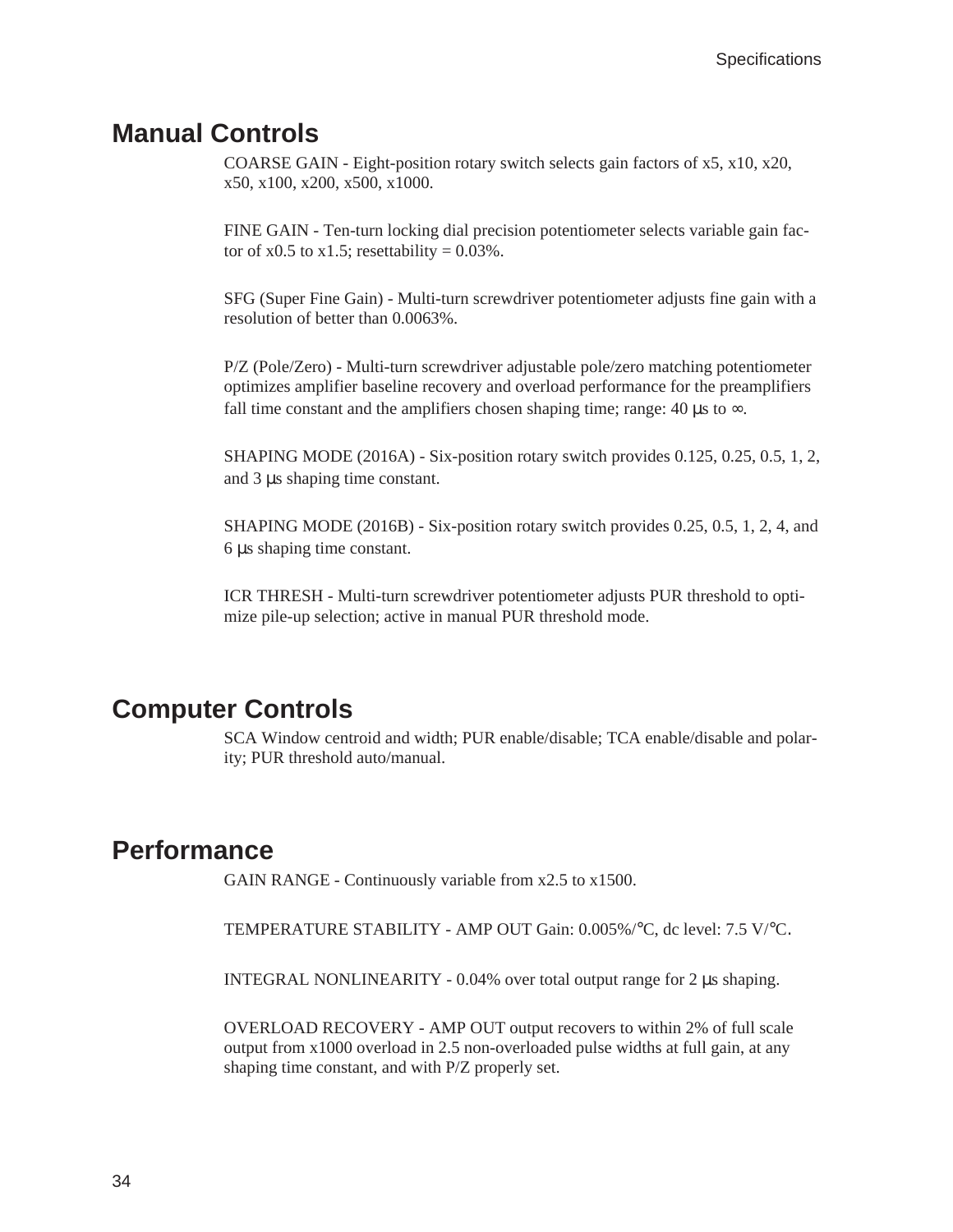<span id="page-39-0"></span>PULSE SHAPING - Near-Gaussian or near-triangular shape; one differentiator; three active filter integrators realizing eight-pole shaping network.

RESTORER - Active gated.

SCA NONLINEARITY - <0.25% of full scale.

SCA STABILITY - <±0.005%/°C (50 ppm/°C) of full scale.

SCA RANGE - 1000:1.

SCA PULSE PAIR RESOLUTION - <250 ns using 0.125 µs shaping.

### **Power Requirements**

| $+24V$ dc - 100 mA  | $+12$ V dc - 175 mA | +6 V dc - 350 mA |
|---------------------|---------------------|------------------|
| $-24$ V dc - 120 mA | $-12$ V dc - 130 mA | –6 V dc - 200 mA |

### **Physical**

SIZE - Standard single-width NIM module 3.43 x 22.12 cm (1.35 x 8.71 in.) per DOE/ER-00457T.

NET WEIGHT - 1.5 kg (3.3 lb).

SHIPPING WEIGHT - 2 kg (4.4 lb).

## **Environmental**

Operating Temperature Range - 0 to 50 °C.

Humidity - Up to 95% non-condensing.

Tested to the environmental conditions specified by EN 61010, Installation Category I, Pollution Degree 2.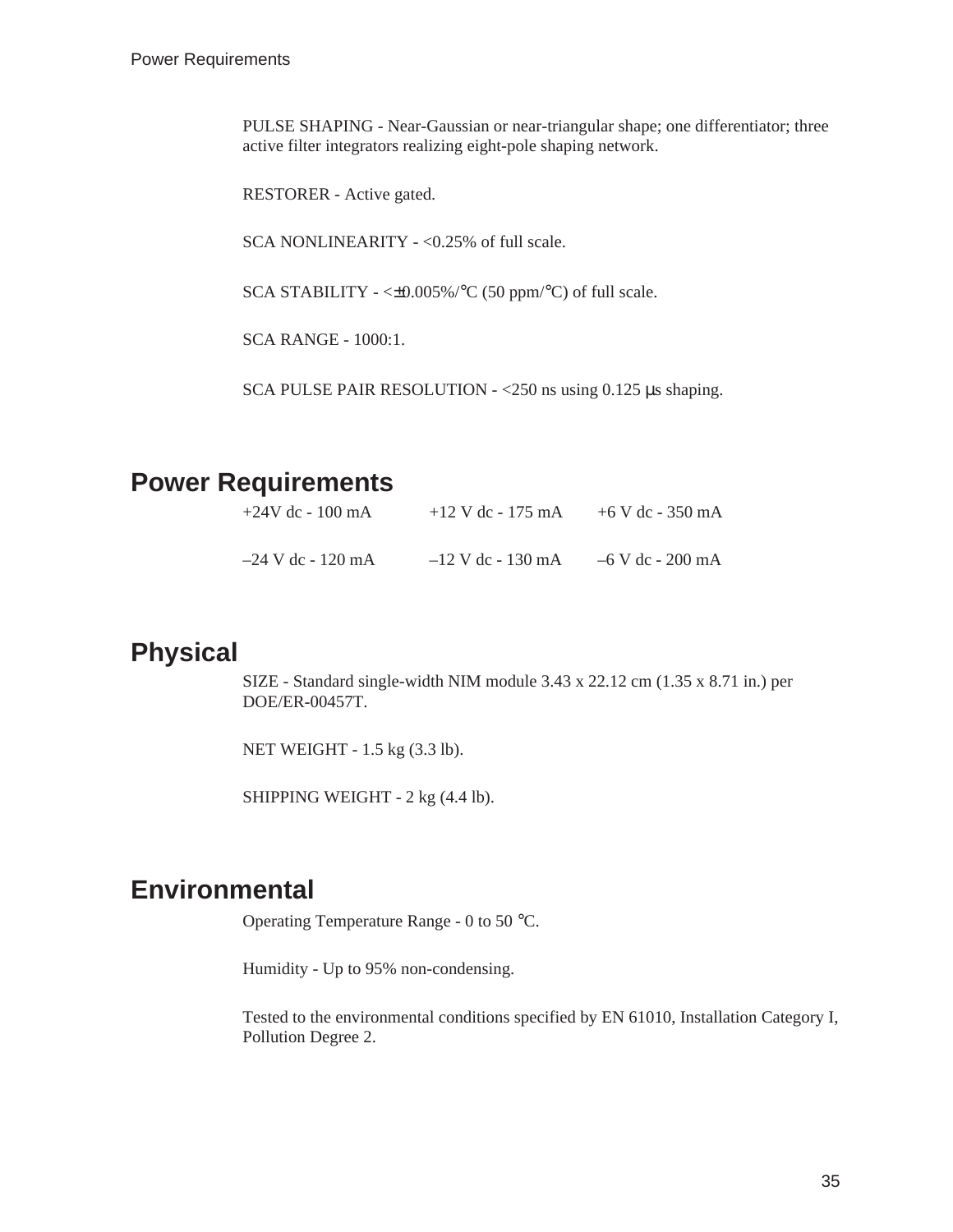# <span id="page-40-0"></span>**Ordering Information**

| <b>MODEL</b> | <b>SCA Output</b>      | <b>SHAPING</b>                |
|--------------|------------------------|-------------------------------|
| 2016A-1      | <b>Fast NIM Driver</b> | $0.125 \,\mu s - 3.0 \,\mu s$ |
| 2016A-2      | TTL.                   | $0.125 \,\mu s$ - 3.0 $\mu s$ |
| 2016A-3      | TTL 50 $\Omega$        | $0.125 \,\mu s - 3.0 \,\mu s$ |
| $2016B-1$    | <b>Fast NIM Driver</b> | $0.250 \,\mu s$ - 6.0 $\mu s$ |
| 2016B-2      | <b>TTL</b>             | $0.250 \,\mu s$ - 6.0 $\mu s$ |
| 2016B-3      | TTL 50 $\Omega$        | $0.250 \,\mu s$ - 6.0 $\mu s$ |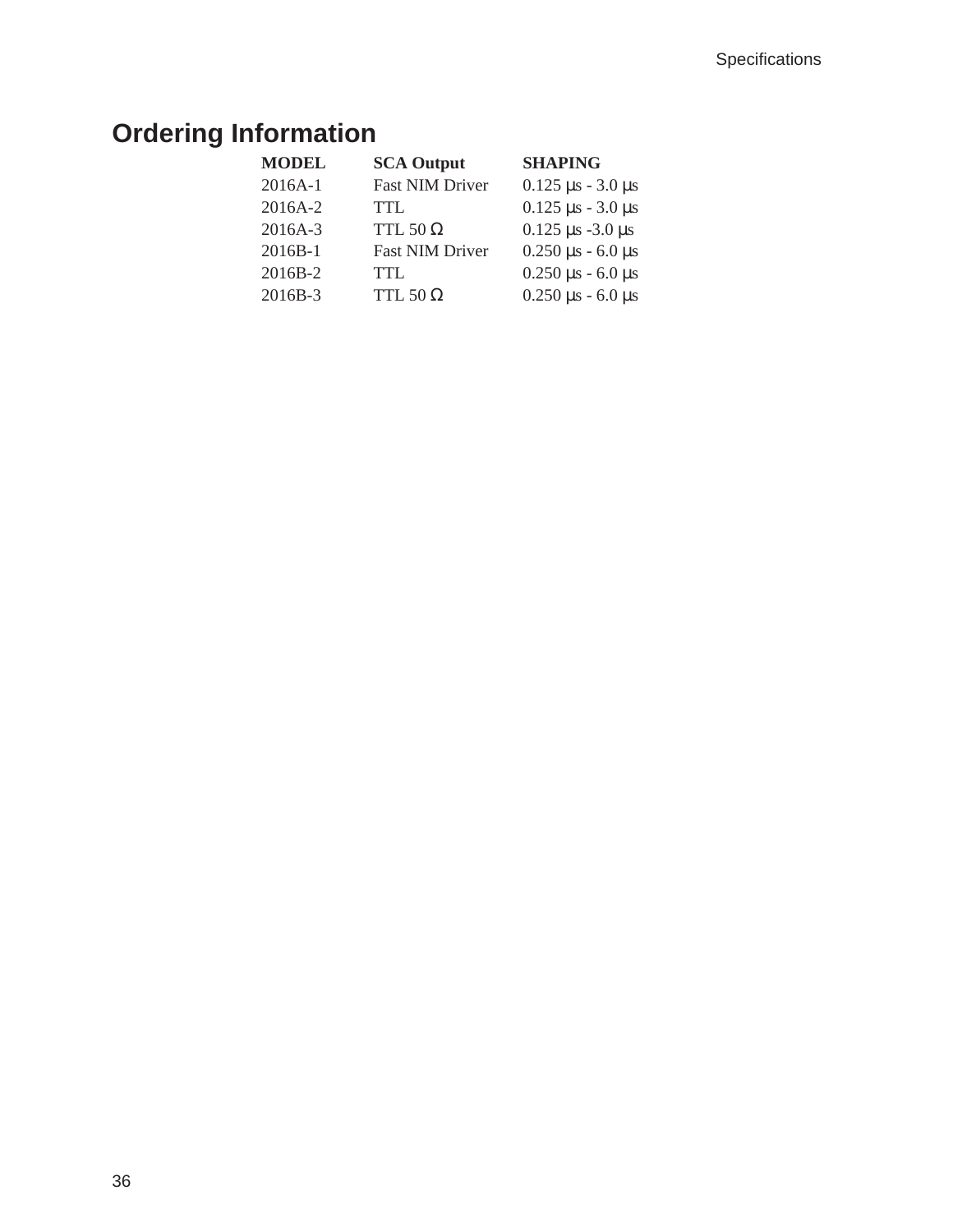# <span id="page-41-0"></span>**B. Performance Adjustments**

At high count rates, the pole/zero  $(P/Z)$  matching adjustment (compensation) is extremely critical for maintaining good resolution and low peak shift. For a precise and optimum setting of P/Z matching, a scope vertical sensitivity of 50 mV/div should be used.



Higher scope sensitivities can also be used, but result in a less precise P/Z matching adjustment. However, most scopes will overload for a 10 V input signal when the vertical signal returns to the baseline. Thus the P/Z matching will be incorrectly adjusted resulting in a loss of resolution at high count rates.

When performing the following manual P/Z matching adjustments, set the scope's vertical sensitivity to 50 mV/div and use a clamp box, such as the Canberra Model LB1502 Schottky Clamp Box, to view the unipolar signal. This will eliminate potential scope overload, and allow precise manual P/Z matching adjustment.

## **Pole/Zero Matching Using an Ultra LEGe Detector and 55Fe.**

- 1. Set the gain for a Unipolar Output signal of 8 to 10 volts.
- 2. Adjust the <sup>55</sup>Fe source count rate to be between 2 kcps and 25 kcps.
- 3. Using a clamp box, such as the Canberra Model LB1502 Schottky Clamp Box, observe the AMP OUT signal on the scope and adjust the manual P/Z control so that the trailing edge of the unipolar pulse returns to the baseline with no overshoots or undershoots.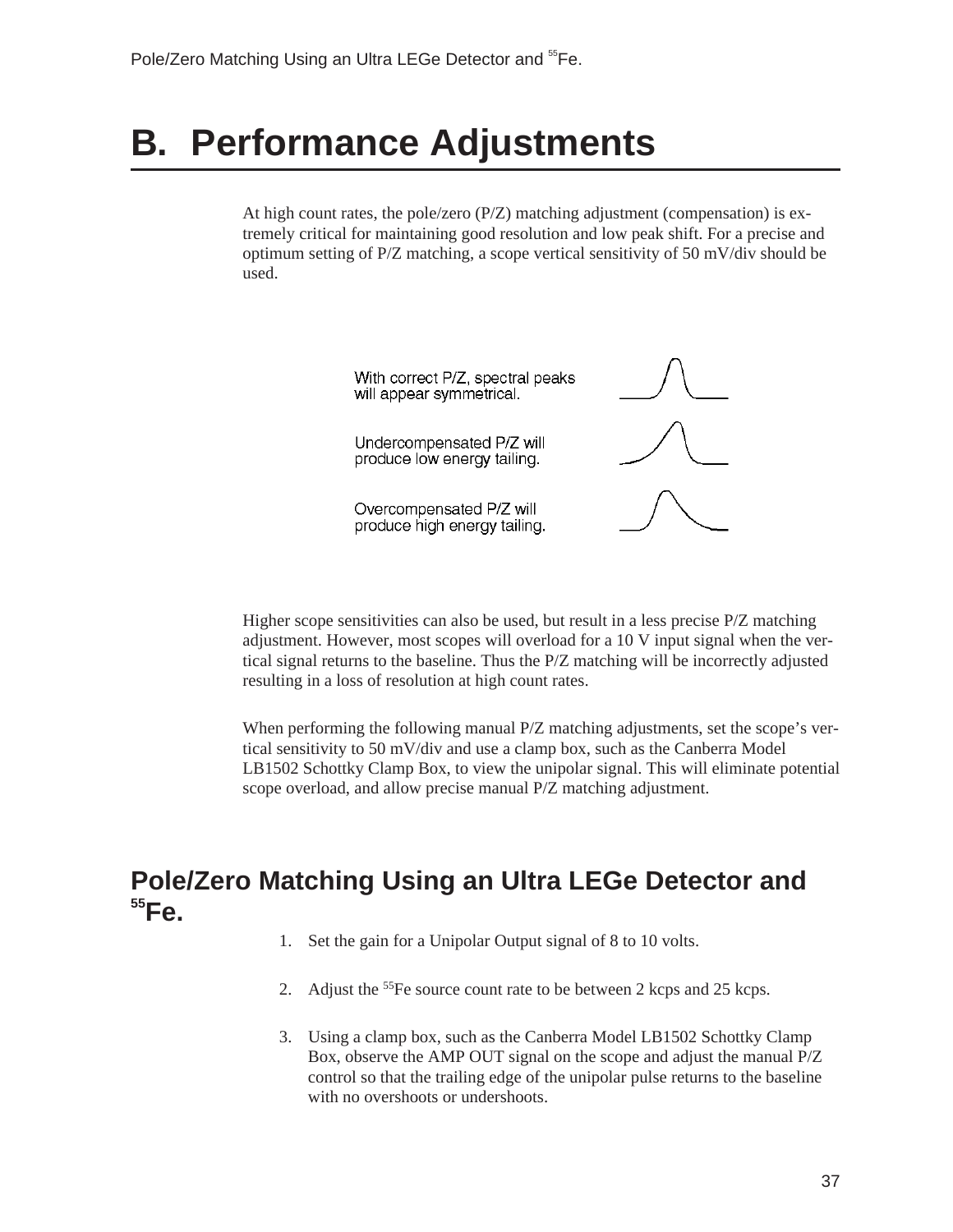<span id="page-42-0"></span>Figure [22](#page-42-0) shows the correct setting of the P/Z control. Figures [23](#page-42-0) and [24](#page-42-0) show under- and over-compensation for the preamplifier decay time constant. As illustrated in Figure [22](#page-42-0), the AMP OUT signal should have a clean return to baseline with no bumps, overshoots or undershoots.



Figure 22 Correct Pole/Zero



Compensation Figure 23 Undercompensated Pole/Zero



Figure 24 Overcompensated Pole/Zero

Scope Vertical: 50 mV/div

Horizontal: 10 µs/div

Source 55Fe

5.9 kev peak: 7 V amplitude Count rate:  $\approx$  2 kcps Shaping: 2  $\mu$ s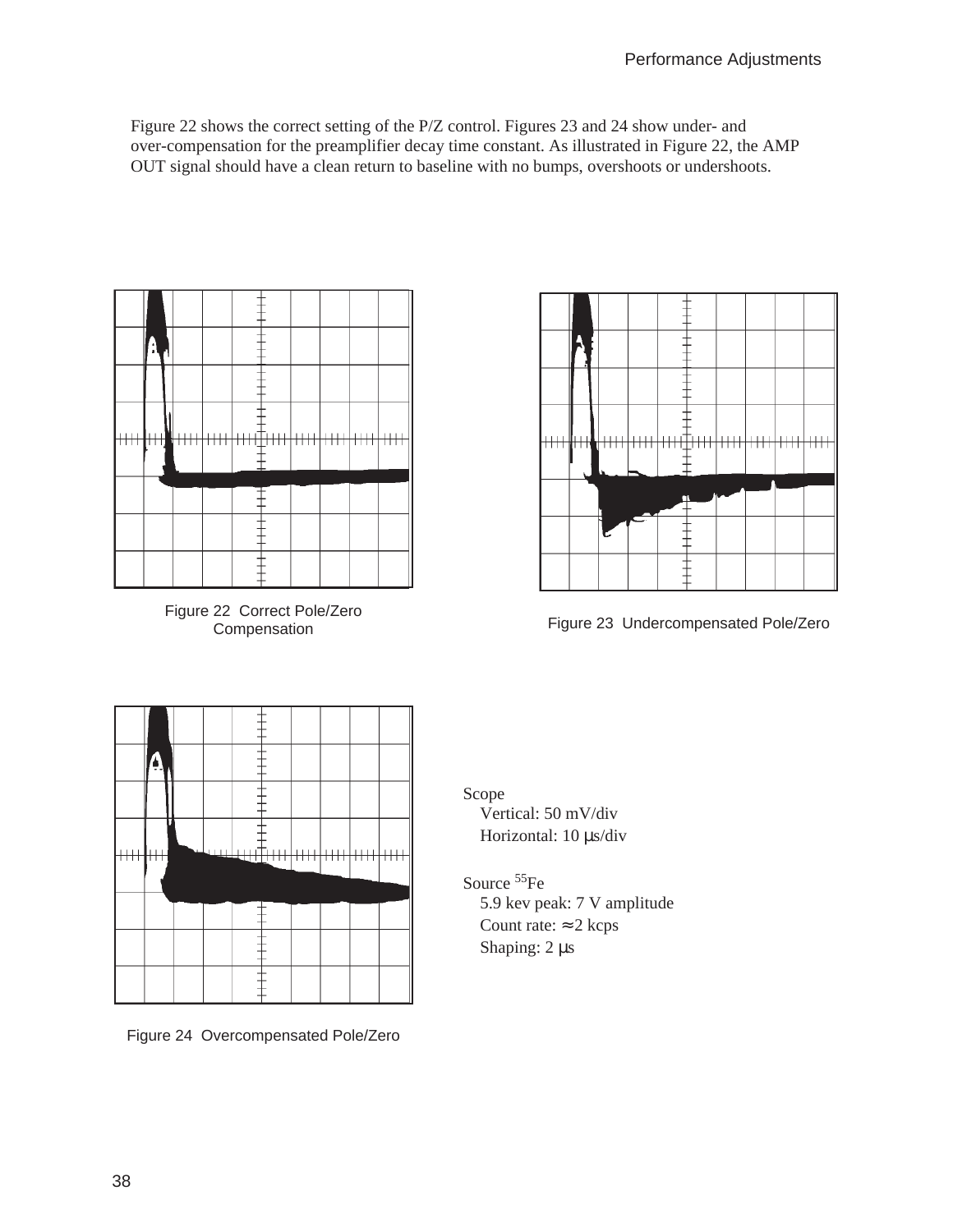<span id="page-43-0"></span>Note Using a reset preamplifier the P/Z control is adjusted fully CCW. Some amplifier shapings might exhibit small undershoots. These arise primarily from amplifier shaping component tolerances and secondary time constants associated with the detector/preamp system. If an undershoot is present and is less than 20 mV, its impact on performance is insignificant. However, if small shaping undershoots are present, they should not be confused with preamp matching misadjustments undershoots, which exhibit a much longer time constant and have a larger performance impact. At high count rates, P/Z matching misadjustment will affect spectral peak shape and resolution.

# **Pole/Zero Matching Using a Square Wave Generator**

- 1. Driving a preamp test input with a square wave will allow a more precise adjustment of the pol/zero matching. The square wave signal must be of good quality with a flat top and bottom.
- 2. The amplifier's COARSE GAIN, SHAPING, and INPUT POLARITY controls should be set for the intended application.
- 3. Adjust the square wave generator for a frequency of approximately 1 kHz.
- 4. Connect the square wave generator's output to the Preamp's TEST INPUT.
- 5. Remove all radioactive sources from the vicinity if the Detector.
- 6. Using an oscilloscope, monitor the Model 2016's AMP OUT unipolar signal. Set the scope's vertical sensitivity to 5 V/div, and adjust the main time base to 0.2 ms/div. Adjust the square wave generator's amplitude control (attenuator) for a AMP OUT signal of 8 V.
- Note Both positive and negative unipolar pulses will be observed at the output. Reduce the scope vertical sensitivity to 50 mV/div. To prevent scope overload, use a clamp box, such as the Canberra Model LB1502 Schottky Clamp Box, and set the CLAMP/DIRECT switch to CLAMP. With the unipolar signal clamped, adjust the P/Z control as illustrated in Figure [25](#page-44-0).

When adjusting the P/Z matching using the square wave technique, the calibration square wave generated by the oscilloscope can be used. Most scopes generate a 1 kHz square wave used to calibrate the vertical gain and probe compensation. Connect the scope Calibration Output through an attenuator to the preamp test input and perform the steps in this section again.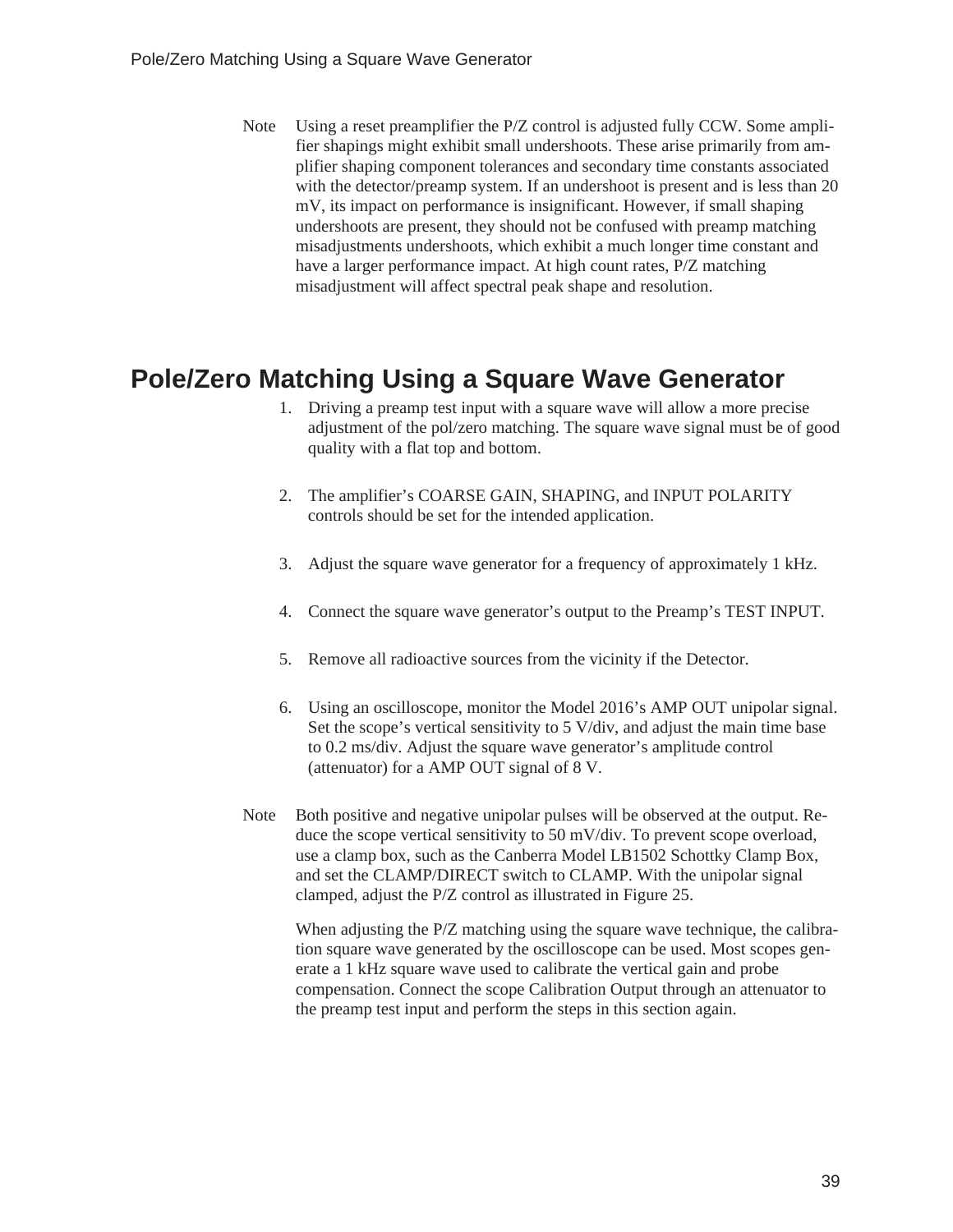<span id="page-44-0"></span>Figure [25](#page-44-0) shows the correct setting of the MANUAL P/Z control. Figures [26](#page-44-0) and [27](#page-44-0) show under- and overcompensation for the preamplifier decay time constant. As illustrated in Figure [25,](#page-44-0) the unipolar output signal should have a clean baseline with no bumps, overshoots or undershoots.



Figure 25 Correct Pole/Zero



Figure 26 Undercompensated Pole/Zero



Figure 27 Overcompensated Pole/Zero

Scope

Vertical: 50 mV/div Horizontal: 50 µs/div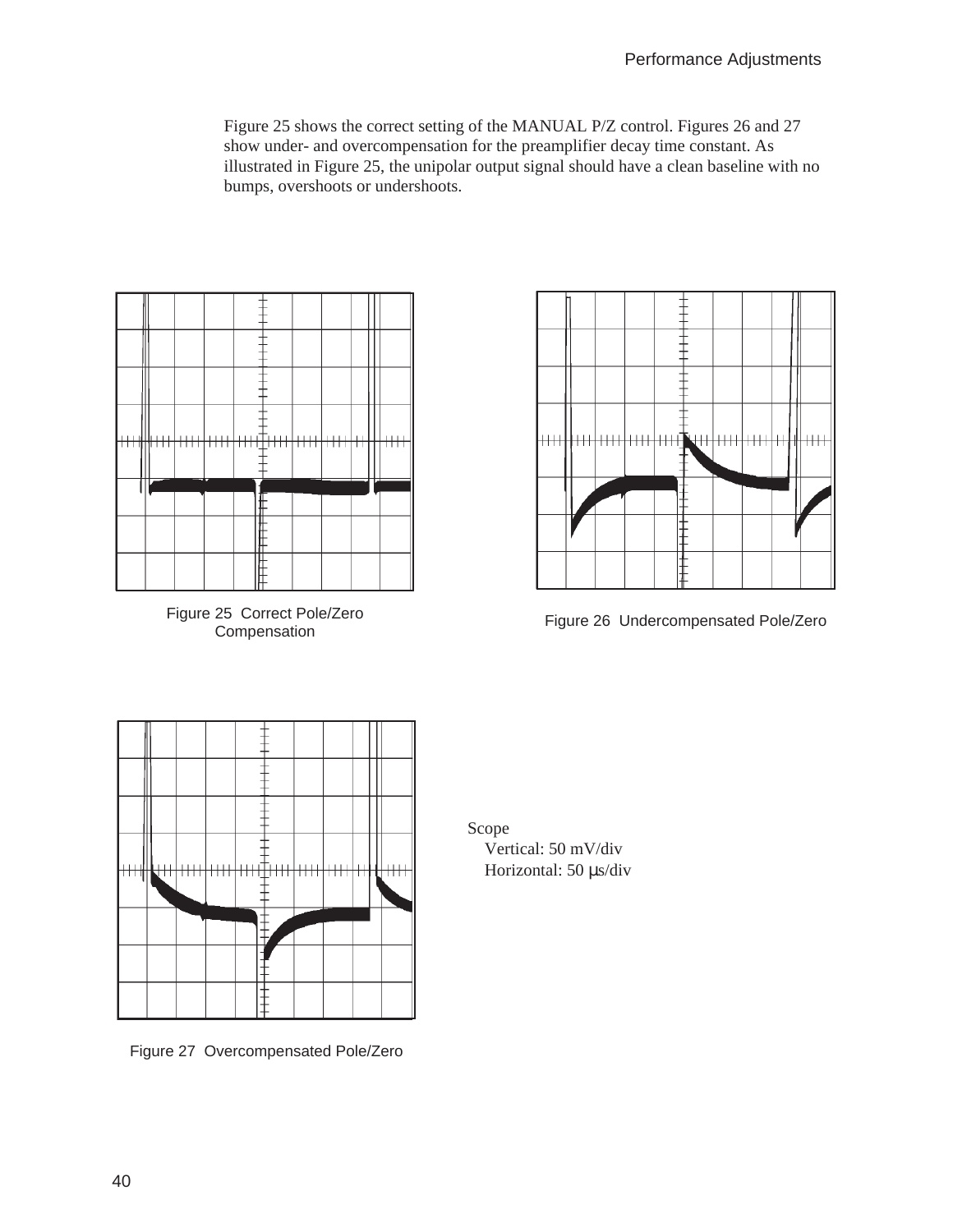#### <span id="page-45-0"></span>**Baseline Restorer Mode**

The baseline restorer in the Model 2016 is flexible in that both the symmetrical and asymmetrical modes are offered. In the SYMmetrical mode, the restoration currents are identical for above and below the baseline. For the asymmetrical mode, the restorer current above the baseline (referenced to the positive output), is much less than that below the baseline.

The symmetrical restorer mode is used on Ge systems with fast shaping and high count rates or with low quality preamps, for scintillation and proportional counting, and with Si systems.

The symmetrical mode should always be used for detector systems which exhibit baseline discontinuities resulting from excessive noise and/or high voltage effects, preamp reset pulses and preamp secondary time constants. Secondary preamp fall time constants result in unipolar output undershoots making it difficult to optimize the amplifier preamp matching.

The asymmetrical restorer mode offers superior high performance for high resolution Ge spectroscopy.

## **Amplifier Shaping Selection**

Shaping time constant selection generally is a compromise between optimizing throughput and resolution.

For germanium detectors, 4 µs shaping provides optimum resolution at low count rates, but 2 µs provides better performance over a wider range of count rates. For very high count rate applications the 2016A is recommended for its high throughput. For lower count rate and low energy applications, the 2016B is recommended for its better resolution.

For high resolution detectors, longer shaping time constants offer better signal to noise (S/N) ratio and reduced sensitivity to the effects of detector ballistic deficit. However, as the system count rate increases, resolution will degrade rapidly as a result of the amplifier's long processing time and the effects of pulse pile-up.

The optimum shaping time constant depends on the detector characteristics (such as size, noise characteristics, collection characteristics), preamplifier and incoming count rate. The 2016's shaping-time constant ranges for other common detectors are listed in the following table.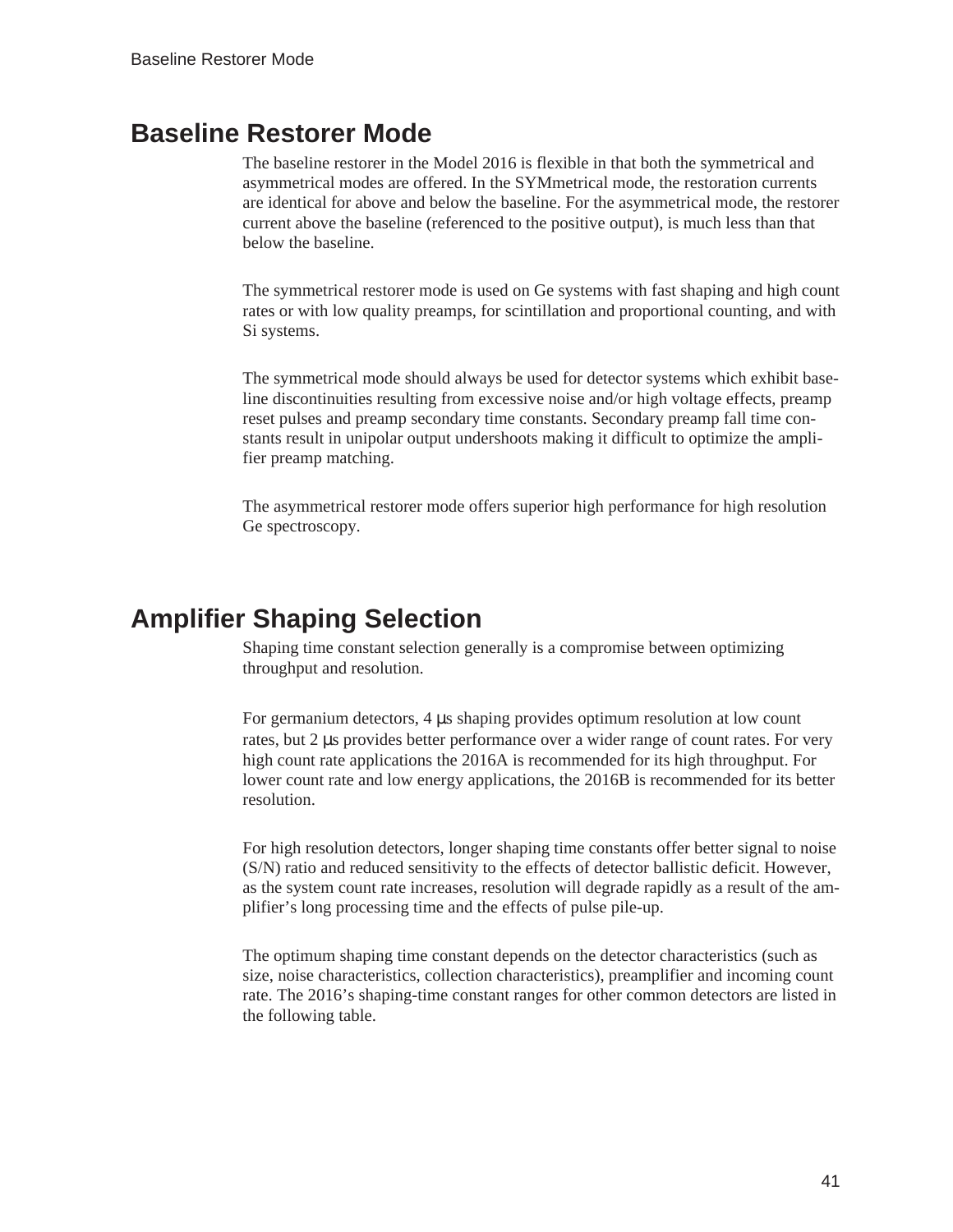<span id="page-46-0"></span>**Detector** · · · · · · · · · · · · · · · · · · · **Shaping (**µ**s)** Scintillation Photomultiplier  $[NaI(T)] \cdot \cdot \cdot \cdot 0.5$ , 1 Planar Implanted Passive Silicon (PIPS)  $\cdots$  0.5, 1, 2 Gas Proportional Counter $\cdots \cdots \cdots \cdots 0.5, 1, 2$ Lithium Drifted Silicon  $[Si(Li)] \cdot \cdot \cdot \cdot \cdot 6, 12$ Lithium Drifted Germanium  $[Ge(Li)] \cdot \cdot \cdot \cdot 2, 4$ Planar Germanium  $\cdots$   $\cdots$   $\cdots$   $\cdots$   $\cdots$  4, 6, 12 Silicon Surface-Barrier (SSB)  $\cdots$   $\cdots$  0.5 Ultra-LEGe  $\cdots$   $\cdots$   $\cdots$   $\cdots$   $\cdots$   $\cdots$   $\cdots$  0.125, 0.25, 0.5 Ge Array Detector  $\cdots \cdots \cdots \cdots \cdots 0.125, 0.25, 0.5$ 

Refer to the specific Detector Operator's Manual for the recommended shaping time. This will be a good starting point. Further refinements may be realized through experimentation. Collect spectra using shaping times above and below the recommended to find the one that provides optimal resolution performance for your particular detector and application.

Note The P/Z matching must be recalibrated each time the shaping is changed.

#### **Operation With Reset Preamps**

The Model 2016 is fully compatible with most reset type preamps. These include the Model 2101 Transistor Reset Preamp, the Model 2008 Optical Reset Preamp, and the Model HRR High Rate Reset Preamp.

Reset preamps use an electronic circuit, as opposed to a feedback resistor to restore the preamp output back to a reference level. As a result, the reset preamp output is a succession of step functions that staircase or ramp up to an upper limit that initiates a preamp reset.

#### **P/Z Compensation With Reset Preamps**

Since the reset preamp signal does not have the characteristic exponential fall time of RC preamps, pole/zero compensation is not required. When using the Model 2016 with a reset preamp, set the P/Z potentiometer to infinity, fully counterclockwise.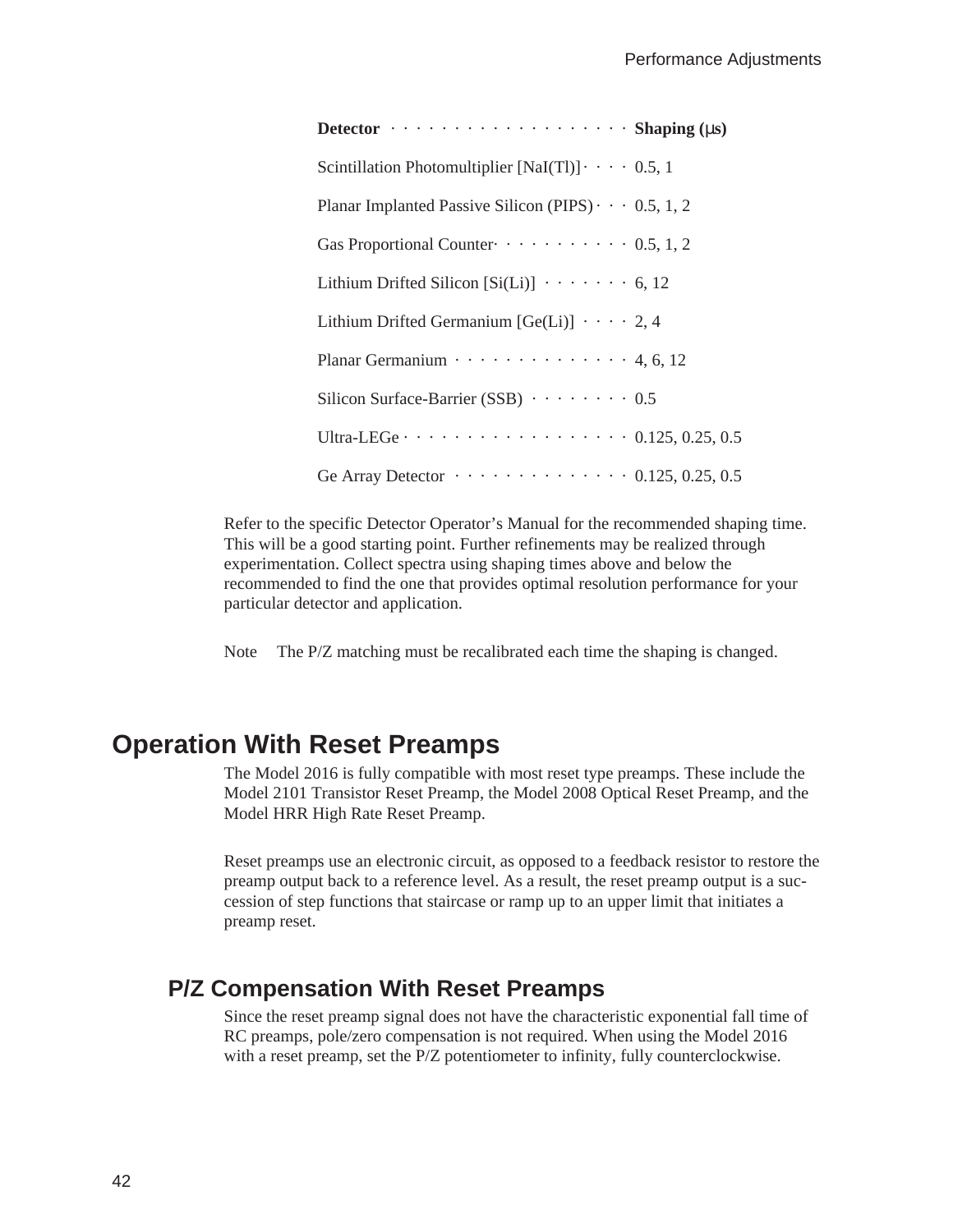### <span id="page-47-0"></span>**Using the Reset Preamp Inhibit Signal**

The preamp reset event produces a large signal, which drives the amplifier into a severe overload condition. The Model 2016 recovers from overload events rapidly and monotonically, requiring approximately two non-overload pulse widths to fully recover.

Converting events during amplifier overload may produce spectral distortion and it is recommended that the SCA and amplifier be gated OFF during this time using the preamp INHIBIT signal. The preamp INHIBIT signal width should be adjusted to encompass the full unipolar signal recovery. The INHIBIT signal from the Model 2101 Transistor Reset Preamp, the Model 2008 Optical Reset Preamp or the Preamp Reset Module is positive true.

To properly make this adjustment:

- 1. Set the scope's vertical sensitivity to 20 mV/div.
- 2. Using a clamp box, such as the Canberra Model LB1502 Schottky Clamp Box, connect the Amp Out signal to one of the scope's inputs.
- 3. Connect the Inhibit signal to the scope's other input.
- 4. Trigger the scope on the leading edge of the Inhibit signal.
- 5. Adjust the width of the Inhibit signal so that it ends when the amplifier's output returns to within 2 mV of the baseline.

# **Triangular Shaping**

The peaking time for triangular shaping is approximately 14% longer than Gaussian shaping with an equivalent shaping time. The longer peaking time is equivalent to increasing the shaping time. This effectively increases the choice of shaping time constants from 6 to 12 when both shaping modes are considered.

The longer peaking time provides improved signal-to-noise ratio (SNR) and reduced electronic noise. Triangular shaping is also less sensitive to the effects of detector ballistic deficit. Both factors benefit by improved resolution performance. But you should be aware that the resolution improvement gained, due to the longer overall signal processing time, is at the expense of reduced maximum throughput.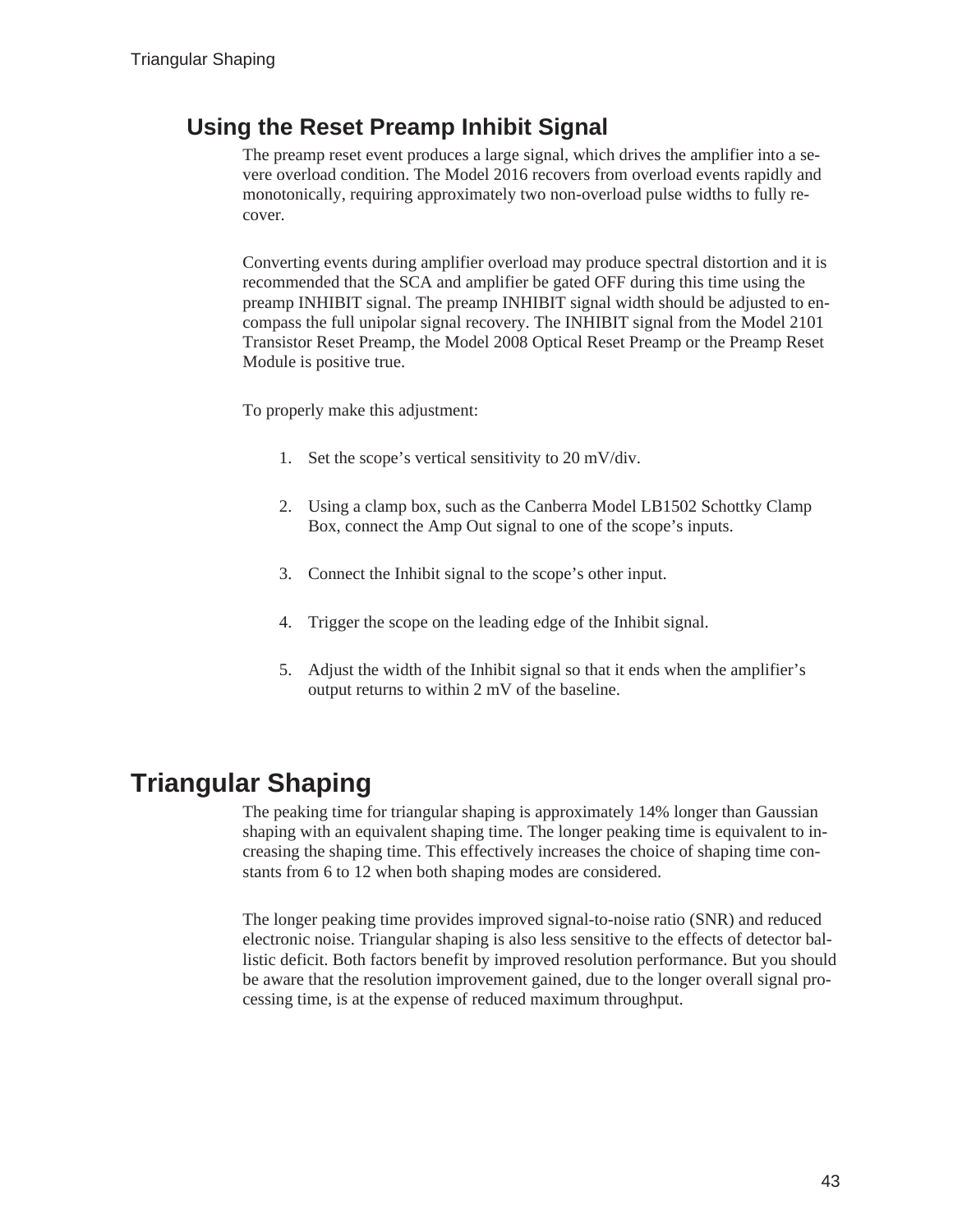#### <span id="page-48-0"></span>**ICR Threshold Adjustment**

Though the ICR threshold defaults to the automatic mode, in some cases you may want to set the ICR threshold manually. The ICR threshold must be set just above the system noise level to achieve optimum PUR performance. The ICR Auto Threshold Mode is enabled/disabled through a 2016 software switch.

- 1. Using the 2016 software, disable the PUR Auto Threshold setting.
- 2. Set the amplifier Gain and Shaping as required.
- 3. Remove all excitation sources from the vicinity of the Detector.

#### **Optimizing the Discriminator**

This procedure optimizes the discriminator sensitivity to insure the threshold is at its lowest setting, just above the noise level.

- 1. Adjust the 2016 ICR THRESH control fully clockwise. The ICR RATE LED indicator is off.
- 2. Adjust the ICR RATE control counterclockwise until the ICR RATE LED indicator glows green continuously if the PUR is off, or red if the PUR is on.
- 3. Adjust the control clockwise until the indicator blinks occasionally.
- 4. The PUR threshold is now properly set.
- Note With PUR Auto Threshold disabled, the PUR Threshold must be rechecked and adjusted if the Detector/Preamplifier or Amplifier's GAIN or SHAPING are changed.

#### **ADC Peak Detect Adjustment**

Normally, the ADC will start its conversion when the peak of the input signal is detected. With the Delayed Peak Detect feature found in all Canberra ADCs, SCA calibration is greatly simplified because the peak value is held by the ADC's stretcher circuit until the end of the Delayed Peak period and allows the SCA's output to be used as a GATE input to the ADC. At high count rates, however, this extended ADC window will allow later and larger pulses to be partially captured; this can dull the apparent sharpness of the SCA's ULD cutoff. This is strictly an artifact of the ADC peak capture and is minimized by reducing the width of the Delayed Peak period.

To adjust the Delayed Peak period: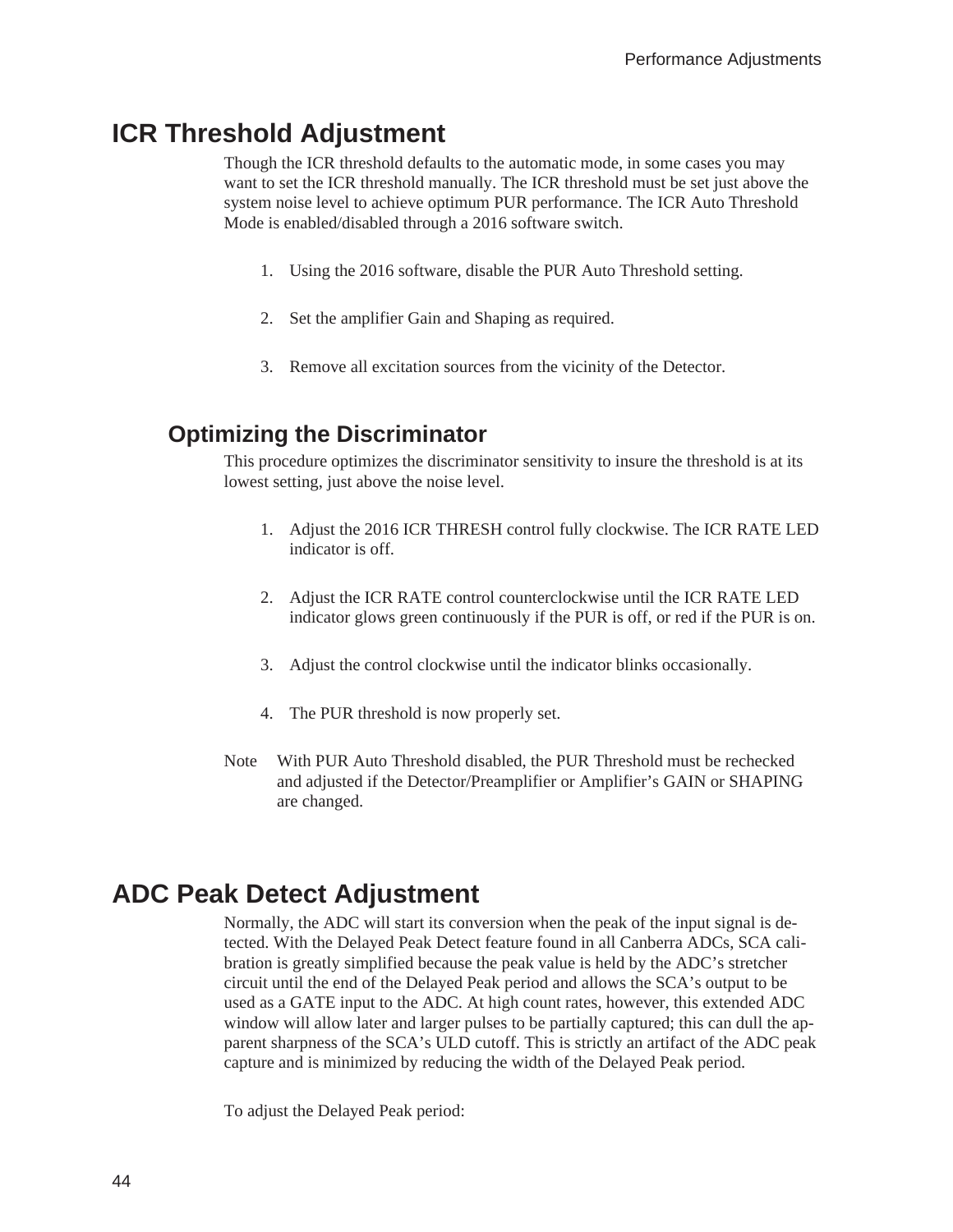- <span id="page-49-0"></span>1. Select a source with moderate activity so that there are not a large number of piled up pulses.
- 2. Use the software to select an Amplifier/TCA. Its RDY LED will start blinking.
- 3. Select the amplifier's shaping time constant.
- 4. Set the pole/zero compensation.
- 5. Connect the ADC's Peak Detect INSPect test point to one of the scope's input.
- 6. Connect the selected SCA's Gate Input signal to the scope's other input.
- 7. Trigger the scope on the Peak Detect signal.
- 8. Adjust the Peak Detect signal's period so that it includes the SCA signal but does not go beyond it.

### **Calibration and Normalization**

Most Canberra ADCs are calibrated so that a 10 volt input will cause the ADC to convert near the channel selected for the Conversion Gain. For example, with a Conversion Gain of 2K, the ADC will nominally convert a full scale (+10 V) pulse at channel 2020 20 channels. But as the amplifier's pulse shaping is made faster, the ADC gain will drop and the 10 volt pulse will be converted at a lower channel. The 2016's circuits are better able to respond to amplifier shapes so that it is necessary to calibrate the MCA spectra to the SCA setting.

To make this adjustment:

- 1. Set the ADC's Peak Detect period as described in "ADC Peak Detect Adjustment" on page [44](#page-48-0).
- 2. Using the software in the Calibration Mode, choose one of the available amplifiers.
- 3. Bring sources with known energy lines near the detector.
- 4. Set SCA windows to encompass these peaks. The individual SCAs in the module are enabled when their respective "Output Enable" is selected.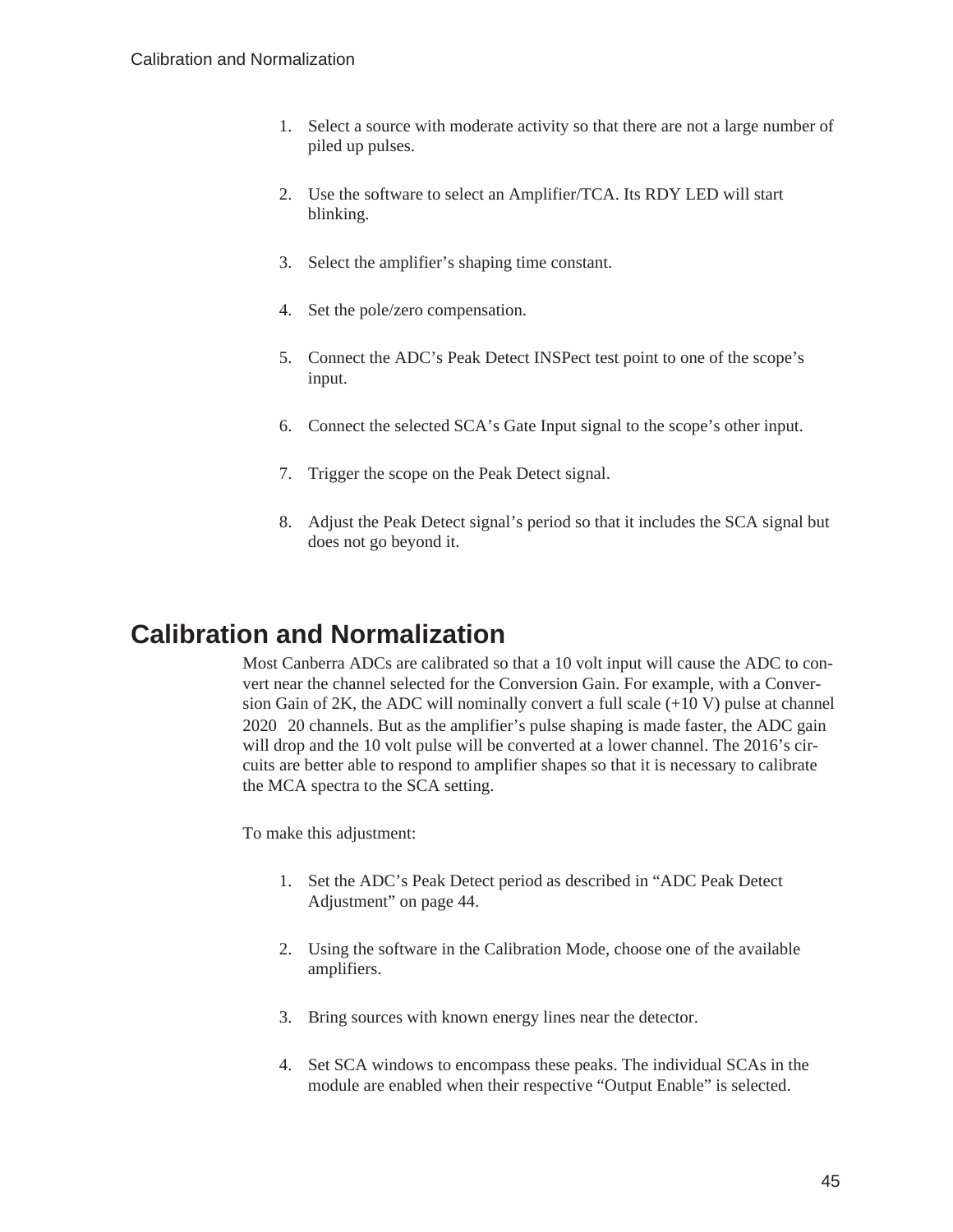- 5. Adjust this amplifier's gain until these peaks are seen in the MCA spectrum. The RDY LED of the selected Amplifier/TCA will be blinking.
- 6. If all modules are to be set for the same energy range, TCA polarity, PUR, and Auto Threshold mode, select "Apply to all Amp/TCAs".
- 7. When the SCA calibration is complete, the MCA spectrum can then be calibrated. You must position the cursor on one peak centroid and select which SCA  $(1, 2 \text{ or } 3)$  it corresponds to. This would normally be the highest energy peak.
- 8. Now calibration steps 3 through 6 can be repeated for the remaining Amplifier/TCA modules or, alternatively, to perform a Gain Normalization.
- 9. The Gain Normalization procedure uses the calibrated MCA and allows individual amplifiers to be selected and to manually adjust their Gain to position the spectrum at the proper locations. This will match the amplifier's gains to the calibrated module. The SCAs are forced to be at the widest limits and allow all pulses to be converted. Once again, the selected Amplifier/TCA will have its RDY LED blinking to aid in locating the amplifier to adjust.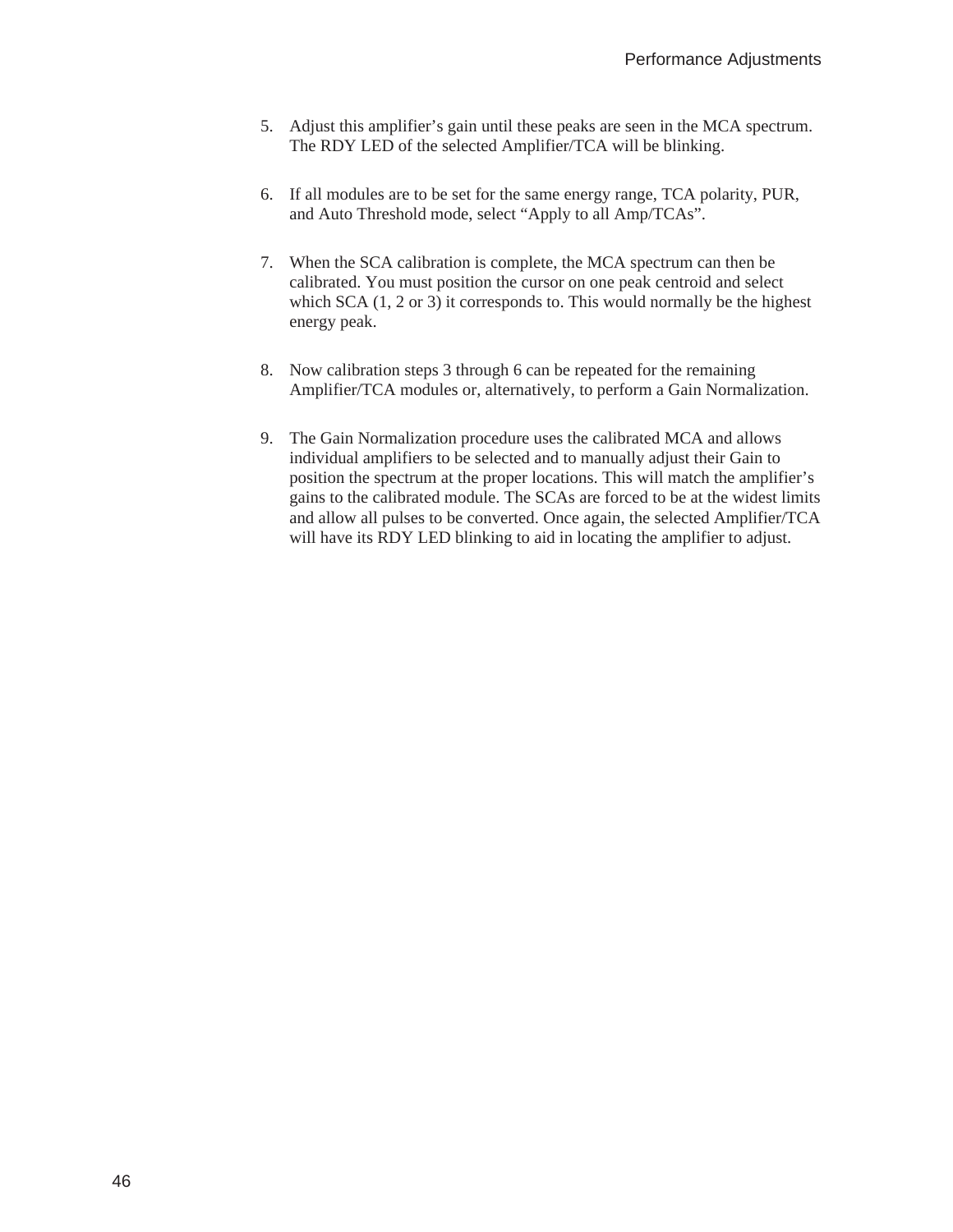# <span id="page-51-0"></span>**C. VMS Software Installation**

To install the Genie-VMS software, log in as SYSTEM and use the VMSINSTAL utility:

\$ @sys\$update:vmsinstal TCA mka500:

Where:

TCA is the name of the installation save set (VAX processors only. Use TCX for Alpha processors).

mka500: is the name of the backup device (substitute the appropriate name if mka500: is incorrect).

After installation is complete, edit the OpenVMS system startup command procedure (typically SYSTARTUP\_V5.COM or SYSTARTUP\_VMS.COM), and add the following line somewhere after the standard Genie-VMS 0198start procedure is called.

\$ @nd\_library:0913start.com

To use the software immediately, you may either reboot the machine, or execute the previous command directly from a DECterm.

Next, log in as the user that will be using the AMP/TCA software. Using this account, you must modify (or create) the XGSA\_USR\_RUN.DAT file in the SYS\$LOGIN directory. This file is used to add menu options to the Spectroscopy Assistant. A demo XGSA\_USR\_RUN.DAT file is provided in the ND\_0913\_DEMO directory. You may copy this file if desired:

\$ copy nd\_0913\_demo:xgsa\_usr\_run.dat sys\$login:\*.\*

Or if you already have an existing XGSA\_USR\_RUN.DAT file, you may merge the new information into your existing file.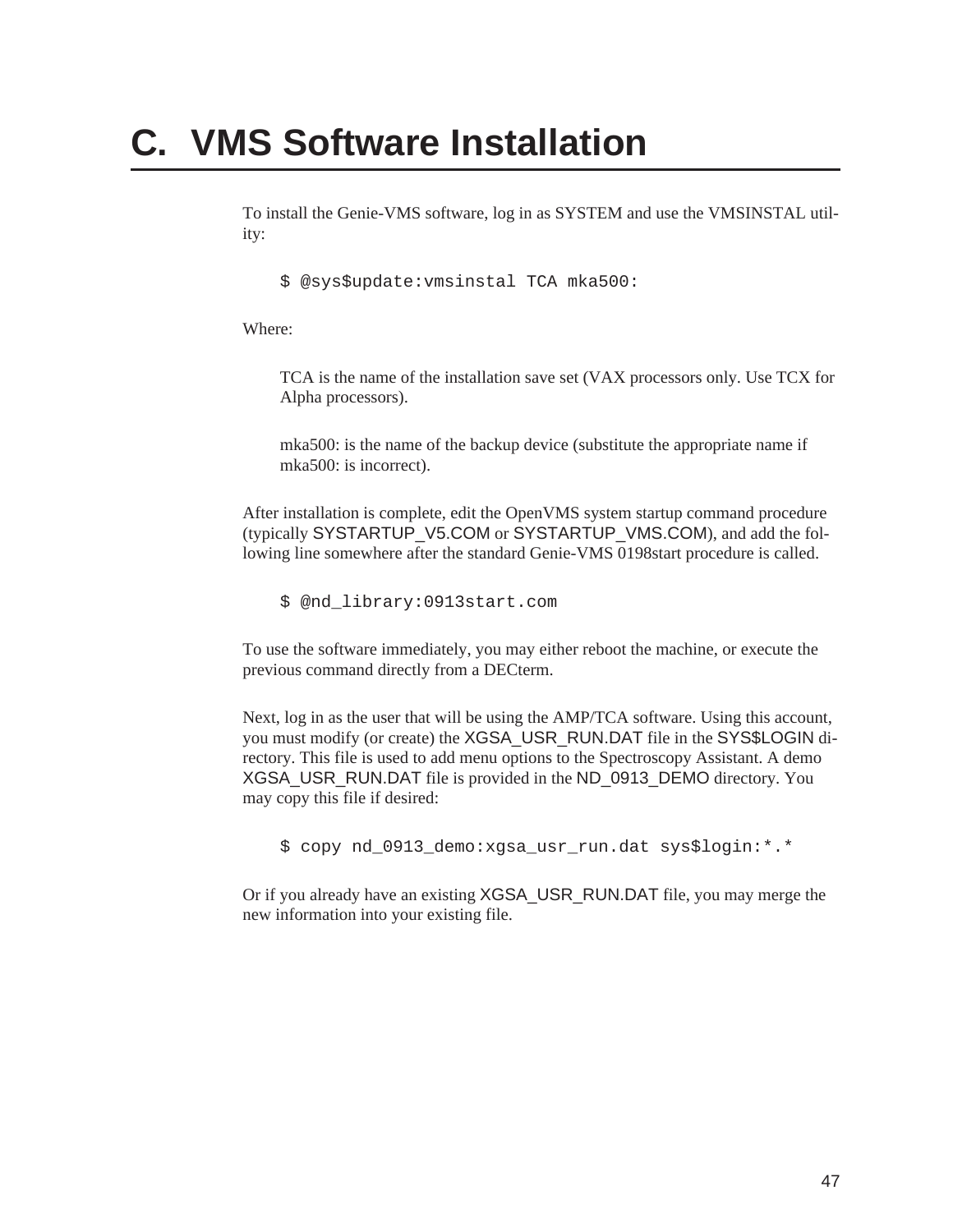### <span id="page-52-0"></span>**Defining the Detectors**

To set up detector definitions to use the software, you must have one MCA configuration created for each AIM that is connected to an AMP/TCA module. You may have up to two AIMs. The first AIM will be used to communicate with AMP/TCA modules 1 through 16, and the second AIM is used for modules 17 to 32. To create the MCA configurations suitable for use with the AMP/TCA software, log into the account that will be using the AMP/TCA software, then execute the first of the two following lines. If you will be communicating with modules that are on a second AIM, execute the second line as well.

\$ MCA CREATE DET01 NIxxx:1/chan=Ak ! AIM 1 \$ MCA CREATE DET02 NIyyy:1/chan=Bk ! AIM 2

Where:

*xxx* and *yyy* are the AIM ethernet addresses. *A* and *B* are the number of channels (example: 4, 8).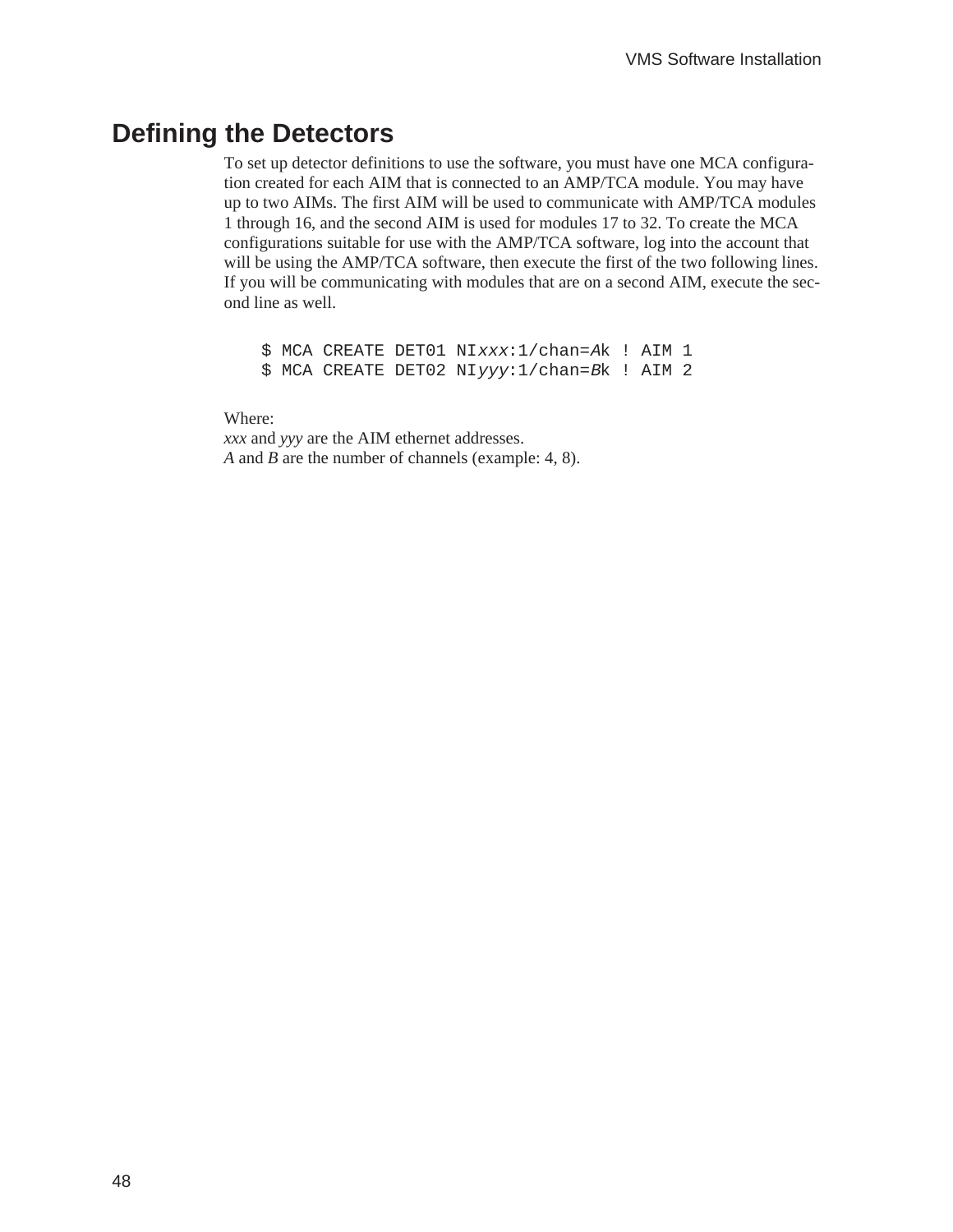# <span id="page-53-0"></span>**D. PC Software Installation**

To install the software for a Genie-2000 (Windows 95/NT) system, refer to the first subsection below. To install the software for a Genie-PC (OS/2) system, refer to the second subsection.

#### **Installing the Genie-2000 Software**

- 1. If you are installing this software as an upgrade, make sure that no Genie-2000 software is running, including the VDM.
- 2. Put the disk labeled "Genie-2000 2016 Setup Software" in your floppy drive.
- 3. Open a DOS Prompt (command) window and type

x:\setup

where "x:" is the floppy drive designator.

4. To complete the installation, just follow the simple instructions you'll see on the screen.

#### **Installing the Genie-PC Software**

- 1. If you are installing this software as an upgrade, make sure no Genie-PC software (including the VDM) is running.
- 2. Put the disk labeled "GENIE-PC AIM SFT Driver" into your floppy drive.
- 3. Open an OS/2 window session and, at the system prompt,y> type the following commands:

a: cd 2016 setup

If you are using drive b:, make that your first command.

4. Follow the simple instructions provided by the software to complete the installation.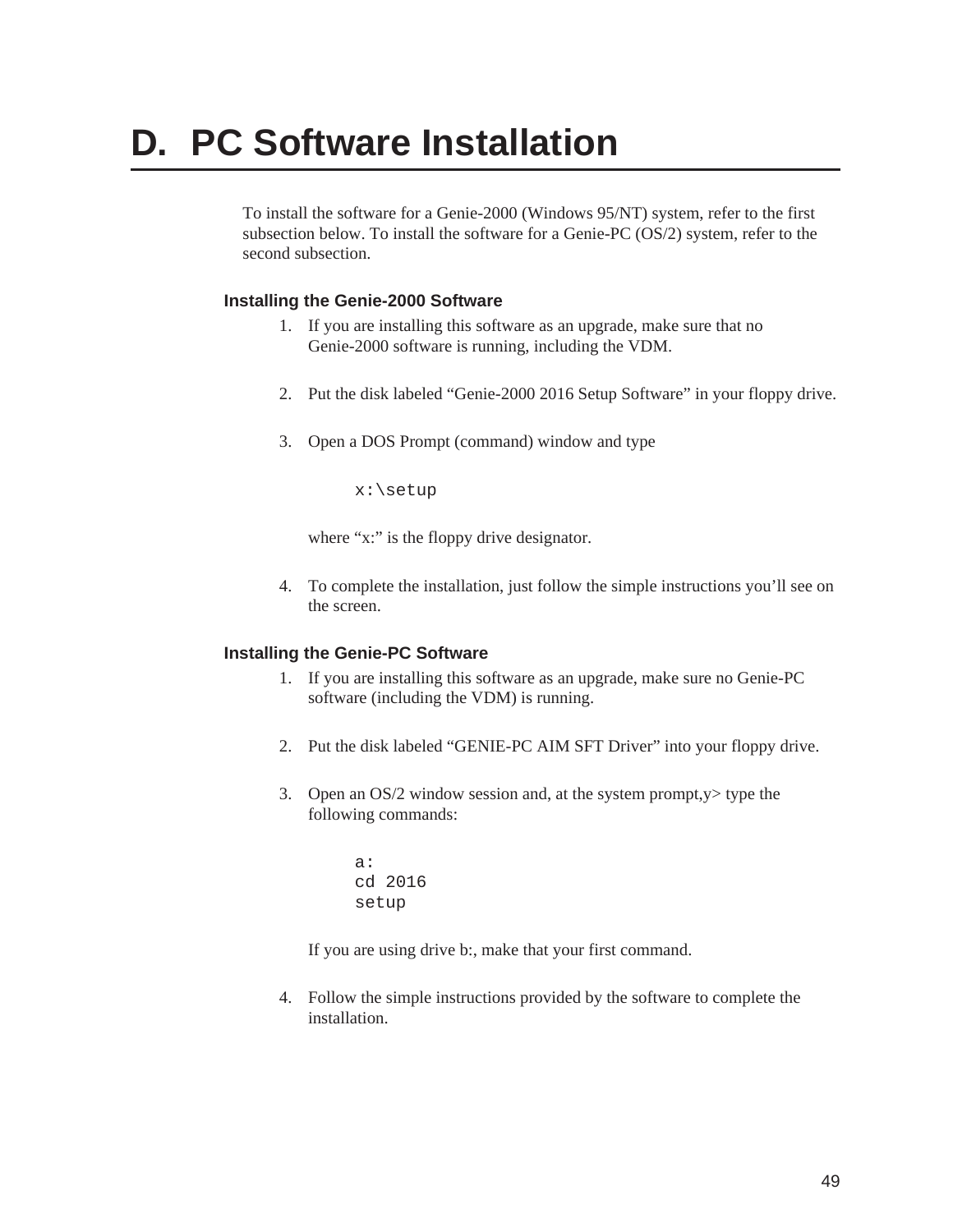### <span id="page-54-0"></span>**Defining the Detectors**

To set up detector definitions to use the software, use the following guidelines:

- 1. To use the 2016 Setup software, you must have at least one AIM detector input definition loaded into the VDM's runtime database (two AIM detector input definitions are required if more than sixteen 2016 modules are being configured). The first AIM will be used to communicate with 2016 modules 1-16; the second AIM is used for modules 17-32.
- 2. To create the detector input definitions, use the MCA Input Definition Editor to define the required AIM input definitions (refer to the Genie-PC Basic Operation Manual or the Genie-2000 Operations Manual for details on how to use the MCA Input Definition Editor).
- 3. Note that the first AIM input definition must be named DET01; if a second AIM input definition is required, it must be named DET02.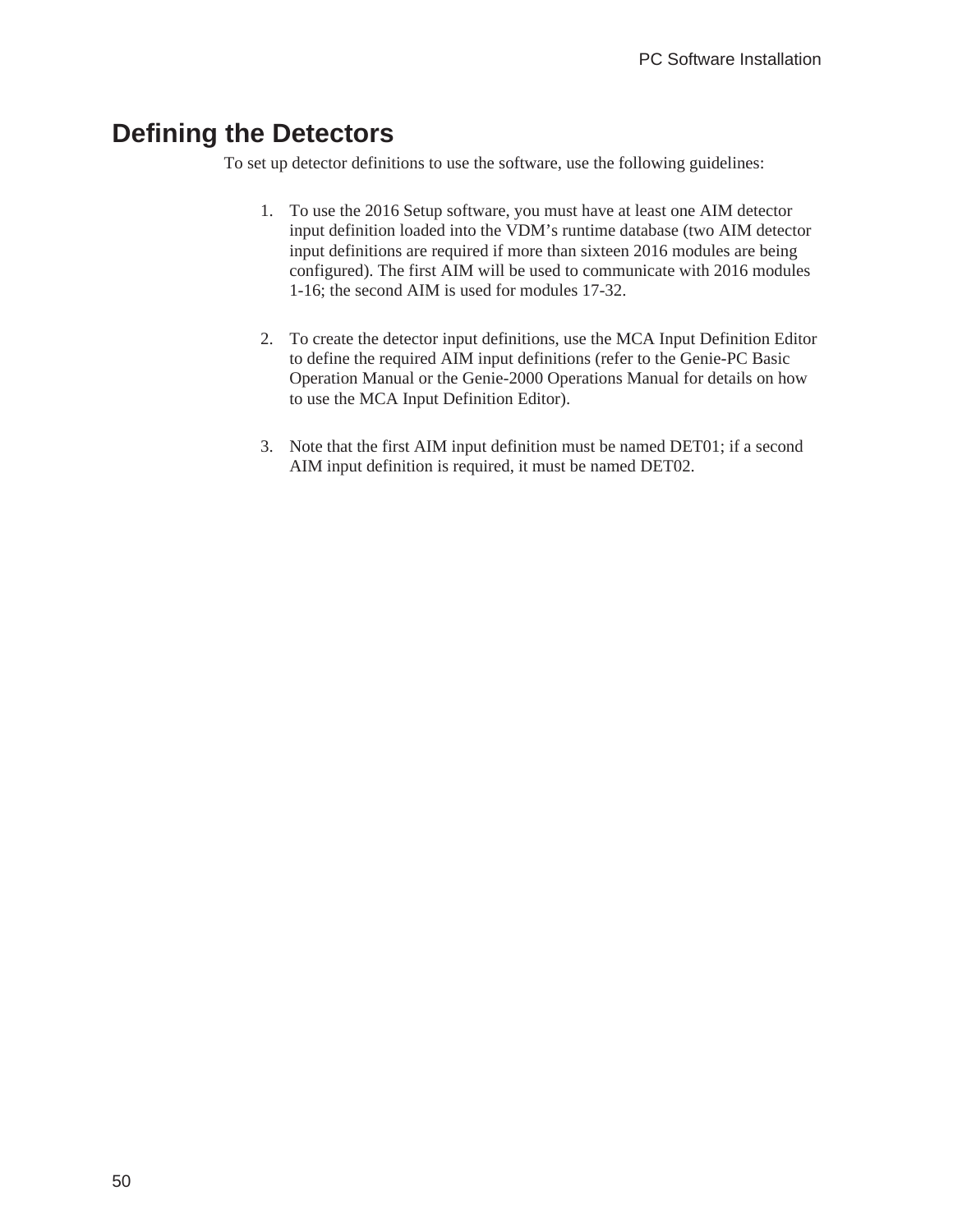# <span id="page-55-0"></span>**E. Installation Considerations**

This unit complies with all applicable European Union requirements.

Compliance testing was performed with application configurations commonly used for this module; i.e. a CE compliant NIM Bin and Power Supply with additional CE compliant application-specific NIM were racked in a floor cabinet to support the module under test.

During the design and assembly of the module, reasonable precautions were taken by the manufacturer to minimize the effects of RFI and EMC on the system. However, care should be taken to maintain full compliance. These considerations include:

- A rack or tabletop enclosure fully closed on all sides with rear door access
- Single point external cable access
- Blank panels to cover open front panel Bin area
- Compliant grounding and safety precautions for any internal power distribution
- The use of CE compliant accessories such as fans, UPS, etc.

Any repairs or maintenance should be performed by a qualified Canberra service representative. Failure to use exact replacement components, or failure to reassemble the unit as delivered, may affect the unit's compliance with the specified EU requirements.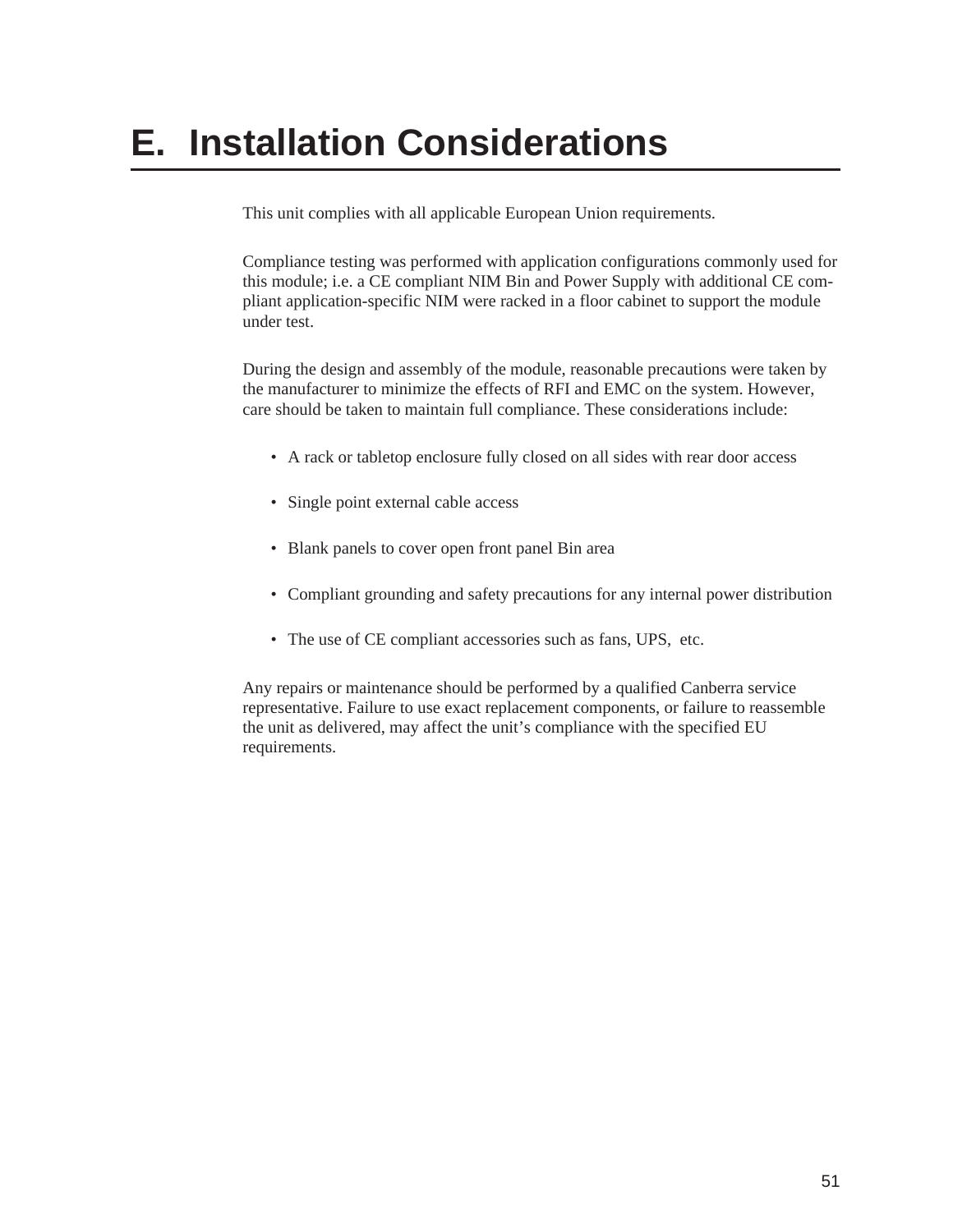# Request for Schematics

Schematics for this unit are available directly from Canberra. Write, call or FAX:

Training and Technical Services Department Canberra Industries 800 Research Parkway, Meriden, CT 06450 Telephone: (800) 255-6370 or (203) 639-2467 FAX: (203) 235-1347

If you would like a set of schematics for this unit, please provide us with the following information.

| <b>Your Name</b>     |                                                                                                                      |  |
|----------------------|----------------------------------------------------------------------------------------------------------------------|--|
| <b>Your Address</b>  | <u> 1980 - Jan Barbara, martin amerikan basar dan berasal dari berasal dalam basar dalam basar dalam basar dalam</u> |  |
|                      |                                                                                                                      |  |
|                      |                                                                                                                      |  |
|                      |                                                                                                                      |  |
|                      |                                                                                                                      |  |
|                      |                                                                                                                      |  |
| Unit's model number  |                                                                                                                      |  |
| Unit's serial number | <u> 1980 - Johann John Stone, markin f</u>                                                                           |  |

Note: Schematics are provided for information only; if you service or repair or try to service or repair this unit without Canberra's written permission you may void your warranty.